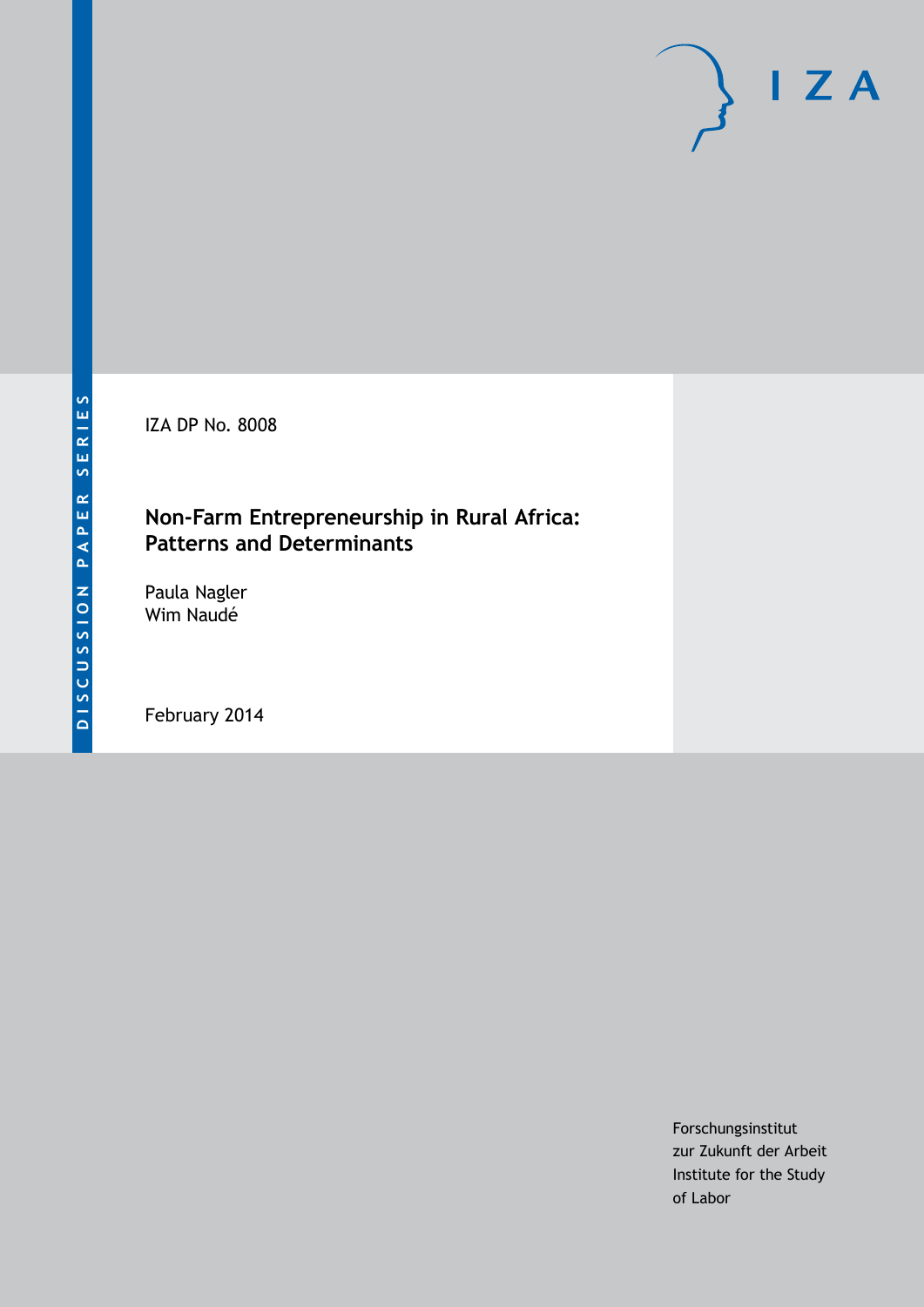# **Non-Farm Entrepreneurship in Rural Africa: Patterns and Determinants**

## **Paula Nagler**

*UNU-MERIT/Maastricht Graduate School of Governance*

## **Wim Naudé**

*Maastricht School of Management, UNU-MERIT/MGSoG and IZA*

> Discussion Paper No. 8008 February 2014

> > IZA

P.O. Box 7240 53072 Bonn Germany

Phone: +49-228-3894-0 Fax: +49-228-3894-180 E-mail: [iza@iza.org](mailto:iza@iza.org)

Any opinions expressed here are those of the author(s) and not those of IZA. Research published in this series may include views on policy, but the institute itself takes no institutional policy positions. The IZA research network is committed to the IZA Guiding Principles of Research Integrity.

The Institute for the Study of Labor (IZA) in Bonn is a local and virtual international research center and a place of communication between science, politics and business. IZA is an independent nonprofit organization supported by Deutsche Post Foundation. The center is associated with the University of Bonn and offers a stimulating research environment through its international network, workshops and conferences, data service, project support, research visits and doctoral program. IZA engages in (i) original and internationally competitive research in all fields of labor economics, (ii) development of policy concepts, and (iii) dissemination of research results and concepts to the interested public.

IZA Discussion Papers often represent preliminary work and are circulated to encourage discussion. Citation of such a paper should account for its provisional character. A revised version may be available directly from the author.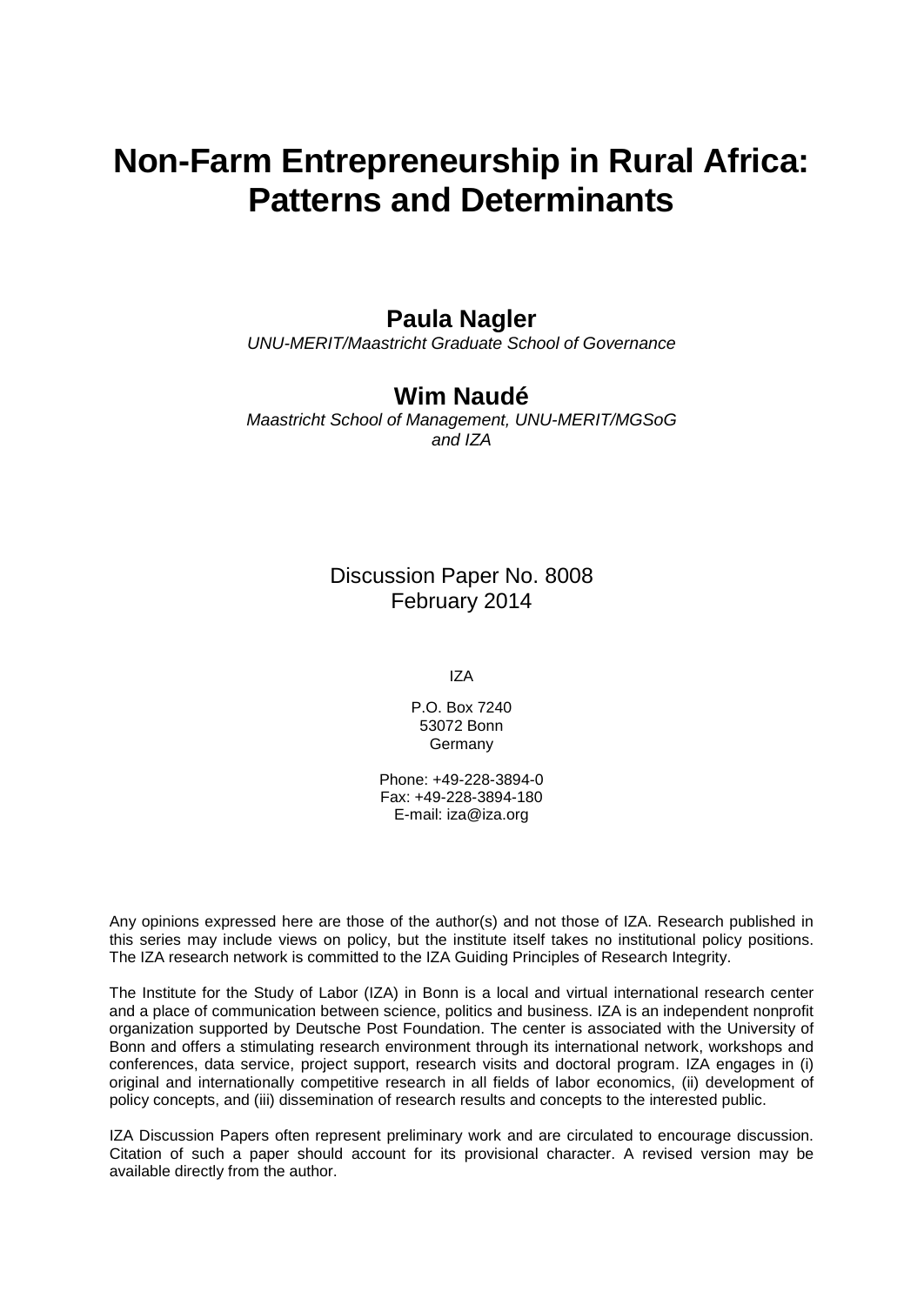## **ABSTRACT**

## **Non-Farm Entrepreneurship in Rural Africa: Patterns and Determinants**

We are the first to provide a comparative empirical analysis of non-farm entrepreneurship in rural Africa, using the World Bank's unique LSMSISA dataset. This dataset covers six countries over the period 2005 to 2012. We find that rural enterprises tend to be small, informal household enterprises that provide predominantly goods and services to the local economy, and operate intermittently due to seasonality in farming. We furthermore establish that the likelihood of operating an off-farm enterprise depends on individual capabilities, household characteristics and institutional factors. While the results of some variables show consistency across the sample, we also find much heterogeneity, suggesting that rural entrepreneurship is also a response to country-level circumstances and policies. Although more than 50 years have passed since rural development was identified as a priority for African countries, rural entrepreneurship continues to fulfill mainly a risk-diversifying role. This may suggest that policies to foster effective rural-urban migration and wage employment in rural areas, have largely failed in Africa.

### **NON-TECHNICAL SUMMARY**

This paper provides an empirical description of the patterns and determinants of non-farm entrepreneurship in rural Africa. It uses the World Bank's LSMS-ISA dataset on six countries: Ethiopia, Niger, Nigeria, Malawi, Tanzania and Uganda. It finds that non-farm entrepreneurship predominantly creates informal jobs and mostly for family members; that these jobs tend to be transient and influenced by seasonality in agriculture; and that there is substantial heterogeneity across countries in the determinants of rural non-farm entrepreneurship.

JEL Classification: Q12, O13, O55, M13, J43

Keywords: entrepreneurship, rural development, Sub-Saharan Africa, informal sector, labour markets, small business, SMEs

Corresponding author:

Wim Naudé Maastricht School of Management PO Box 1203 6201 BE Maastricht The Netherlands E-mail: [naude@msm.nl](mailto:naude@msm.nl)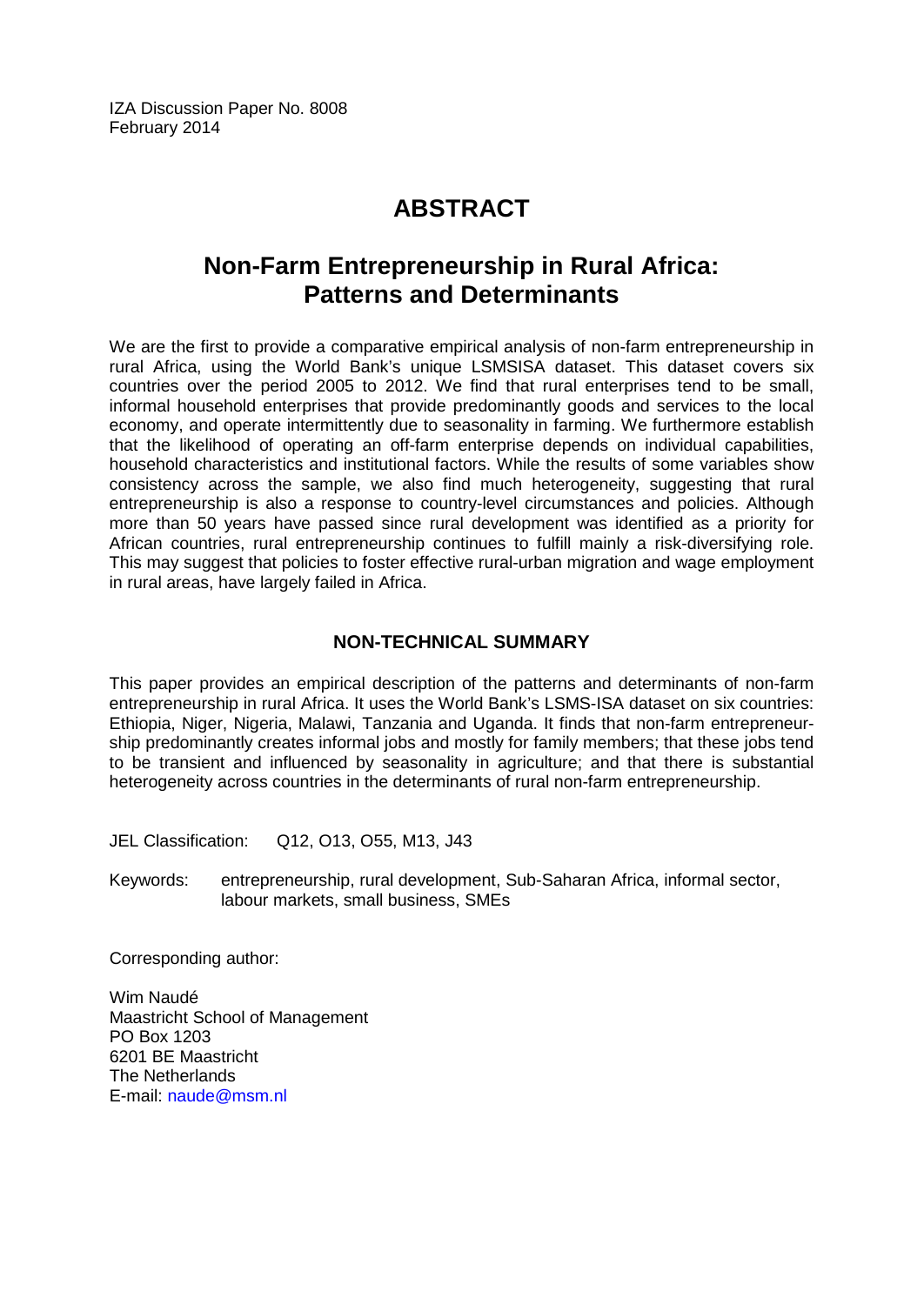## 1 Introduction

Around a decade ago, [Wiggens](#page-29-0) [\(2000](#page-29-0)) lamented the fact that "little is known" about Africa's rural non-farm economy, beyond an "embryonic set of ideas". Studies based on consistent and cross-country comparable householdlevel data focusing on self-employment or entrepreneurship in the African rural non-farm economy have been limited, although we now know that this sector contributes with a relatively large and increasing share to household inco[me in rural Africa](#page-28-1) [\(Davis et al.,](#page-27-0) [2007;](#page-27-0) [Reardon et al.,](#page-28-0) [2006;](#page-28-0) Rijkers and Costa, [2012;](#page-28-1) [Start,](#page-29-1) [2001\)](#page-29-1). Since then the potential importance of the rural non-farm sector has become firmly established, and the embryonic set of ideas mentioned by Wiggens elaborated in more detail by scholars. The why, when and how of rural non-farm enterprises remain however relatively unexplored from a comparative perspective. Most of the small (but growing) scholarly literature makes use of one-period, single-country, and often rather limited survey data. Indeed, most empirical studies on entrepreneurship in Africa have focused on self-employment in urban areas. The neglect of a more solid empirical knowledge of rural entrepreneurship in Africa may be a contributing factor in the limited success of rural development policies, and of the fact that rural entrepreneurship does not feature in most poverty allevi[ation or entrepreneurship promotion strategies in Africa \(](#page-28-2)Fox and Sohnesen, [2013](#page-28-2)).

The contribution of this paper lies in filling this gap by providing, on the one hand, comparative descriptive statistics on the patterns of rural nonfarm enterprise characteristics; on the other hand, empirical estimates using probit regressions to identify individual, household and location variables that can explain the likelihood of rural households operating a non-farm enterprise. Our analysis is based on the recently available Living Standards Measurement Study - Integrated Surveys in Agriculture (LSMS-ISA) data set that covers six countries over the period 2005 to 2012: Ethiopia, Malawi, Niger, Nigeria, Tanzania and Uganda.<sup>[1](#page-3-0)</sup>

We find that rural non-farm enterprises are largely small and informal. They provide predominantly goods and services to the local economy, and are operated in most instances from within the household dwelling or the immediate surroundings. They also reflect seasonality in farming, as only a share of en-

<span id="page-3-0"></span><sup>&</sup>lt;sup>1</sup> See also the World Bank's website www.worldbank.org/lsms-isa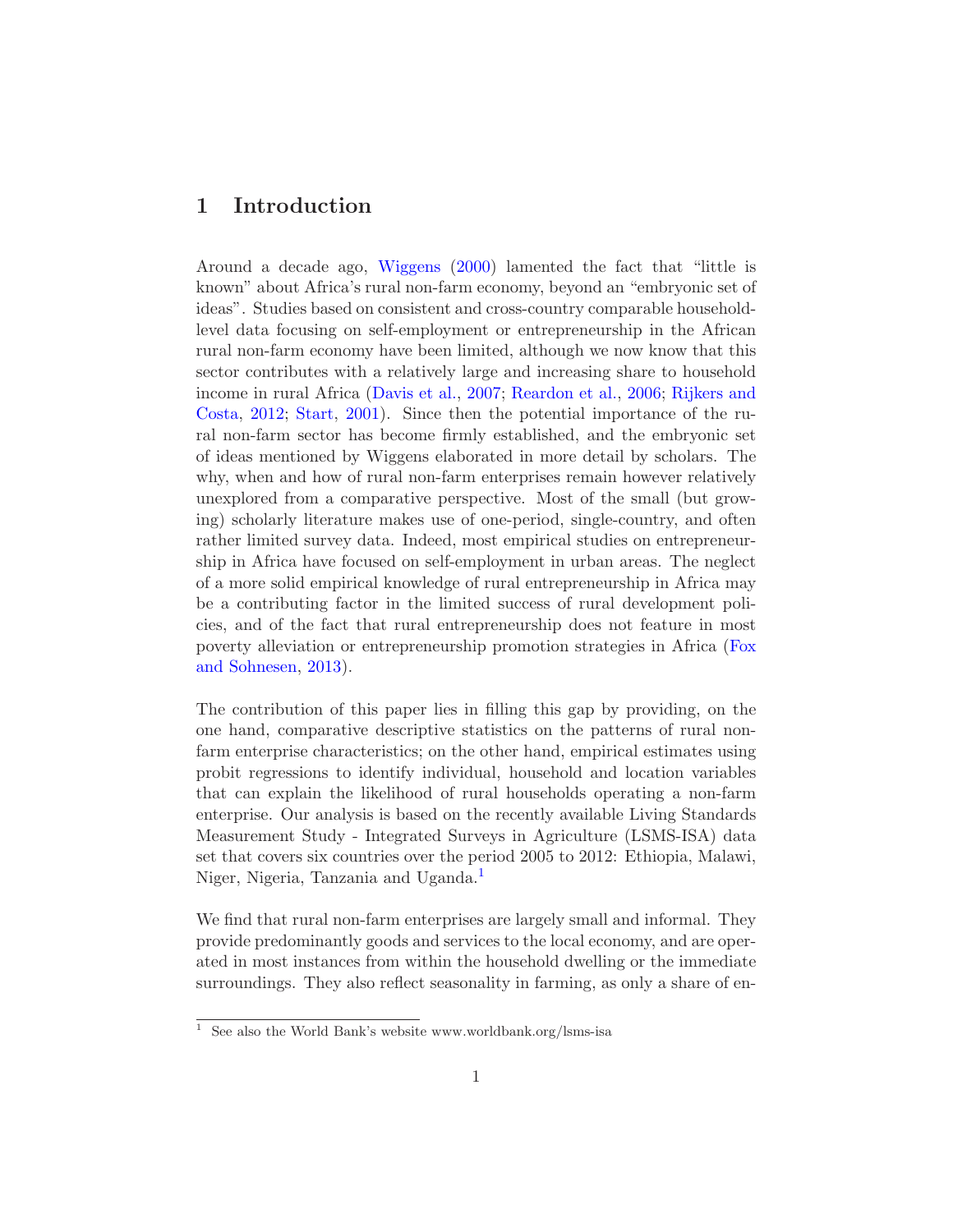terprises are operated continuously throughout the year. The likelihood of operating an enterprise depends on individual capabilities, household characteristics and institutional factors. While the results of some variables show consistency across the sample, we also find much heterogeneity, suggesting that rural entrepreneurship is also a response to country-level circumstances and policies. Although helping households to manage risks, overall rural entrepreneurship does not seem to contribute significantly to employment creation, income growth and structural development in Africa.

The paper is organized as follows: in section [2](#page-4-0) we discuss the relevant literature and link it to our own empirical analysis. In section [3](#page-9-0) we describe the database and the method used. In section [4](#page-11-0) we present and discuss our empirical findings on the patterns and determinants of rural non-farm entrepreneurship. The final section concludes.

### <span id="page-4-0"></span>2 Relevant Literature

#### 2.1 Key Concepts

At the outset we clarify what we mean by rural non-farm entrepreneurship: self-employment in the rural non-farm economy.<sup>[2](#page-4-1)</sup> This is consistent with definitions and measures of entrepreneurship as the creation of a business enterprise and working for one's own account (Naudé, [2011\)](#page-28-3). With the rural non-farm economy we understand a *residual* sector wherein all non-farm activities in rural areas are captured, including agribusiness, services, trade and retail, tourism, rural industrialization, construction, and mining. Although described as *non-farm*, many of these activities are linked to agriculture and can actually take place on a farm (e.g. food processing, veterinary services) [\(Rijkers and Costa](#page-28-1), [2012](#page-28-1)). [Barrett et al.](#page-27-1) [\(2001\)](#page-27-1) contain a more detailed discussion of the concepts of the rural economy in general, including agriculture and the non-farm economy, and [Roepstorff and Wiggens](#page-28-4) [\(2011](#page-28-4)) on the concept and measurement of agribusiness.

<span id="page-4-1"></span><sup>2</sup> There are many entrepreneurs in farming. In this paper however our focus is not on the farmer-as-entrepreneur, but on the self-employment/entrepreneurship activities of individual household members in rural areas.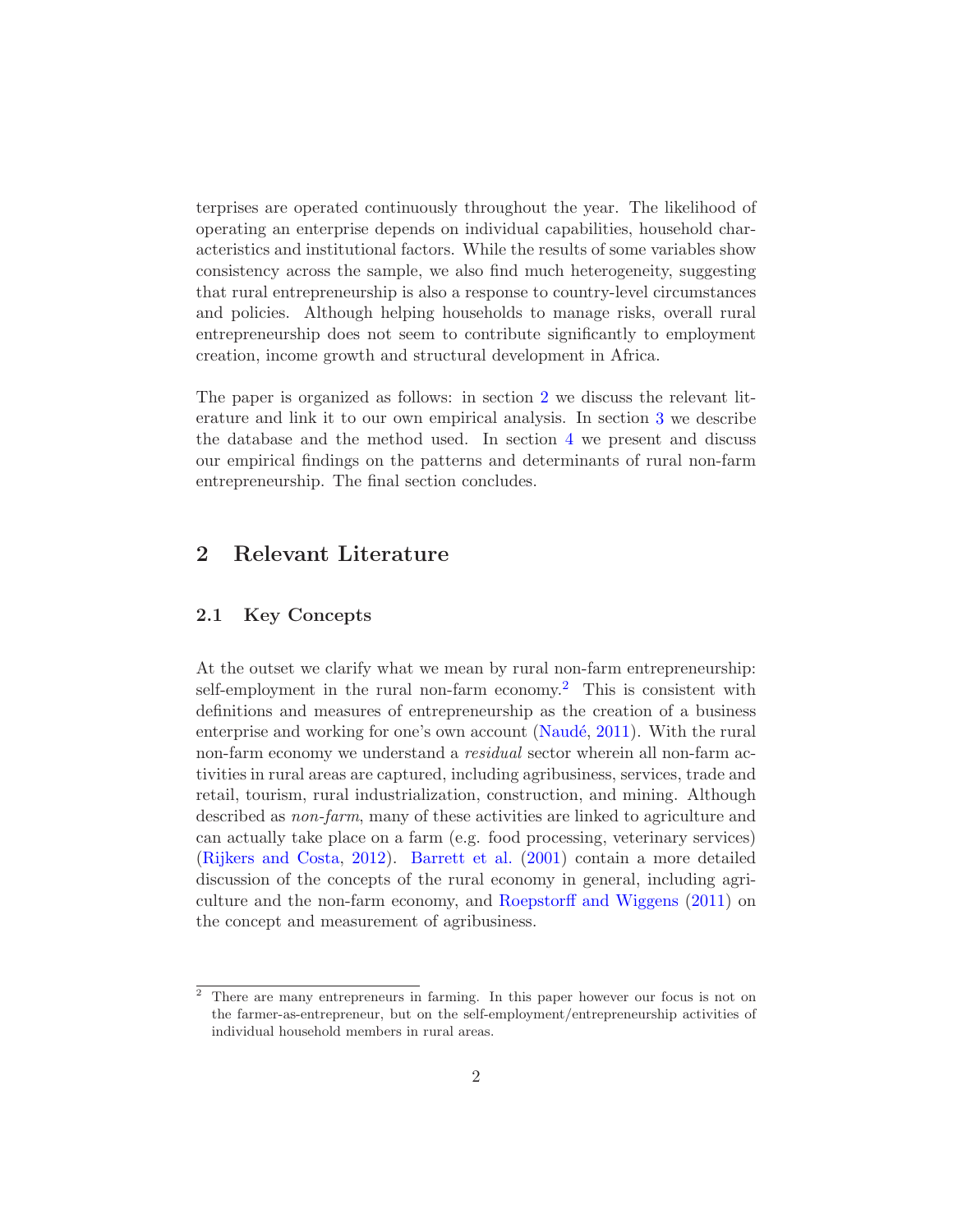#### 2.2 Importance of the Rural Non-Farm Economy

As we mentioned in the introduction, the why, when and how of rural nonfarm enterprises in Africa remain relatively unexplored from a comparative perspective. Until fairly recently a lack of comparable cross-country data limited an empirical comparative analysis of the rural non-farm economy. The Rural Income Generating Activities (RIGA) database is a first effort to overcome this limitation. It has been constructed by the FAO and World Bank from the LSMS for about 15 countries.[3](#page-5-0) As far as the patterns of the rural non-farm economy are concerned, an analysis of the RIGA data base by [Davis et al.](#page-27-0) [\(2007](#page-27-0)) find that rural non-farm activities contributed more than 50 percent to rural household income in 11 out of 15 countries, with an average across countries of 58 percent. They also find that the share of non-farm income is however less important in Africa compared to other regions.

This lack of empirical knowledge about the patterns and determinants of rural entrepreneurship in Africa may be a contributing factor in the limited success of rural development policies and structural change in Africa, and of the fact that rural entrepreneurship does not feature in most poverty alleviation or entrepreneurship promotion strategies [\(Fox and Sohnesen](#page-28-2), [2013\)](#page-28-2). Although data limitations undoubtedly are to blame, the neglect of rural entrepreneurship in Africa can also be explained by the (earlier) thinking on rural development in Africa, wherein the rural economy was expected to become less important as a contributor to rural household income over time [\(Lanjouw and Lanjouw,](#page-28-5) [2001](#page-28-5)). Urbanization and industrialization have been consequently a focus of development policies for much of the period since the 1960s, with the agricultural sector often (implicitly) repressed and regulated [\(Havnevik et al.,](#page-28-6) [2003\)](#page-28-6). Most empirical studies on entrepreneurship in Africa hence focus on urban areas.

That the rural non-farm entrepreneurship could potentially be important for development was only recognized from the late 1990s onwards, when it became clear that, contrary to expectations, the contribution of the sector to rural household income did not decline over time, but in fact increased [\(Davis et al.](#page-27-0), [2007](#page-27-0); [Reardon et al.,](#page-28-0) [2006\)](#page-28-0). Today, the literature suggests that

<span id="page-5-0"></span><sup>3</sup> The RIGA data set covers around 90,000 observations across Albania, Bangladesh, Bulgaria, Ecuador, Ghana, Guatemala, Indonesia, Madagascar, Malawi, Nepal, Nicaragua, Nigeria, Pakistan, Panama and Vietnam.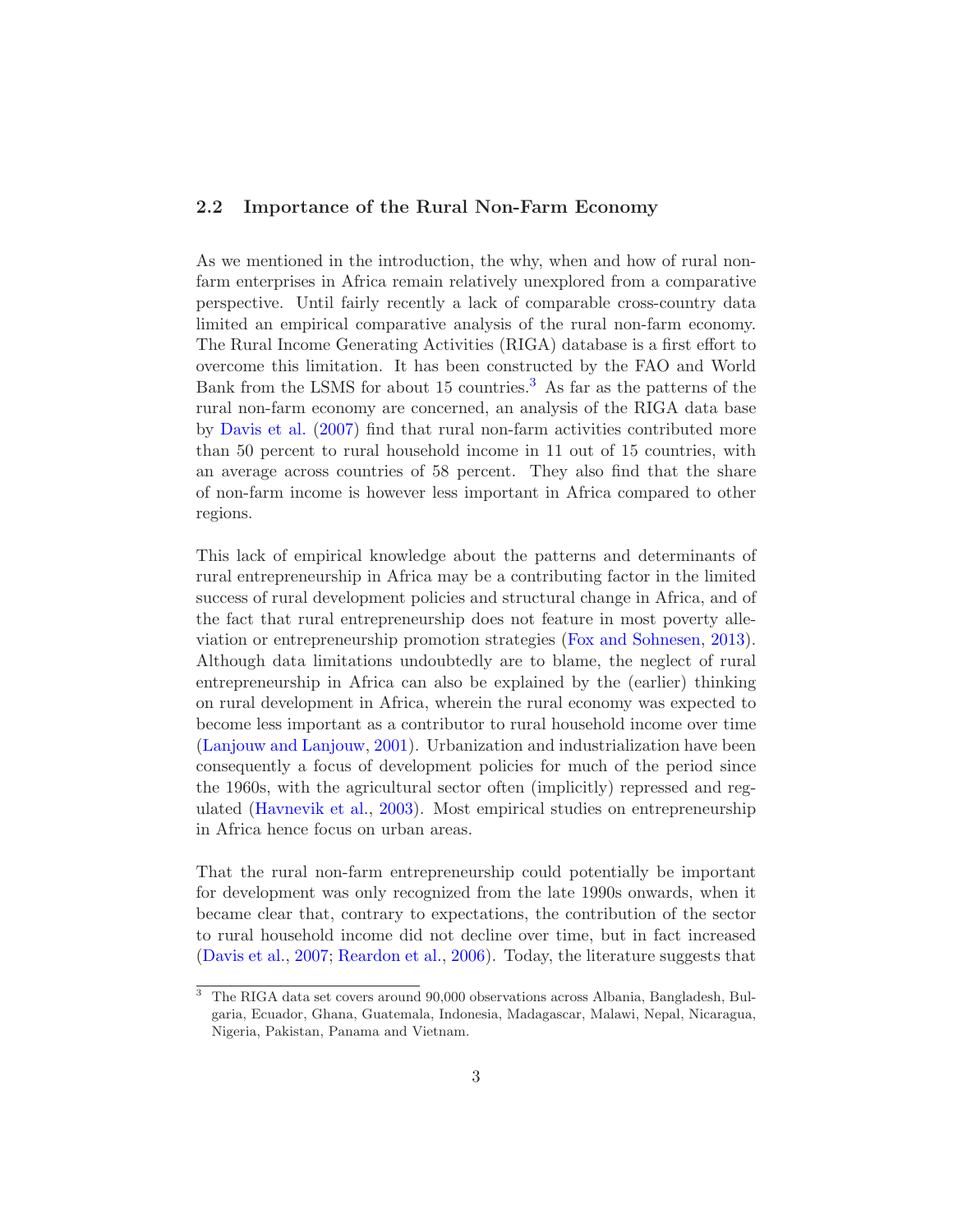between 40 and 50 percent of household income in rural Africa originates from rural non-farm entrepreneurship [\(Davis et al.,](#page-27-0) [2007;](#page-27-0) [Reardon et al.,](#page-28-0) [2006;](#page-28-0) [Rijkers and Costa,](#page-28-1) [2012](#page-28-1); [Start](#page-29-1), [2001](#page-29-1); [Lanjouw and Lanjouw](#page-28-5), [2001\)](#page-28-5). For many of the countries under closer scrutiny in this paper, [Reardon et al.](#page-28-0) [\(2006](#page-28-0)) report findings on the share of rural household income emanating from the non-farm economy. For instance in Ethiopia the share was 20 percent in 1999, in Malawi 64 percent in 2004, and for Uganda and Tanzania 54 and 46 percent in 2000, respectively.

Most of the empirical work on rural non-farm entrepreneurship confirms that [it is a very heterogeneous sector \(e.g.](#page-27-1) [Davis and Bezemer,](#page-27-2) [2004;](#page-27-2) Barrett et al., [2001\)](#page-27-1). [Davis et al.](#page-27-0) [\(2007](#page-27-0)) find that most non-farm entrepreneurial activities consist of very small and informal businesses in the commercial, trade and services sectors. The persistence of the smallness of firms in Africa is noteworthy, as [Haggblade et al.](#page-28-7) [\(1989\)](#page-28-7) find that 95 percent of the rural non-farm enterprises employ less than five workers. In-depth studies on the patterns and determinants of growth, and their start-up and failure rates have however been hampered by a lack of panel data. The few studies that exist have shed some light on the conditions that drive growth and failure in this sector over time.

Outside of Africa, [Janvry and Sadoulet](#page-28-8) [\(2001\)](#page-28-8) find that in Mexico the nonfarm economy contributes on average with 55 percent to rural household income. [Escobal](#page-27-3) [\(2001](#page-27-3)[\) reports a figure of 51 percent for Peru.](#page-28-5) Lanjouw and Lanjouw [\(2001](#page-28-5)) report figures of 39 percent for Brazil, 41 percent for Chile, 50 percent for Colombia and 59 percent for Costa Rica. [Shi et al.](#page-28-9) [\(2007](#page-28-9)) report 46 percent for China.

#### 2.3 Determinants

In order to understand what determines the share of non-farm income in Africa and why it is lower than elsewhere, we need to identify the determinants of (and hence obstacles to) rural non-farm entrepreneurship. Relatively few studies have dealt with this, and many of those that do, have been hampered by a lack of comparative and longitudinal data. Nevertheless extant studies have made useful contributions, particularly in trying to disentangle the determinants of the decision of rural households to start a non-farm enterprise into *push* and *pull* factors, with household capabilities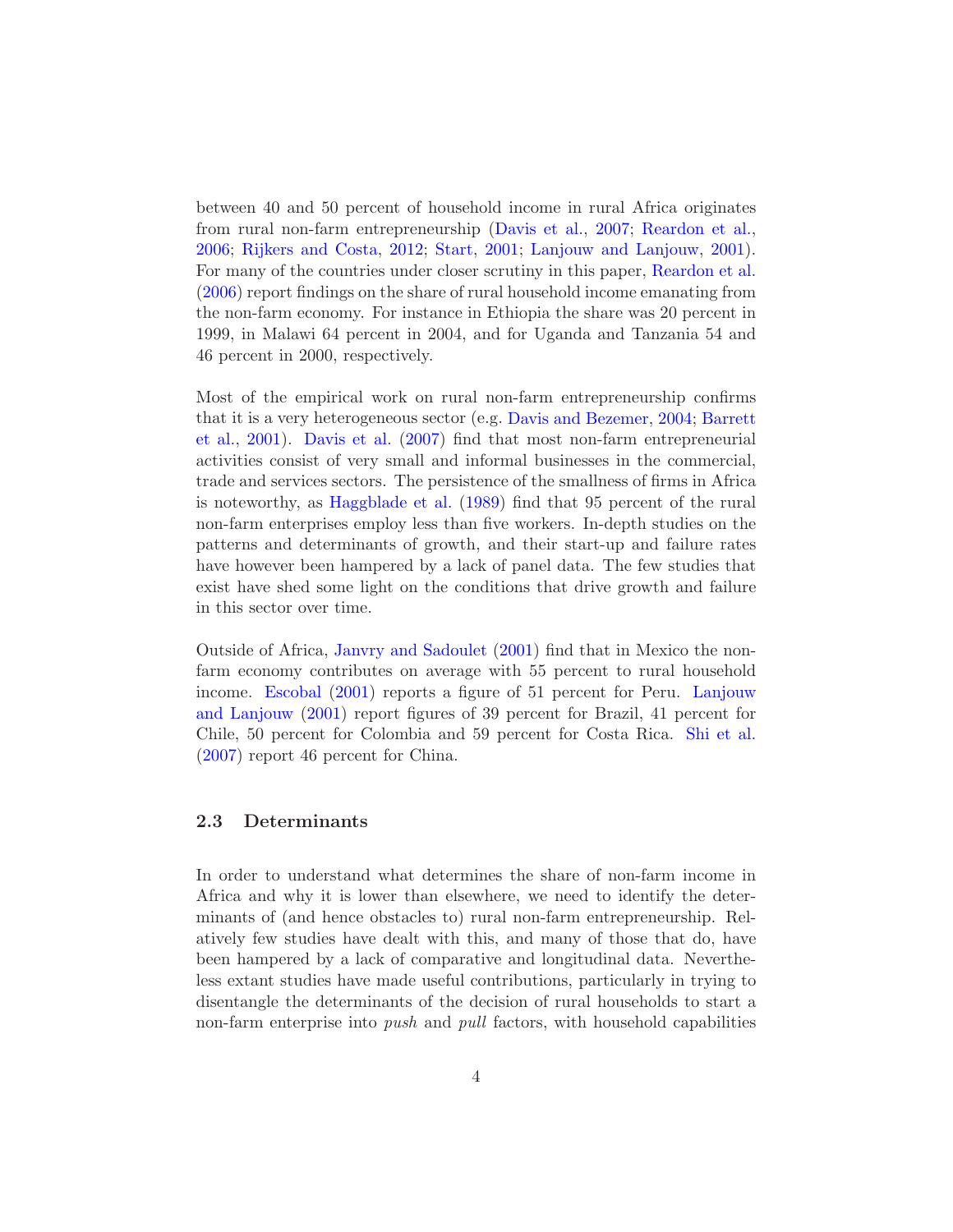and the institutional environment mediating [\(Reardon et al.,](#page-28-0) [2006](#page-28-0)).

One of the most important *push* factors is the high degree of risk in African agriculture (Rijkers and Söderbom, [2013](#page-28-10)). Risk-averse farm households are keen to diversify their income ex-ante in anticipation that a crop may fail; or ex-post in the aftermath of a shock [\(Ackah,](#page-27-4) [2013](#page-27-4)). Rural entrepreneurship as such is a form of self-insurance in the face of limited insurance markets. Longer-term structural *push* factors include surplus labor on farms, as growing famili[es put pressure on fixed parcels of farmland over time \(](#page-27-5)Babatunde and Qaim, [2010;](#page-27-5) [Reardon](#page-28-11), [1997;](#page-28-11) [Reardon et al.](#page-28-0), [2006\)](#page-28-0). *Push* factors also include seasonality: household members may be *pushed* off-farm in the offseason. As s[uch rural non-farm activities are secondary activities \(](#page-28-5)Lanjouw and Lanjouw, [2001\)](#page-28-5), and we expect to see a share of non-farm enterprises that do not operate continuously throughout the year.

Whether households start non-farm enterprises may also be due to their desire to utilize business opportunities, so called *pull* factors into entrepreneurship. In this regard household capabilities and assets, as well as individual characteristics have been found to be crucial [\(Barrett et al.,](#page-27-1) [2001\)](#page-27-1). Household capabilities and assets typically include gender, age (also a proxy for experience), education, marital status [\(Abdulai and Delgado](#page-27-6), [1999](#page-27-6)), as well as financial assets [\(Ackah,](#page-27-4) [2013;](#page-27-4) [Bhaumik et al.](#page-27-7), [2011](#page-27-7)), and the size of the household itself.<sup>[4](#page-7-0)</sup> Women, at least in Africa, have been found to be more likely to engage in the non-farm economy [\(Ackah,](#page-27-4) [2013;](#page-27-4) [Canagarajah et al.,](#page-27-8) [2001;](#page-27-8) [Rijkers and Costa,](#page-28-1) [2012](#page-28-1)) or to migrate [\(Shi et al.](#page-28-9), [2007\)](#page-28-9) compared to men. Schooling seems to be relatively more important for finding non-farm wage [employment than for starting a new business](#page-27-0) [\(Bayene](#page-27-9)[,](#page-27-0) [2008](#page-27-9); Davis et al., [2007;](#page-27-0) [Elbers and Lanjouw](#page-27-10), [2001;](#page-27-10) [Reardon et al.](#page-28-0), [2006\)](#page-28-0).

Both *push* and *pull* factors are influenced by the features of the local and regional economies where households are based (mostly exogenous for the household). For instance the agro-climatic environment determines the extent to which farming is productive and/or risky [\(Reardon,](#page-28-11) [1997](#page-28-11)). There is evidence that rural entrepreneurship fares better under favorable agroclimatic conditions (e.g. better rainfall) that are good for agricultural productivity and where other natural resources, e.g. in mines and tourist attractions, can be found [\(Reardon et al.,](#page-28-0) [2006](#page-28-0)). The location of the household also

<span id="page-7-0"></span><sup>4</sup> The presence of children in a household may limit the choices of individual household members, particularly women, within the non-farm economy, resulting e.g. in activities attached to the household residence [\(Havnevik et al.](#page-28-6), [2003](#page-28-6)).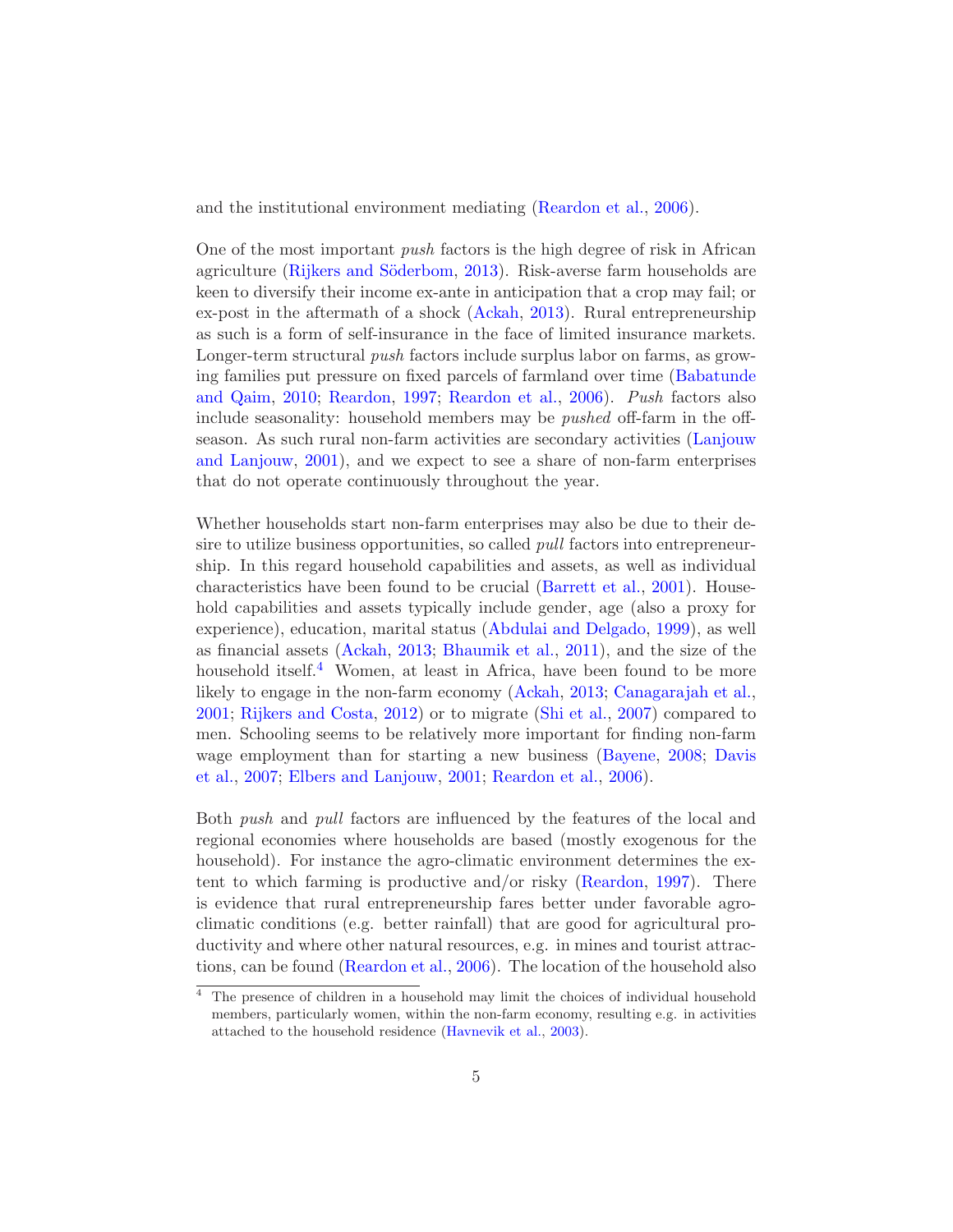determine[s the distance from urban areas, ports and markets.](#page-27-11) Fafchamps and Shilpi [\(2003](#page-27-11)) find that the share of non-farm wage employment declines the further a household lives away from a urban center, and that there is a U-shaped relationship between distance from a urban center and the share of income from self-employment. This finding suggests some kind of protection effect of deep rural isolation on non-farm enterprises. Also, the closer a household is located to an urban center, the more likely an individual household members migrates to this urban area [\(Reardon,](#page-28-11) [1997](#page-28-11)). Generally distance, but also other determinants of market access such as the quality of roads and utilities, can be important determinants of development in both the farm and non-farm economy of Africa, and of the linkages between the two [\(Wiggens](#page-29-0), [2000;](#page-29-0) [Roepstorff and Wiggens,](#page-28-4) [2011](#page-28-4)).

#### 2.4 Summary

Summarizing this section, we discussed the relevant literature on the patterns and determinants of rural non-farm entrepreneurship in Africa, and showed that this literature has established that, contrary to earlier expectations, the share of rural household income originating from the non-farm economy did not decline over time, but in fact increased. As this share is around 40 per cent in rural Africa, smaller than elsewhere in the world, it is important to identify the determinants of rural household participation in the non-farm economy.

The existing literature has usefully made a distinction between *push* and *pull* factors, and has found based mainly on individual country studies, *push* factors such as shocks/risks, and surplus family labor to be significant, whereas *pull* factors such a individual and household level capabilities and assets, as well as institutional and regional features such as access to credit and infrastructure, to be significant. In the remainder of the paper we explore the LSMS-ISA dataset to investigate the patterns of non-farm entrepreneurship in rural Africa, and we use a probit regression analysis to identify the determinants of rural non-farm entrepreneurship. Based on the literature, we classify the determinants into shocks and risks, individual and household level determinants, local and regional features and access to credit. Before we report these new empirical findings in section [4,](#page-11-0) we first explain the dataset and our estimation methods.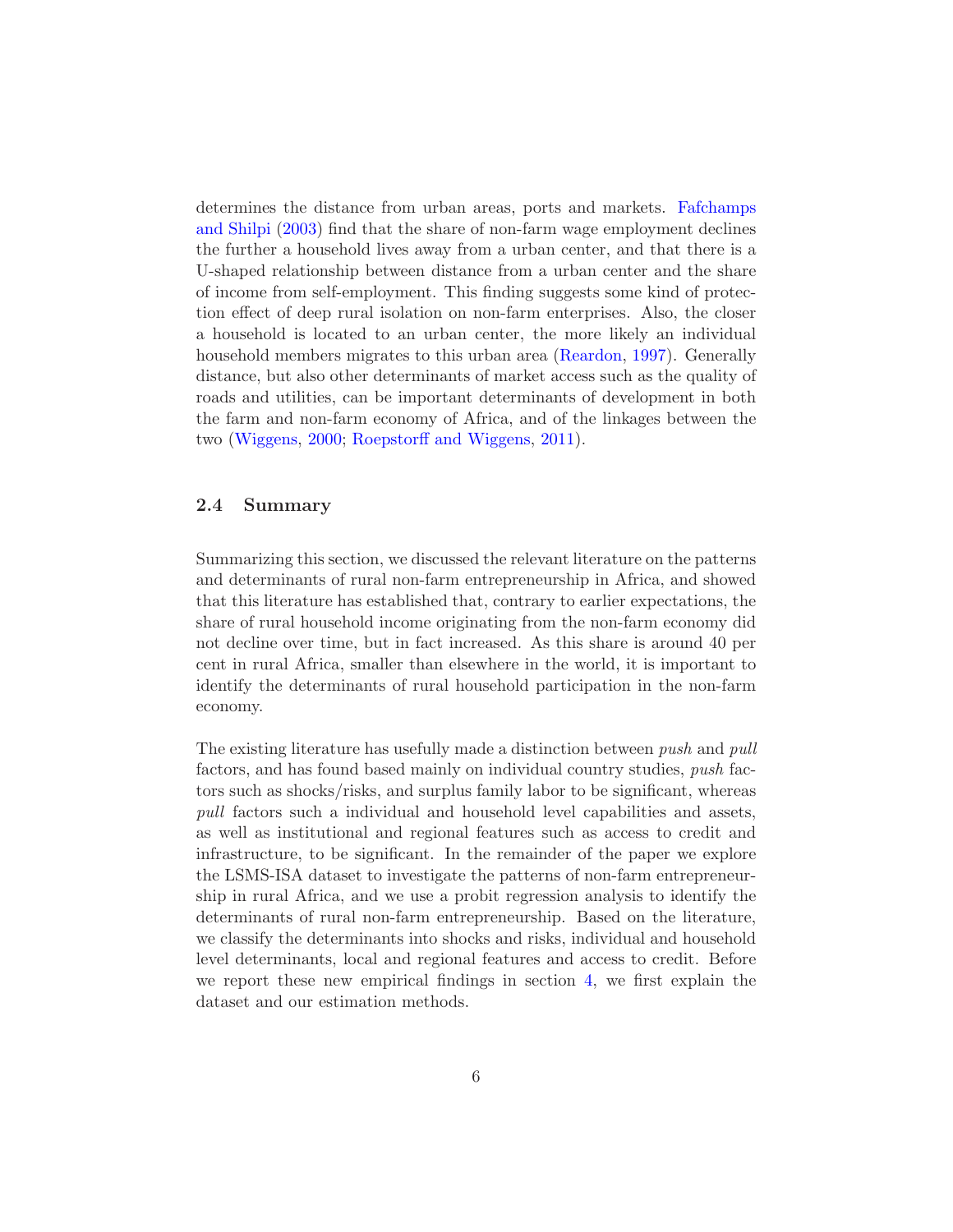### <span id="page-9-0"></span>3 Data and Methodology

#### 3.1 The Database

The LSMS-ISA database covers six countries in Sub-Saharan Africa: Ethi-opia, Malawi, Niger, Nigeria, Tanzania and Uganda.<sup>[5](#page-9-1)</sup> In all countries where LSMS-ISA surveys have taken place, the plan is to conduct surveys every three years to obtain longitudinal data. At present a cross-sectional data base is available for all six countries, and panel data for Tanzania and Uganda.

The questionnaire used has three sections: a community section, an agricultural section and a household section. The community section records access to public services and infrastructure, social networks, governance, and retail prices. The agricultural section records crop production, storage and sales, land holdings, farming practices, input use and technology adaption, access to and use of services, infrastructure and natural resources, livestock, and fishery. And the household questionnaire records household demographics, education, health and nutrition, food consumption and expenditure, nonfood expenditure, employment, non-farm self-employment and other sources of income, dwelling conditions, durable assets, migration, and participation in projects and programs. The survey data has also been geo-referenced, which allows us to include the impact of geographically determined variables such as rainfall, and distances from major roads and urban centers into our regression analysis.

Although the data set is new, unique and facilitates the comparability between countries (a feature that has so far been lacking in the available data), shortcomings remain that we need to acknowledge. For instance, while all six countries include a section with a set of questions covering the area of nonfarm enterprises, the availability of certain questions differs between countries and not all aspects are included in all country questionnaires. Questions that are available in all, or at least the majority of countries, often contain different answer possibilities of survey participants, also reflecting the specific country context.

In the following section we use the LSMS-ISA data in two ways: first we

<span id="page-9-1"></span> $\overline{5}$ Data will also be collected for Mali in time.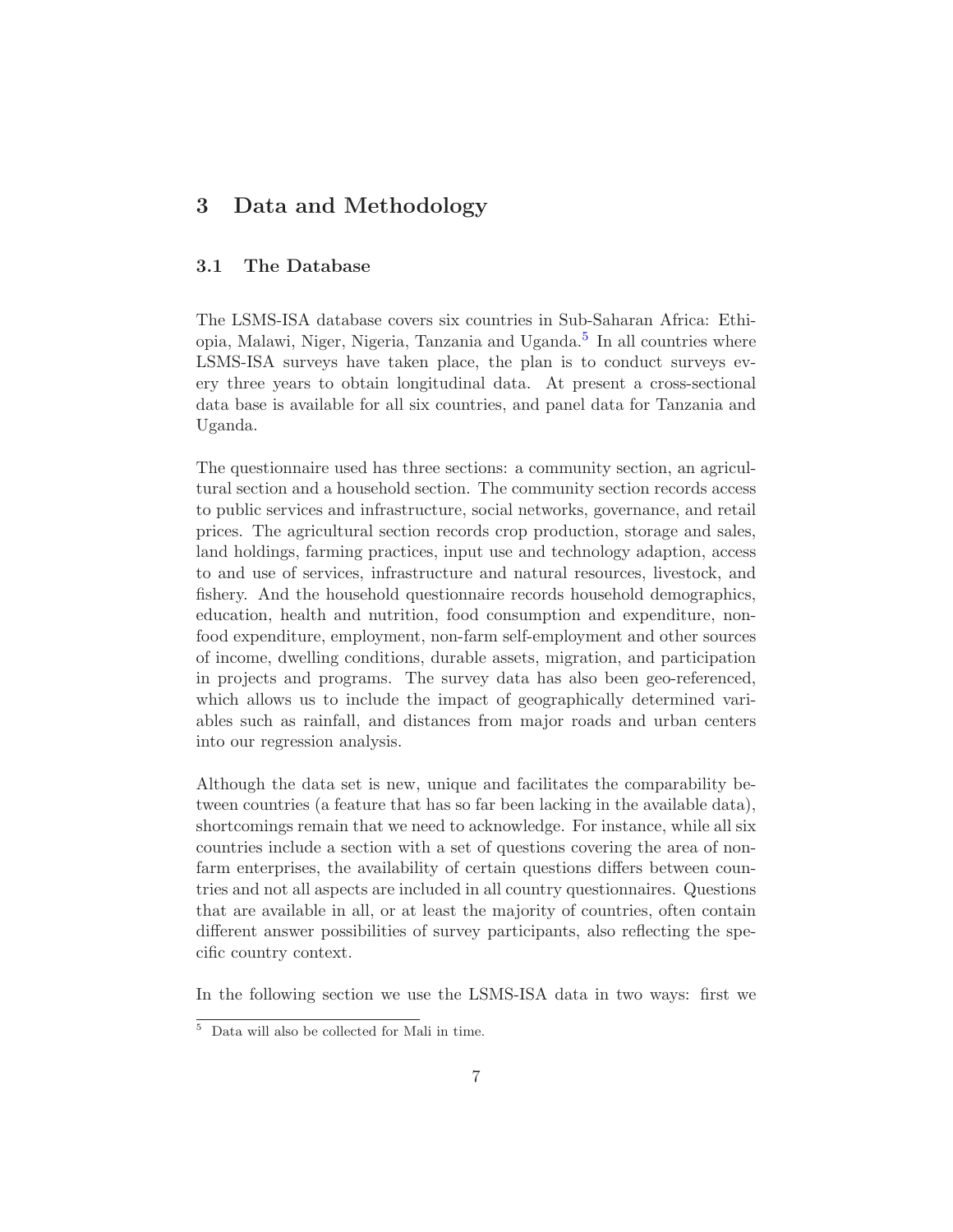explore the database to identify the salient patterns of rural non-farm entrepreneurship (we describe this in section [4.1\)](#page-11-1). Second, we run a number of probit regressions to identify determinants of or factors associated with the decision of households to participate in rural non-farm entrepreneurship (we report the results in section  $4.2$ ). Before proceeding, we use the next subsection to explain our estimation methods.

#### 3.2 Estimation Method

We use probit regressions to identify the factors that determine or are associated with the probability that a rural household operates a non-farm enterprise. Formally we estimate

$$
Pr(Y_i | \mathbf{X}_i, \mathbf{W}_i, \mathbf{Z}_i) = \Phi(\beta \mathbf{X}_i + \delta \mathbf{W}_i + \gamma \mathbf{Z}_i)
$$

where the dependent variable is a binary variable equal to one if a household operates a non-farm enterprise, and zero if not.  $\mathbf{X}_i$  represents a vector of individual characteristics including a constant, and comprises the variables gender, age, education (ability to read and write) and marital status of the household head.  $W_i$  represents a vector of household characteristics including household size, the share of adults (household members age 15 or older), the number of rooms in the dwelling as an approximation to household wealth, and a binary variable if a household member has taken out credit over the past 12 months, indicating the possibility of accessing financial support. Furthermore a binary variable if the household experienced food shortage or a shock over the past 12 months (idiosyncratic shocks, geographic shocks, institutional shocks and other shocks). Finally  $\mathbf{Z}_i$  represents a set of location variables, also named geo variables, including the household distance to the next major road, the distance to the next population center, and annual precipitation. These variables are based on our literature review.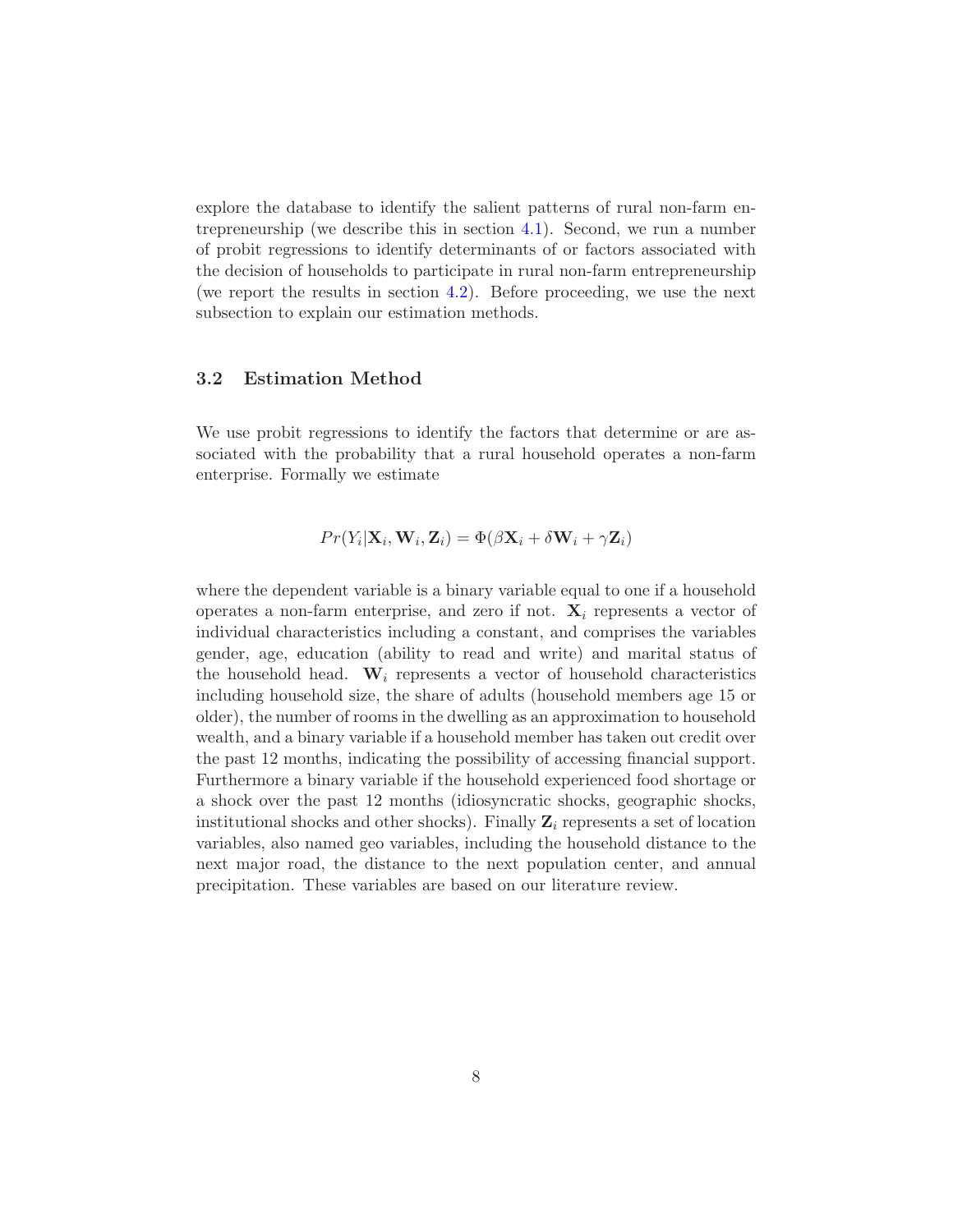### <span id="page-11-0"></span>4 Empirical Analysis

In section [4.1](#page-11-1) we first explore the data and provide a set of tables and figures with relevant patterns and characteristics of rural non-farm entrepreneurship, focusing on the extent and nature of entrepreneurial activities. In section [4.2](#page-16-0) we then present the regression results on the determinants of participation.

#### <span id="page-11-1"></span>4.1 Patterns of Rural Non-Farm Entrepreneurship

One of the established facts in the literature we highlighted in section [2](#page-4-0) is that non-farm entrepreneurship contributes a significant share to the income of rural households in Africa. The data from the LSMS-ISA is consistent with this fact: non-farm entrepreneurship activities are widely prevalent in the six African countries surveyed. As shown in Table [1](#page-11-2) almost 42 percent out of the 24,551 rural households surveyed reported operating a non-farm enterprise (NFE in the table). Overall, our sample comprises 11,064 single non-farm enterprises in 8,137 rural households, resulting in an average of 1.36 enterprises per household (evidence of portfolio entrepreneurship). The country shares however vary widely, from as little as 17 percent in rural Malawi, to almost 62 percent in rural Niger.

| Country  | Nr of HH | HH with    | in $%$ | in $%$   | Nr of       | Avg Nr of |
|----------|----------|------------|--------|----------|-------------|-----------|
|          | surveyed | <b>NFE</b> |        | weighted | <b>NFEs</b> | NFE/HH    |
| Ethiopia | 3,969    | 1,212      | 30.54  | 23.23    | 1,482       | 1.22      |
| Malawi   | 10,038   | 1,755      | 17.48  | 16.88    | 1,872       | 1.07      |
| Niger    | 2,430    | 1,427      | 58.72  | 61.73    | 2,188       | 1.53      |
| Nigeria  | 3,380    | 1,707      | 50.50  | 52.62    | 2,688       | 1.57      |
| Tanzania | 2,629    | 1,083      | 41.19  | 39.10    | 1,363       | 1.26      |
| Uganda   | 2,105    | 953        | 45.27  | 42.24    | 1,471       | 1.54      |
| Total    | 24,551   | 8,137      | 33.14  | 41.68    | 11,064      | 1.36      |

<span id="page-11-2"></span>Table 1: Prevalence of rural non-farm enterprises

Source: Authors' calculations based on LSMS-ISA data.

Notes: weighted country shares are calculated using survey weights, total share includes population weight.

As for the share of household income deriving from these enterprises, we only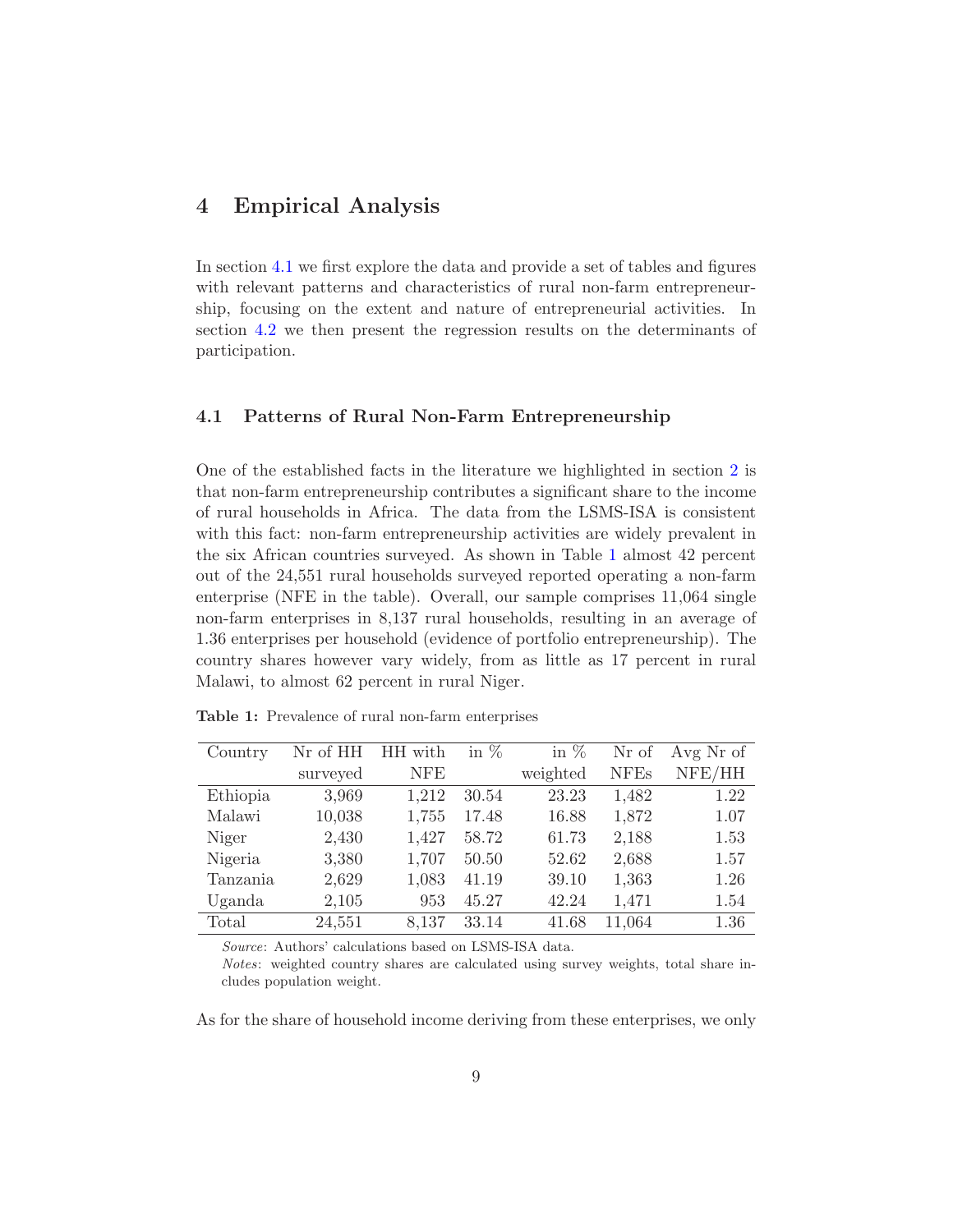have sufficient responses from Ethiopia. This indicates hat approximately 27 percent of households engaged in non-farm entrepreneurship derive 50 percent or more of their income from these activities, and approximately 5 percent of households all income. This is consistent with previous estimates.

Using the Rural Income Generating Activities (RIGA) data set of the FAO, we derive shares of household income by household activity for four countries: Malawi 2010/11, Niger 2011, Tanzania 2008/09, and Uganda 2010/11. Figure [1](#page-12-0) shows the high importance of agricultural income and agricultural wages in rural areas, and the share of self-employment: while it contributes with less than 9 percent to total household income in Malawi, it represents as much as 36 percent in Niger, 16 in Tanzania and almost 21 percent in Uganda. Comparing to urban areas (not included in Figure [1\)](#page-12-0), the share of agricultural income is decisively more important in rural areas, and income deriving from self-employment smaller. In urban areas self-employment contributes with 22 percent in Malawi, 48 percent in Niger, 43 percent in Tanzania and 33 percent in Uganda to household income (percentages rounded).

<span id="page-12-0"></span>**Figure 1:** Contribution of activity to total household income (in  $\%)$ )



Source: Authors' calculations based on RIGA data (weighted shares). Note: Rural areas only.

The data furthermore casts doubt on the jobccreation potential of rural entrepreneurship. The vast majority of non-farm enterprises surveyed are small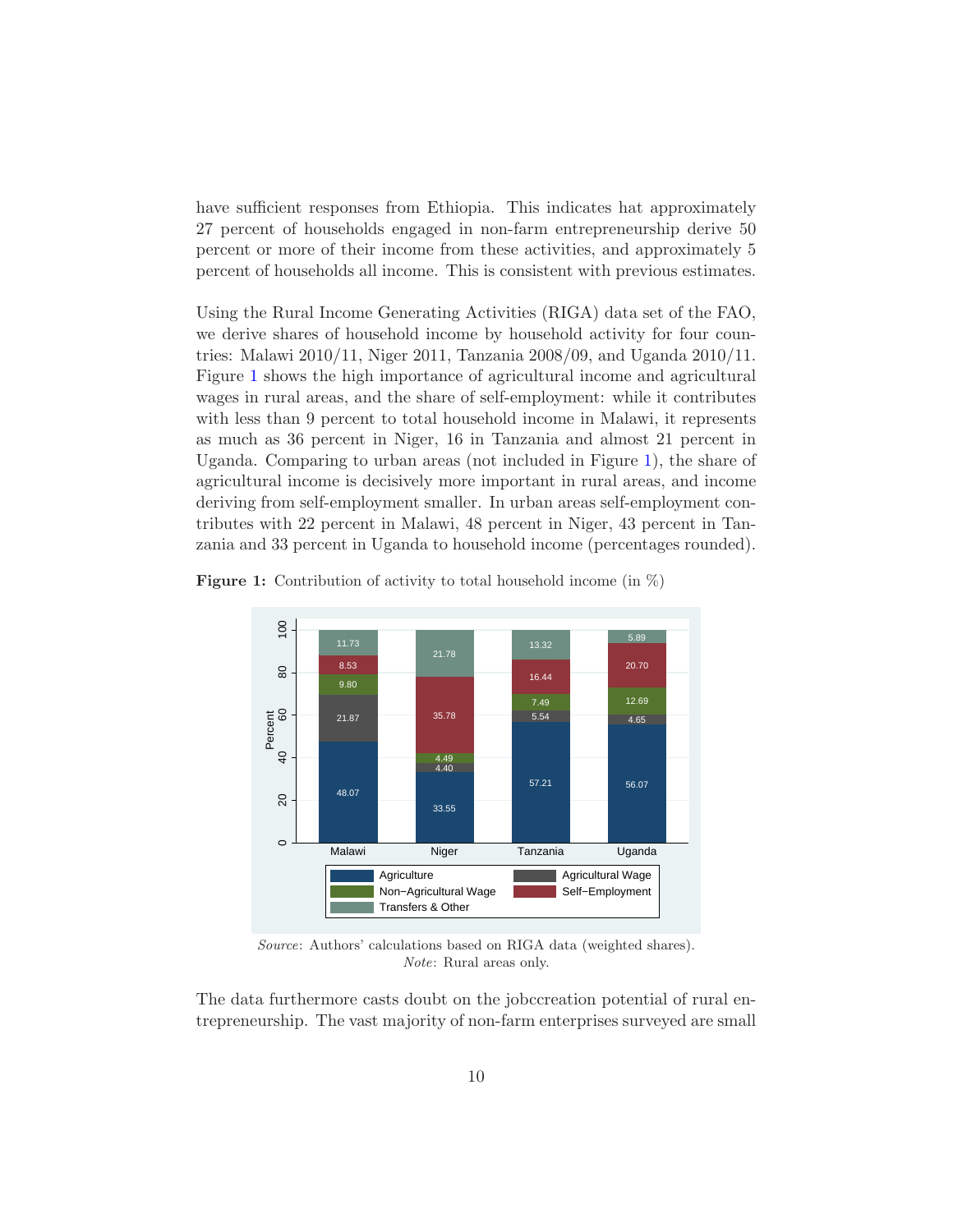household enterprises: over 80 percent of the enterprise owners reported that they do not employ any non-household worker, and less than three percent employ five or more non-household members. This suggests that non-farm enterprises are not significant drivers of wage employment in rural Africa. It seems likely that non-farm enterprises fulfill a survival or risk-diversification strategy for rural households. This is also consistent with the existing literature that we discussed in section [2.](#page-4-0) In addition we can mention that [Davis et al.](#page-27-0) [\(2007\)](#page-27-0) find, using the RIGA data set, that most non-farm entrepreneurial activities consist of very small and informal businesses in the commercial, trade and services sectors, and [Haggblade et al.](#page-28-7) [\(1989](#page-28-7)), using cross-country data, that 95 percent of the rural non-farm enterprises employ five or less workers.

The assumption that rural non-farm entrepreneurship mainly fulfills a survivalist function is further strengthened by the fact that between 91 and almost 100 percent are operating informally. In Ethiopia, the country with the highest rate of formality, only 8.95 percent of rural enterprises have a license to operate, while in Niger only a very tiny 0.39 percent are registered with the government.<sup>[6](#page-13-0)</sup> Our findings confirm that non-farm entrepreneurship is prominent in rural Africa, contributing to household activities and income, but with lower importance compared to urban areas. It furthermore does not contribute significantly to creation of wage employment in rural areas.

The data further shows that almost half of the non-farm business is operated from inside the household's residence or in the immediate surroundings (see Figure [2\)](#page-14-0). Rural non-farm enterprise activity is thus household-focused, as the predominant employment of household members also suggests. Most of the enterprise activity that is not in the surroundings of the household residence, is either located in a traditional market place or performed mobile. Less than 5 percent of rural non-farm enterprise activities are located in a commercial district or shop premises, emphasizing the largely informal nature of non-farm enterprise activities in rural Africa.

<span id="page-13-0"></span><sup>6</sup> The definition of informal differs slightly between the various questionnaires. For instance in Ethiopia formal firms are those with a license to operate, in Malawi enterprises registered with the Malawi Revenue Authority, in Niger enterprises with a fiscal identification number, in Nigeria whether the enterprise is registered with the government, and in Uganda whether the enterprise is registered for income tax and/or VAT. There were no questions in the Tanzania survey that recorded the formality of rural non-farm enterprises of households surveyed.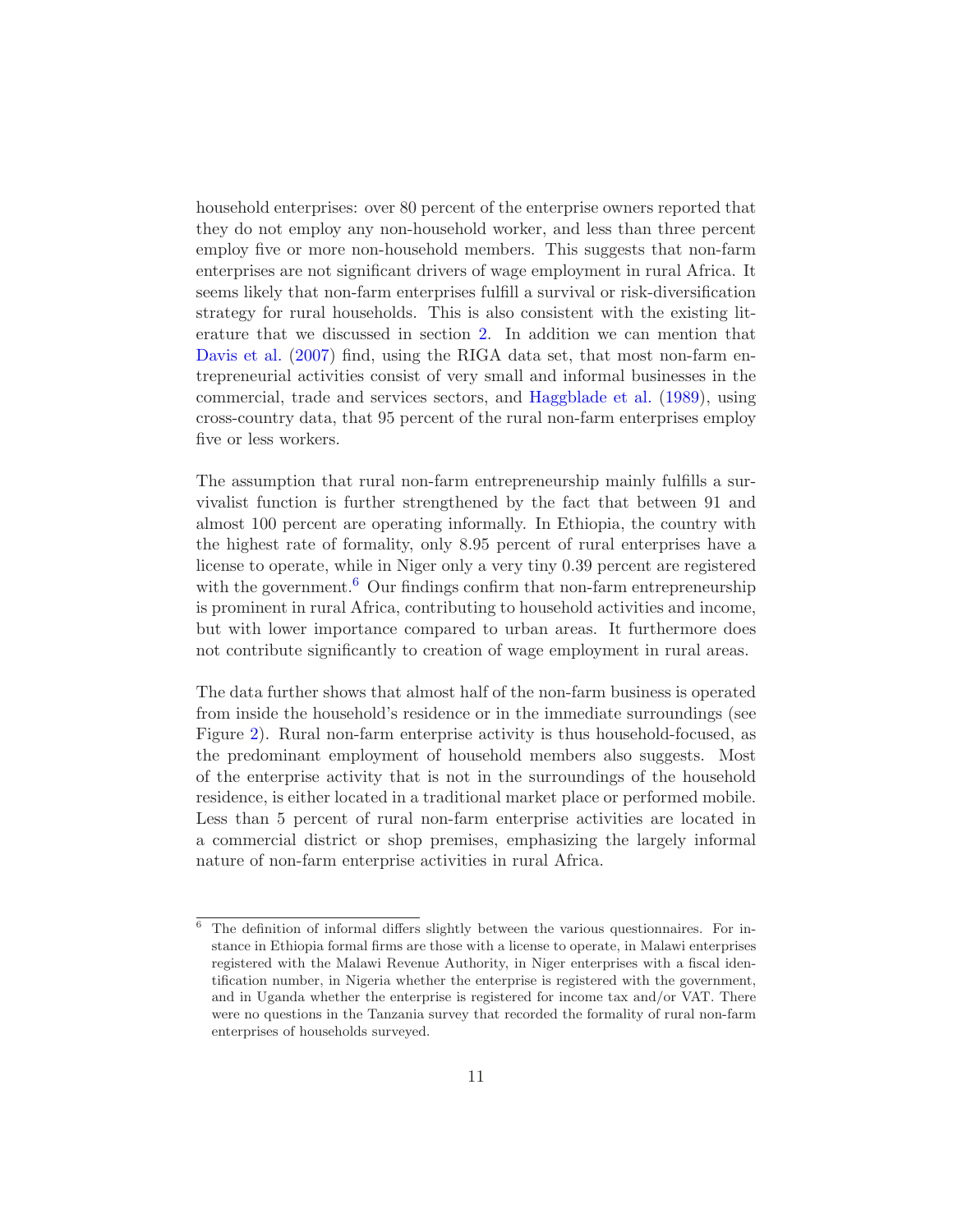<span id="page-14-0"></span>Figure 2: Place of business operation



Source: Authors' calculations based on LSMS-ISA data (weighted shares and population weights).

Corresponding to these places of enterprise operation, most households indicate that their enterprises are providing consumer goods or services, or are engaged in trading. Between 20-30 percent of households indicate that their non-farm enterprises are engaged in processing of agricultural products. This is a surprising finding raising the question why agri-business is not more prevalent. This question is reinforced when one considers the responses of rural household enterprises as to the nature of their business clients. They reported that local final consumers is the most important customer base, accounting for 77 percent of sales. Most of the remainder of their sales are to markets, small businesses and traders in the local environment. Rural non-farm enterprises thus sell very little to governments, NGOs or manufacturing firms, the main actors in most rural development support programs. Hence these programs seem overall largely irrelevant for most rural non-farm enterprises in Africa.

Although little research exists on the subject, it may be reasonable to suppose that rural entrepreneurship is affected by seasonality. For instance in section [2](#page-4-0) we discussed that seasonal variations in agriculture can be a *push* factor for households to start and operate a non-farm enterprises during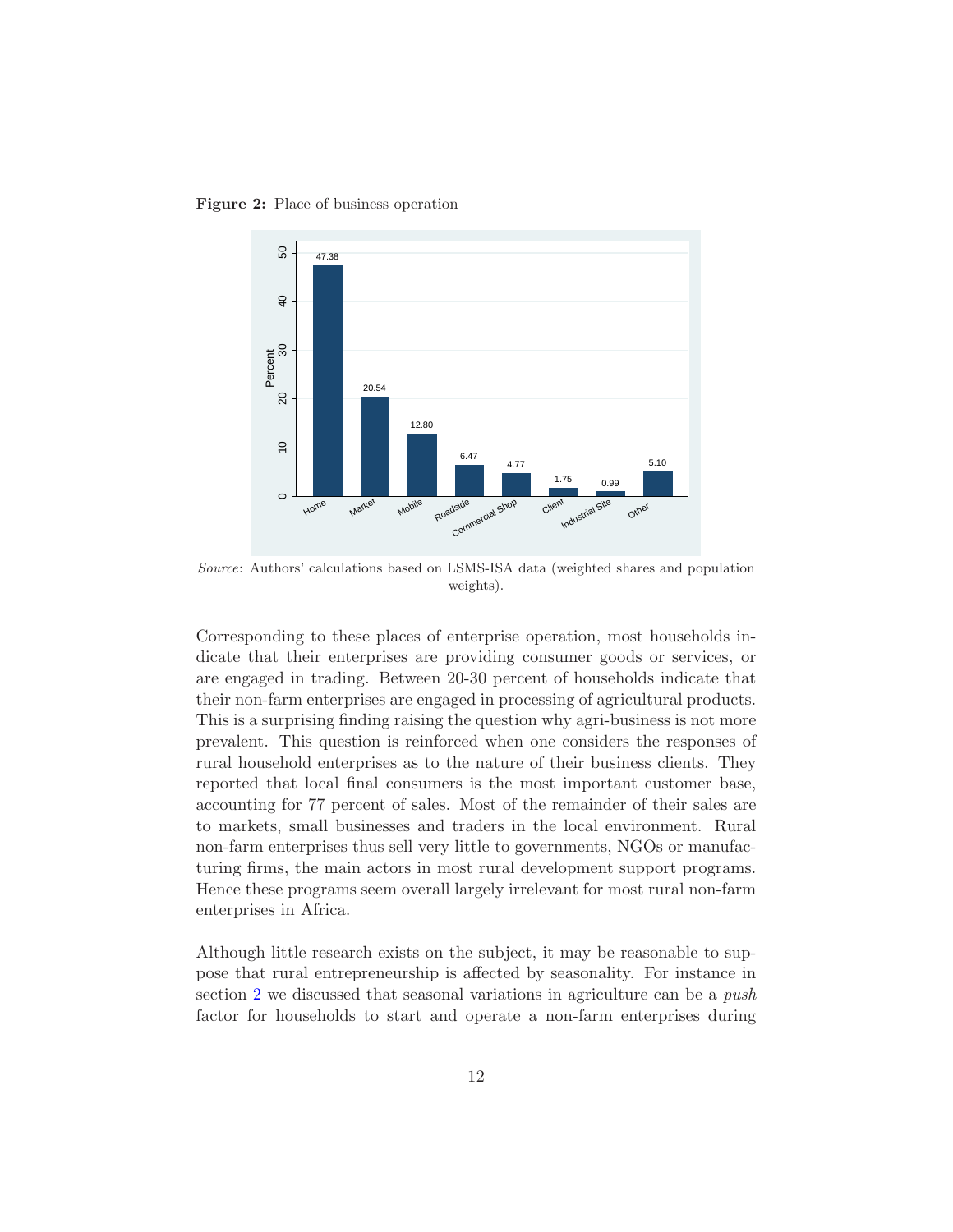the off-season. The impact of seasonality will therefore be reflected in the number of months per year a non-farm enterprise is in operation. Seasonal impact may thus lead households to close their enterprises temporarily, for instance when household members are required to work in agriculture. The LSMS-ISA surveys capture the number of months per year a non-farm enterprise was operating in the year preceding the survey. Figure [3](#page-15-0) shows a significant proportion of the rural enterprises operating less than six months per year. Only between 42 and 64 percent of all enterprises operate during the whole year, with the highest percentage found in Nigeria.



<span id="page-15-0"></span>Figure 3: Months in operation

Source: Authors' calculations based on LSMS-ISA data (weighted shares). Notes: Malawi not reported due to lack of data. Enterprises that are less than one year in operation are exluded.

From the survey we also calculated comparable shares for non-farm enterprises operating in urban areas. As expected, we find that a higher percentage of urban enterprises were in operation throughout the year. As Table [2](#page-16-1) indicates, there are proportionately less rural enterprises that operate for 12 months during a year, as compared to urban enterprises. This suggests that seasonality does have a potentially important influence on the dynamics of rural entrepreneurship in Africa.

Summarizing this section we find that, although rural non-farm entrepreneur-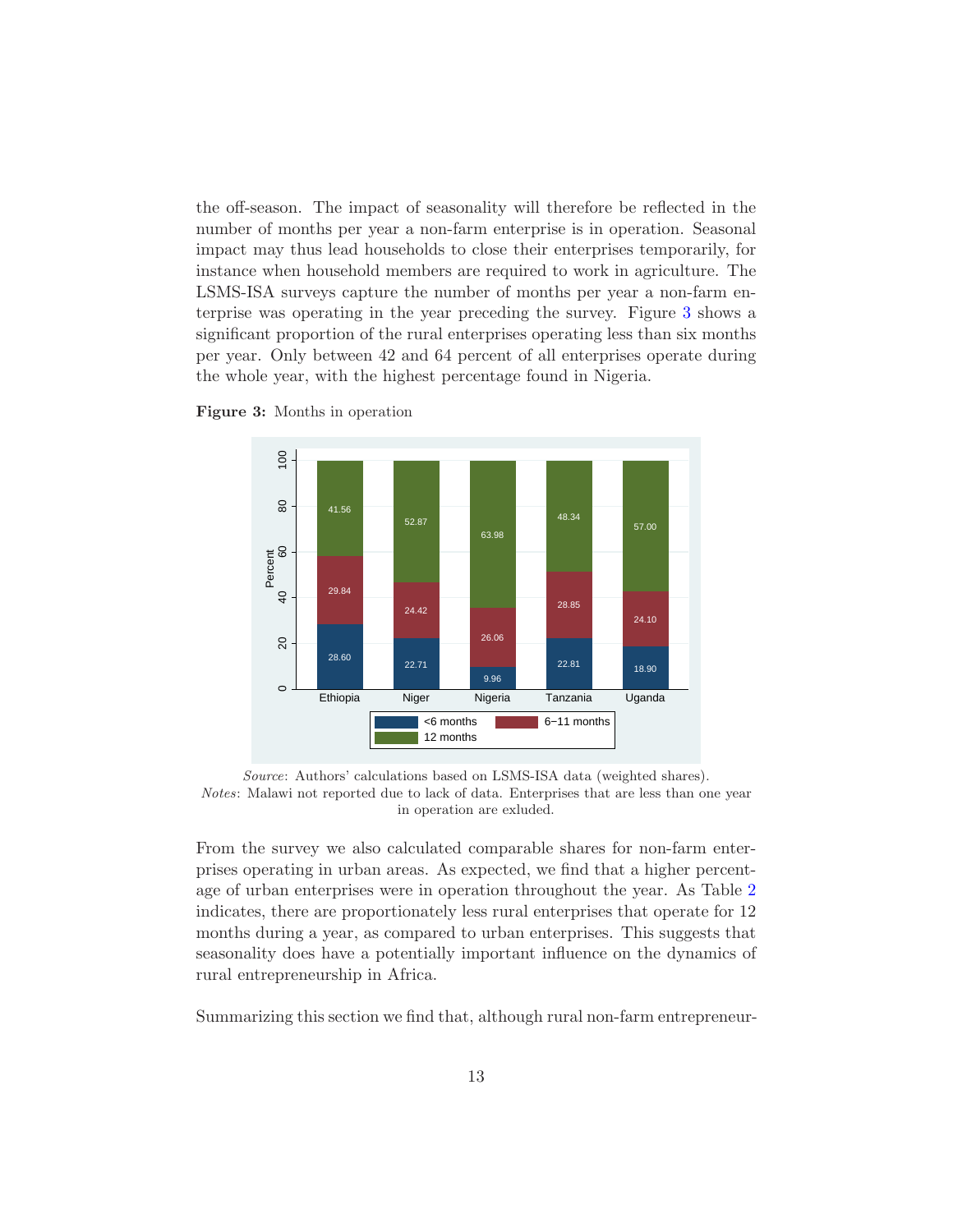<span id="page-16-1"></span>**Table 2:** Months of business operation - rural vs. urban (in  $\%$ )

<span id="page-16-2"></span>

|          |       | Niger |       | Nigeria |       | Tanzania  |       | Uganda |
|----------|-------|-------|-------|---------|-------|-----------|-------|--------|
|          | rural | urban | rural | urban   | rural | urban     | rural | urban  |
| $<$ 6    | 23    |       |       |         | 23    | 19        | 19    |        |
| $6 - 11$ | 24    | 16    | 26    | 24      | 29    | <b>25</b> | 24    | 16     |
| 19       | 53    | 75    | 64    | 69      | 48    | 63        | 57    | 77     |

Source: Authors' calculations based on LSMS-ISA data (weighted shares).

ship is prevalent and contributes with a non-negligible share to household income in Africa, it does not appear to be contributing much to the creation of wage employment, nor to structural change or agricultural value-added. It consists primarily of small, informal household enterprises operated by household members. The business is generally operated from within or close to the household residence, or sells products and offers services in traditional markets, targeting local consumers. Seasonality has an impact, especially when comparing with urban enterprises, as a decisive share of the businesses does not operate throughout the year, indicating that labor might be allocated to agricultural work during the planting and harvesting months. Generally the descriptive statistics in this section is consistent with the previous literature.

#### <span id="page-16-0"></span>4.2 Determinants of Rural Non-Farm Entrepreneurship

In section [2](#page-4-0) we discuss the determinants of rural entrepreneurship as identified in the literature. In this section we set out the results of a probit regression analysis. In the first part we conduct the regressions using the aggregated sample and present also a cross-country analysis to identify sample heterogeneity, in the second part we screen a set of country-specific variables.

#### 4.2.1 Aggregated Analysis

First we run a set of probit regressions using the aggregated sample. We include dummies for the different countries, with Ethiopia as the reference category, to have a first overview of variables that are significant in the African context. The results are contained in Table [3.](#page-18-0) Second, we run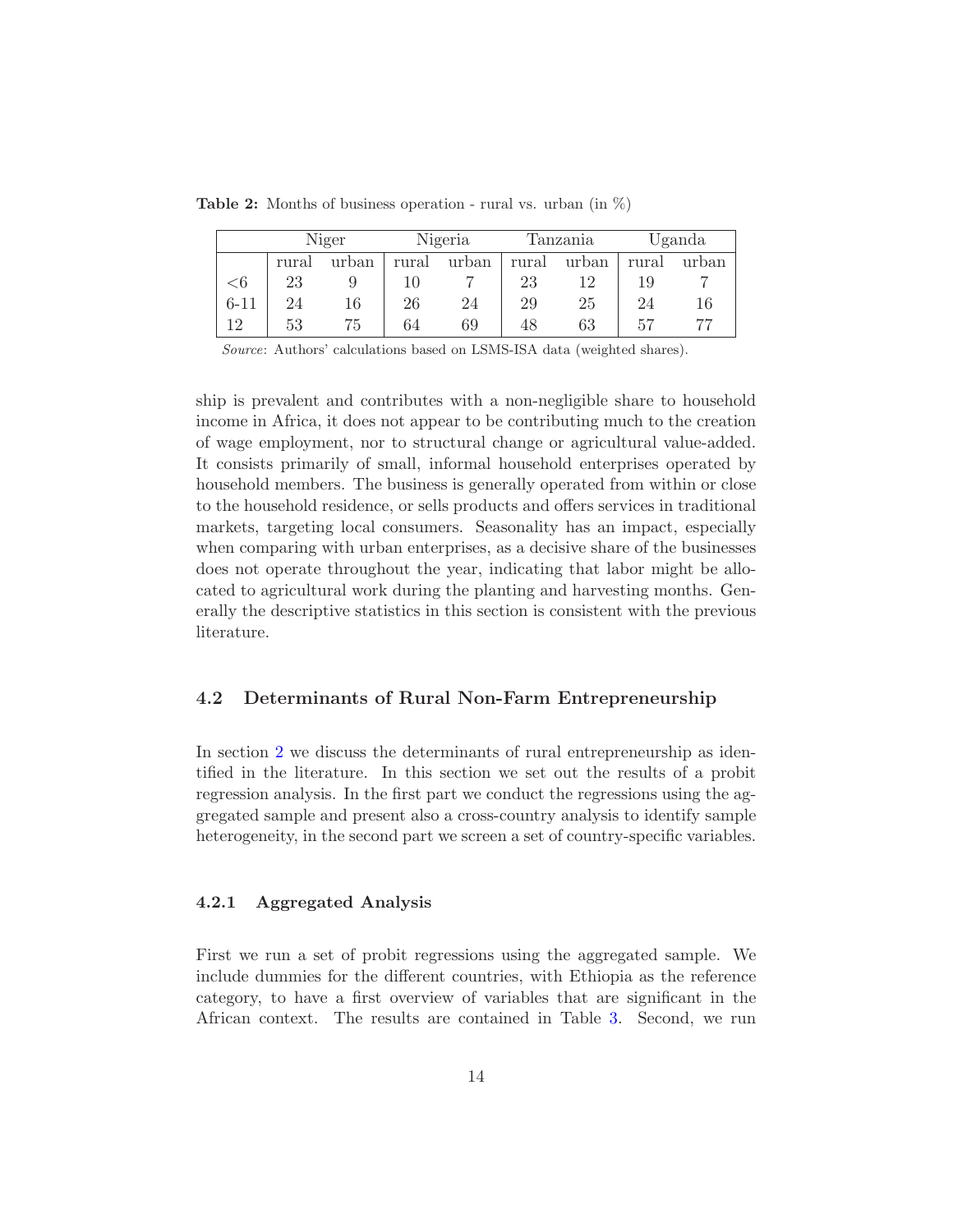separate probit regressions for the six different countries of our sample to identify the heterogeneity between countries. The results are contained in Table [4](#page-20-0) for rural households, and in Appendix [B](#page-33-0) for all households and urban households.

Table [3](#page-18-0) returns the coefficients and average marginal effects of the aggregated data. The first and second column show the results of all households of the sample, the third and fourth column for rural households, and the fifth and sixth column for urban households. It shows that rural households in Africa are on average almost 16 percentage points less likely compared to urban households to operate a non-farm enterprise. Cities are indeed more likely places to find enterprises in Africa, as it is across the world. In the table we also find significant country-level heterogeneity: the probability of a household being involved in running a enterprise is almost 8 percentage points lower in Malawi than in Ethiopia, but 31 percentage points higher in Niger than in Ethiopia. According to Table [3](#page-18-0) individual and household level characteristics are important determinants of entrepreneurship overall, as reflected in the statistically significant coefficients on age, marital status, educational attainment ("read  $\&$  write") and household size. The signs and magnitudes of some of these coefficients are interesting. For instance educational attainment ("read & write") is significant in both rural and urban areas, but with a positive effect in rural, and a negative effect in urban areas. This reflects that educated individuals can find wage employment more easily in urban areas, but that this option for educated individuals is largely lacking in the rural non-farm economy in African countries.

As elsewhere in the literature *push* factors in the form of shocks and risks significantly affect rural entrepreneurship; the effects are however of a complex nature. Households that have experienced food shortages are 2.3 percentage points more likely to operate a non-farm enterprise. "Other shocks" are significant for the aggregate sample and for rural households (and have a positive impact suggesting a fallback option), geographical shocks are only significant for the aggregate sample (at 10 percent) and have a negative coefficient, suggesting a lower likelihood of operating a non-farm enterprise. Also, distance to a road is a significant determinant for non-farm entrepreneurship in rural areas with a negative impact (at 10 percent), but not significant for urban households. This result suggests that market access can constrain rural entrepreneurship and that investment in transport and transport infrastructure may encourage rural entrepreneurship.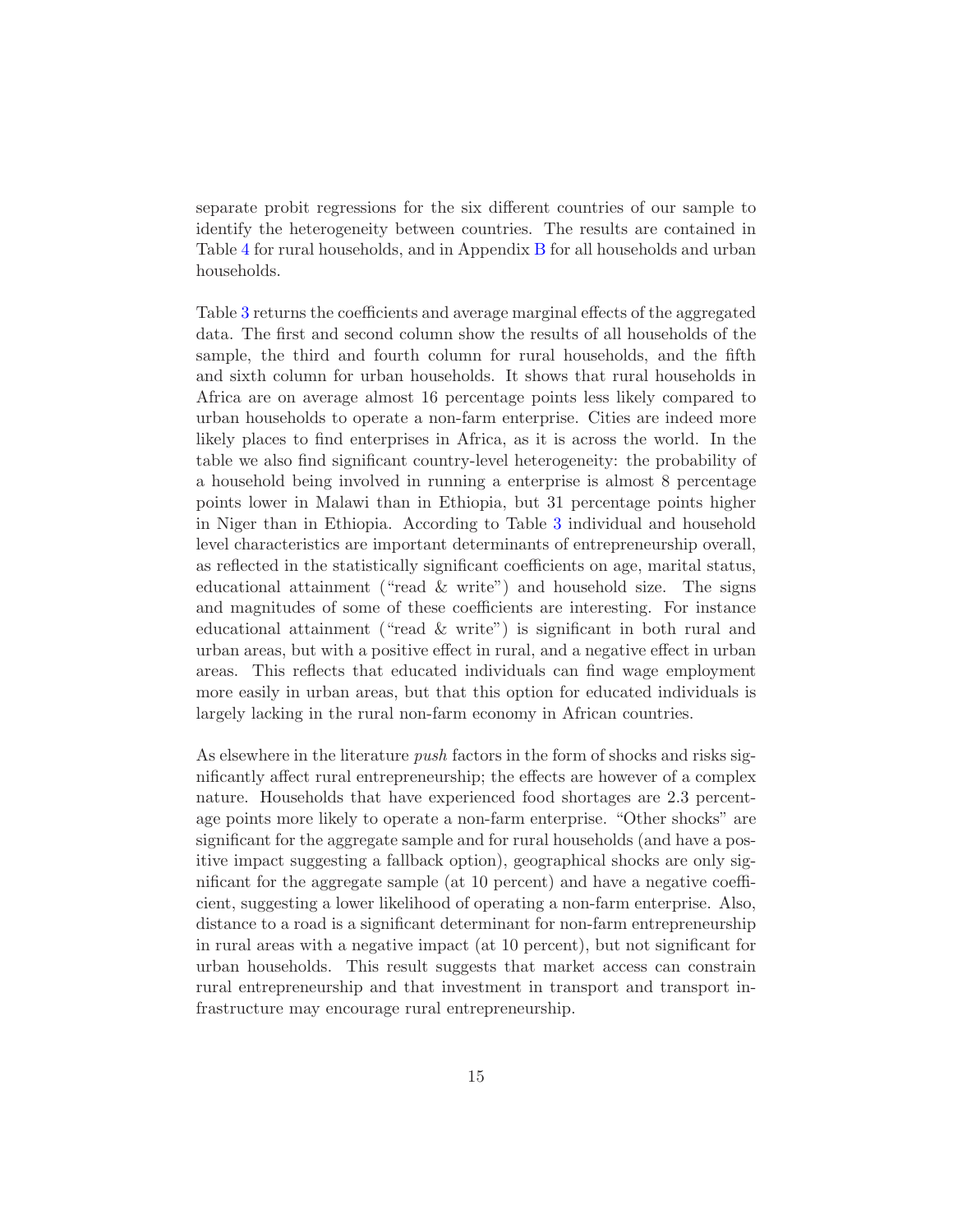| Dependent          | $\overline{(1)}$     | $\overline{(2)}$     | $\overline{(3)}$     | (4)                  | (5)                | (6)                  |
|--------------------|----------------------|----------------------|----------------------|----------------------|--------------------|----------------------|
| <b>NFE</b>         | All Countries        | AME                  | Rural                | AME                  | Urban              | $\operatorname{AME}$ |
|                    |                      |                      |                      |                      |                    |                      |
| Rural              | $-0.430***$          | $-0.156***$          |                      |                      |                    |                      |
|                    | (0.06)               | (0.02)               |                      |                      |                    |                      |
| Female             | 0.121                | $0.040**$            | 0.081                | 0.028                | 0.111              | 0.037                |
|                    | (0.08)               | (0.02)               | (0.05)               | (0.02)               | (0.10)             | (0.03)               |
| Rural x Female     | $-0.009$             |                      |                      |                      |                    |                      |
|                    | (0.09)               |                      |                      |                      |                    |                      |
| Age                | $0.014***$           | $-0.001***$          | 0.010                | $-0.002***$          | $0.023**$          | $-0.001$             |
|                    | (0.01)               | (0.00)               | (0.01)               | (0.00)               | (0.01)             | (0.00)               |
| Age2               | $-0.000***$          |                      | $-0.000***$          |                      | $-0.000***$        |                      |
|                    | (0.00)               |                      | (0.00)               |                      | (0.00)             |                      |
| Married            | $0.100**$            | $0.035**$            | 0.035                | 0.012                | $0.164*$           | $0.056*$             |
|                    | (0.05)               | (0.02)               | (0.05)               | (0.02)               | (0.09)             | (0.03)               |
| Read & Write       | $0.157***$           | $0.055***$           | $0.217***$           | $0.077***$           | $-0.157**$         | $-0.052**$           |
|                    | (0.03)               | (0.01)               | (0.04)               | (0.01)               | (0.08)             | (0.02)               |
| HH Size            | $0.082***$           | $0.021***$           | $0.069***$           | $0.020***$           | $0.183***$         | $0.032***$           |
|                    | (0.01)               | (0.00)               | (0.01)               | (0.00)               | (0.03)             | (0.01)               |
| HH Size2           | $-0.002***$          |                      | $-0.001*$            |                      | $-0.010***$        |                      |
|                    | (0.00)               |                      | (0.00)               |                      | (0.00)             |                      |
| Share of Adults    | $-0.026$             | $-0.009$             | 0.109                | 0.038                | $-0.186$           | $-0.063$             |
|                    | (0.08)               | (0.03)               | (0.08)               | (0.03)               | (0.20)             | (0.07)               |
| Food Shortage      | $0.065*$             | $0.023*$             | 0.049                | 0.017                | 0.086              | 0.029                |
|                    | (0.04)               | (0.01)               | (0.04)               | (0.01)               | (0.08)             | (0.03)               |
| Shock (idiosyn.)   | $-0.002$             | $-0.001$             | 0.009                | 0.003                | $-0.029$           | $-0.010$             |
|                    | (0.03)               | (0.01)               | (0.04)               | (0.01)               | (0.07)             | (0.02)               |
| Shock (geogr.)     | $-0.067*$            | $-0.024*$            | $-0.055$             | $-0.019$             | $-0.131$           | $-0.045$             |
|                    | (0.04)               | (0.01)               | (0.04)               | (0.02)               | (0.10)             | (0.04)               |
| Shock (institut.)  | 0.005                | 0.002                | 0.005                | 0.002                | 0.003              | 0.001                |
|                    | (0.04)               | (0.01)               | (0.05)               | (0.02)               | (0.08)             | (0.03)               |
| Shock (other)      | $0.200**$            | $0.070**$            | $0.272***$           | $0.097***$           | 0.030              | 0.010                |
|                    | (0.09)               | (0.03)               | (0.10)               | (0.04)               | (0.20)             | (0.07)               |
| Dist to Road       | $-0.006***$          | $-0.002**$           | $-0.005**$           | $-0.001*$            | $-0.008$           | $-0.003$             |
|                    | (0.00)               | (0.00)               | (0.00)               | (0.00)               | (0.01)             | (0.00)               |
| Dist to Road2      | $0.000***$           |                      | $0.000***$           |                      | $-0.000$           |                      |
|                    | (0.00)               |                      | (0.00)               |                      | (0.00)             |                      |
| Dist to Popcenter  | $-0.001$             | $-0.000$             | $-0.002$             | $-0.001$             | 0.003              | 0.001                |
|                    | (0.00)               | (0.00)               | (0.00)               | (0.00)               | (0.01)             | (0.00)               |
| Dist to Popcenter2 | 0.000                |                      | 0.000                |                      | $-0.000$           |                      |
|                    | (0.00)               |                      | (0.00)               |                      | (0.00)             |                      |
| Precipitation      | $-0.000$             | $-0.000$             | $-0.000$             | $-0.000$             | $-0.000$           | $-0.000$             |
|                    | (0.00)               | (0.00)               | (0.00)               | (0.00)               | (0.00)             | (0.00)               |
| Malawi             | $-0.220***$          | $-0.077***$          | $-0.233***$          | $-0.082***$          | $-0.654***$        | $-0.220***$          |
|                    |                      |                      |                      | (0.02)               |                    |                      |
|                    | (0.05)<br>$0.895***$ | (0.02)<br>$0.312***$ | (0.06)<br>$1.004***$ | $0.352***$           | (0.12)<br>$-0.024$ | (0.04)<br>$-0.008$   |
| Niger              |                      |                      |                      |                      |                    |                      |
|                    | (0.08)               | (0.03)               | (0.09)               | (0.03)<br>$0.284***$ | (0.16)             | (0.05)               |
| Nigeria            | $0.824***$           | $0.288***$           | $0.810***$           |                      | $0.411***$         | $0.138***$           |
|                    | (0.06)               | (0.02)               | (0.07)               | (0.02)               | (0.13)             | (0.04)               |
| Tanzania           | $0.510***$           | $0.178***$           | $0.473***$           | $0.166***$           | 0.121              | 0.041                |
|                    | (0.06)               | (0.02)               | (0.07)               | (0.02)               | (0.12)             | (0.04)               |
| Uganda             | $0.465***$           | $0.162***$           | $0.451***$           | $0.158***$           | 0.069              | 0.023                |
|                    | (0.07)               | (0.02)               | (0.07)               | (0.02)               | (0.14)             | (0.05)               |
| $\_cons$           | $-0.908***$          |                      | $-1.225***$          |                      | $-0.495$           |                      |
|                    | (0.18)               |                      | (0.19)               |                      | (0.38)             |                      |
| N                  | 31,664               | 31,664               | 23,882               | 23,882               | 7,782              | 7,782                |

<span id="page-18-0"></span>Table 3: Probit regressions - complete sample (coefficients and average marginal effects)

Standard errors in parentheses. Survey weights included.<br>\*  $p < 0.1$ , \*\*  $p < 0.05$ , \*\*\*  $p < 0.01$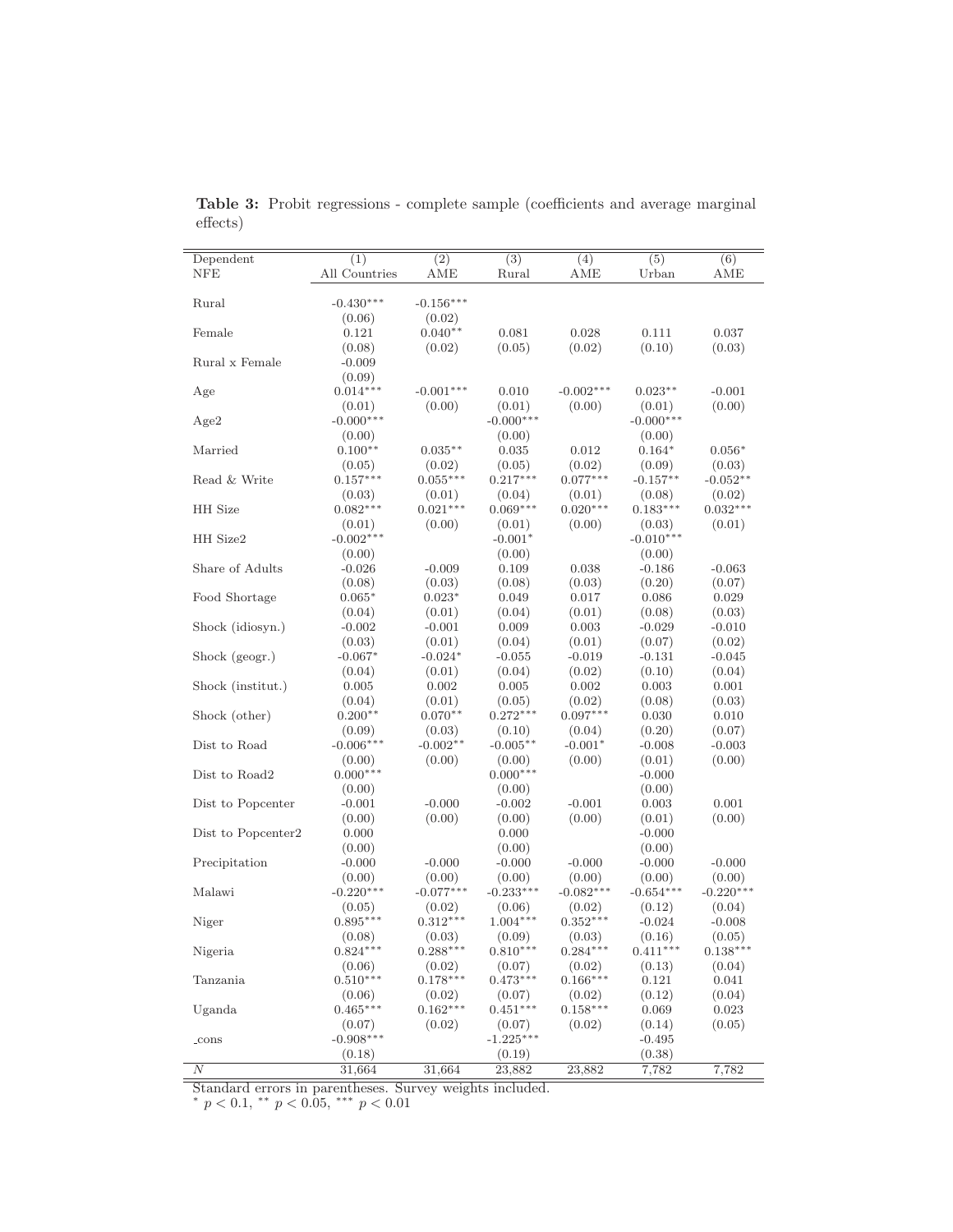Table [4](#page-20-0) contains the results (average marginal effects) pertaining to rural households broken down by country.<sup>[7](#page-19-0)</sup> It shows that in Nigeria women-headed households are almost 12 percentage points more likely to start a non-farm enterprise compared to a male-headed household, while in the other countries gender of the household head is not a significant determinant. Age is a significant determinant of rural entrepreneurship in most countries, and returns a small negative impact meaning that entrepreneurship in rural Africa tends to be favored by younger households. The civil status (married) is associated with an increase in the likelihood of non-farm entrepreneurship in Nigeria, raising it by 11.8 percentage points, but with a decrease in the likelihood in Tanzania by 4.6 percentage points. Being able to "read & write" is significant and positive in rural Malawi, Nigeria and Tanzania, suggesting that more educated household heads are more likely to start a non-farm enterprise in these countries. Household size is significant in four countries (Malawi, Nigeria, Tanzania and Uganda) with a positive coefficient, consistent with the findings elsewhere that larger households can allocate surplus labor into non-farm entrepreneurship. The number of "rooms" (a proxy for household wealth) is significant and positive for Ethiopia and Tanzania, and access to credit is significant and positive for Ethiopia and Malawi. These variables are however endogenous and we have to read them as a positive association.

Whether a household has been subject to food shortages over the past 12 months (a proxy for agricultural productivity and perhaps household income) impacts the likelihood differently across countries. It is significant and negative for Malawi and Niger, limiting non-farm enterprises, but positive and significant for Uganda. The results of shocks are, generally speaking, not significant in most countries, with some exceptions: idiosyncratic and geographic shocks return positive coefficients in Malawi, suggesting that households are *pushed* into non-farm enterprises in times of distress. Institutional shocks are not significant in any country, and "other shocks" are significant and positive for Niger. Finally, Table [4](#page-20-0) indicates that household distance from a major road is significant for Nigeria and returns a lower probability of operating a non-farm enterprise (the probability decreases by 0.2 percentage points per km of distance away from a road). Distance to the next population center is significant for Malawi and Uganda, and equally decreases the likelihood.

<span id="page-19-0"></span> $7$  See Appendix [B](#page-33-0) for the complete table including the regression coefficients.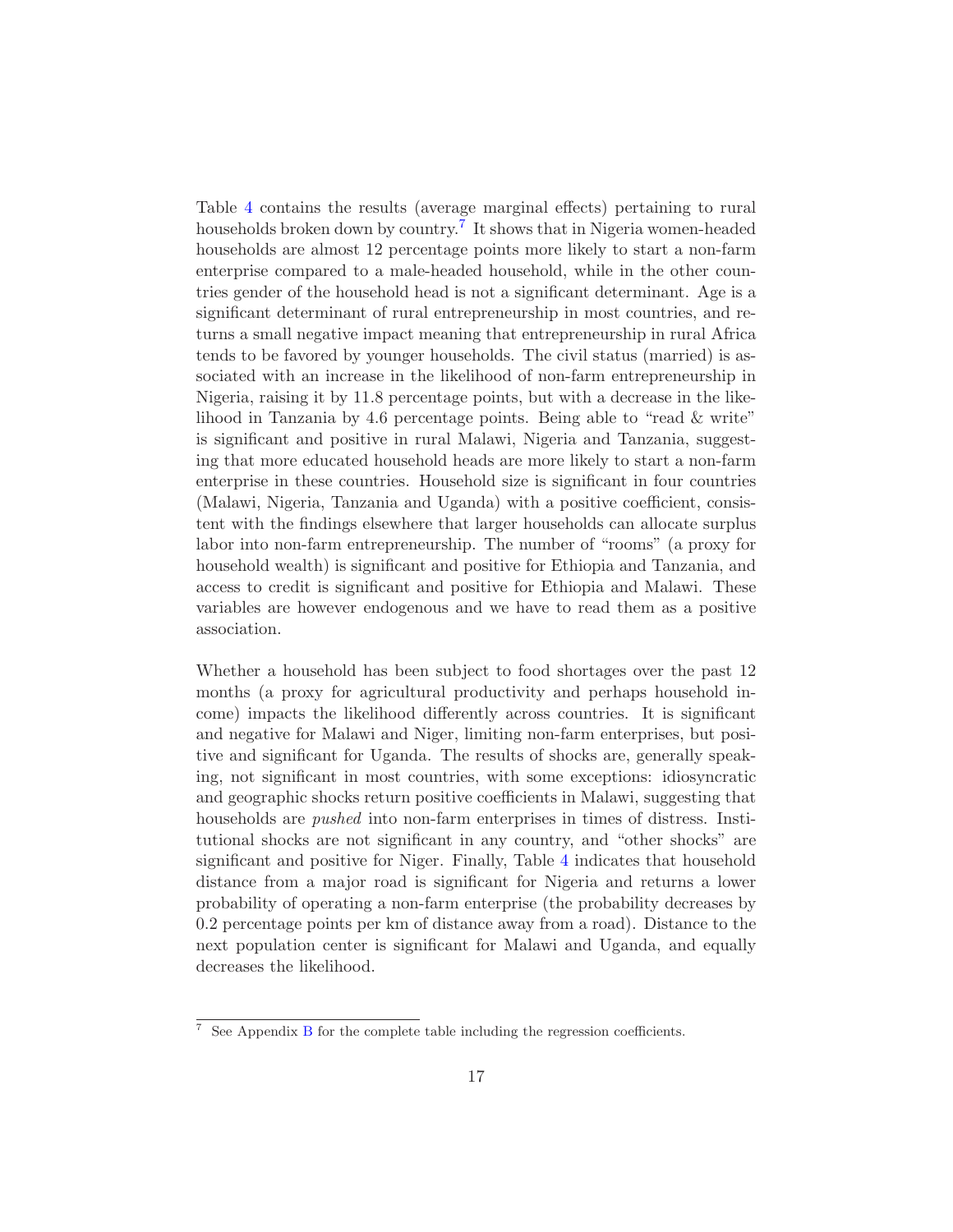| Dependent         | $\overline{(1)}$ | $\overline{(2)}$ | $\overline{(3)}$ | $\overline{(4)}$ | $\overline{(5)}$ | $\overline{(6)}$ |
|-------------------|------------------|------------------|------------------|------------------|------------------|------------------|
| <b>NFE</b>        | Ethiopia         | Malawi           | Niger            | Nigeria          | Tanzania         | Uganda           |
|                   |                  |                  |                  |                  |                  |                  |
| Female            | $-0.022$         | $-0.004$         | $-0.084$         | $0.117***$       | 0.046            | 0.002            |
|                   | (0.03)           | (0.02)           | (0.07)           | (0.05)           | (0.03)           | (0.04)           |
| Age               | $-0.002***$      | $-0.001***$      | 0.001            | $-0.001$         | $-0.004***$      | $-0.004***$      |
|                   | (0.00)           | (0.00)           | (0.00)           | (0.00)           | (0.00)           | (0.00)           |
| Married           | $-0.060$         | 0.025            | $-0.047$         | $0.118***$       | $-0.046*$        | 0.056            |
|                   | (0.04)           | (0.02)           | (0.06)           | (0.05)           | (0.03)           | (0.04)           |
| Read & Write      | 0.036            | $0.041***$       | 0.033            | $0.126***$       | $0.073**$        | 0.002            |
|                   | (0.02)           | (0.01)           | (0.03)           | (0.02)           | (0.03)           | (0.03)           |
| HH Size           | 0.001            | $0.010***$       | $-0.002$         | $0.025***$       | $0.018***$       | $0.022***$       |
|                   | (0.01)           | (0.00)           | (0.01)           | (0.01)           | (0.01)           | (0.01)           |
| Share of Adults   | $-0.125***$      | $-0.005$         | $-0.140*$        | 0.086            | $0.105*$         | $0.205***$       |
|                   | (0.06)           | (0.03)           | (0.07)           | (0.05)           | (0.06)           | (0.07)           |
| Rooms             | $0.034***$       | 0.006            | 0.005            |                  | $0.029***$       | 0.006            |
|                   | (0.01)           | (0.00)           | (0.01)           |                  | (0.01)           | (0.01)           |
| Credit            | $0.089***$       | $0.071***$       |                  |                  | 0.033            |                  |
|                   | (0.02)           | (0.01)           |                  |                  | (0.05)           |                  |
| Food Shortage     | 0.031            | $-0.033***$      | $-0.094***$      | 0.013            | $-0.005$         | $0.070**$        |
|                   | (0.03)           | (0.01)           | (0.03)           | (0.02)           | (0.03)           | (0.04)           |
| Shock (idiosyn.)  | 0.036            | $0.062***$       | 0.020            | $-0.040$         | 0.022            | 0.030            |
|                   | (0.03)           | (0.01)           | (0.04)           | (0.03)           | (0.04)           | (0.03)           |
| Shock (geogr.)    | $-0.040$         | $0.021***$       | $-0.017$         | $-0.052$         | 0.008            | 0.030            |
|                   | (0.03)           | (0.01)           | (0.03)           | (0.03)           | (0.03)           | (0.03)           |
| Shock (institut.) | 0.013            | 0.007            | 0.026            | 0.003            | $-0.020$         | $-0.030$         |
|                   | (0.03)           | (0.01)           | (0.03)           | (0.03)           | (0.03)           | (0.06)           |
| Shock (other)     | 0.122            | 0.018            | $0.090***$       | 0.016            | $-0.064$         | 0.083            |
|                   | (0.08)           | (0.04)           | (0.03)           | (0.09)           | (0.14)           | (0.09)           |
| Dist to Road      | 0.000            | $-0.000$         | $-0.003$         | $-0.002**$       | $-0.000$         | $-0.004$         |
|                   | (0.00)           | (0.00)           | (0.00)           | (0.00)           | (0.00)           | (0.00)           |
| Dist to Popcenter | $-0.000$         | $-0.001***$      | $-0.001$         | $-0.001$         | $-0.001$         | $-0.003*$        |
|                   | (0.00)           | (0.00)           | (0.00)           | (0.00)           | (0.00)           | (0.00)           |
| Precipitation     | 0.000            | $-0.000$         | 0.000            | $-0.000$         | $-0.000$         | $-0.000$         |
|                   | (0.00)           | (0.00)           | (0.00)           | (0.00)           | (0.00)           | (0.00)           |
| $\boldsymbol{N}$  | 3,320            | 10,017           | 2,430            | 3,324            | 2,956            | 1,789            |

<span id="page-20-0"></span>Table 4: Probit regressions - rural households only (average marginal effects)

Standard errors in parentheses. Survey weights included.<br>\*  $p < 0.1$ , \*\*  $p < 0.05$ , \*\*\*  $p < 0.01$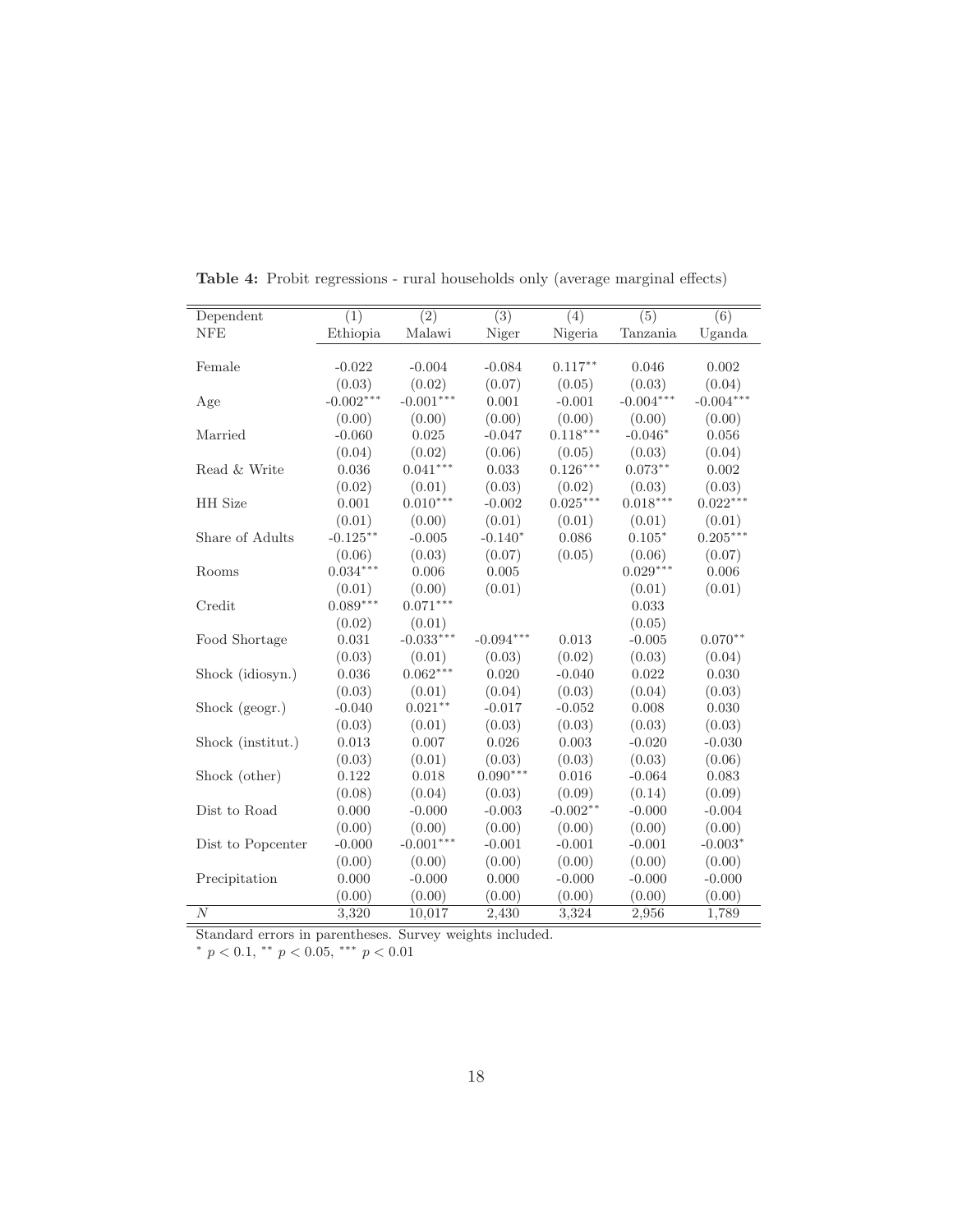We also screen the complete sample, broken down by countries, with a dummy indicating if households are located in rural areas. We focus on the dummy "rural" in the results of Table [8](#page-33-1) (see Appendix [B\)](#page-33-0): the binary variable "rural" is highly significant for all countries with the exception of Niger, and negative, indicating that the probability of households running a non-farm enterprise is higher in urban areas of almost all countries, despite the fact that educated workers find easier wage employment in urban areas. The difference in percentage points varies from approximately 10 in Malawi and Uganda to almost 31 in Ethiopia. The coefficient of the interaction "female x rural" is marginally significant in Ethiopia, where it decreases the probability of operating a non-farm enterprise. Non-farm rural entrepreneurs in Africa suffer in comparison to urban entrepreneurs in their lack of amenities, densities and spillover effects, as well as in their greater lack of wage employment alternatives. This was reflected in our findings that urban households are more likely to operate enterprises throughout the year; and that being educated is more likely to lead to wage employment in urban areas.

Differences between the regressions pertaining to rural and urban house-holds (see Table [10\)](#page-37-0) show the heterogeneity in determinants: while gender is significant in rural Nigeria and returns a positive result, only the average marginal effect in Ethiopia is marginally significant in the urban parts the country. In the urban areas age seems to be less important compared to rural areas, where only the outcome for Niger is significant. Marital status is significant in the rural areas of Nigeria and Tanzania with contradicting coefficients, however in none of the urban areas. While the variable "read & write" increases the probability of engaging in non-farm entrepreneurship in rural areas (where it is significant), the opposite is observed for urban areas. As we have already mentioned, this possibly indicates better opportunities of finding wage-employment in urban areas if the household head is educated. The results for "household size" are similar in both tables: the coefficient is positive and significant for most countries, suggesting the allocation of surplus labor into non-farm entrepreneurship. The share of adults is significant in rural Ethiopia, Niger and Uganda, with contradicting effects, but only significant in urban Ethiopia with a positive coefficient. The number of rooms has a positive and significant coefficient in rural Ethiopia and Tanzania, while it is not significant in urban areas. Credit is positive and significant in rural Ethiopia and Malawi, and positive and significant in urban Ethiopia. Experiencing food shortages have a significant and negative effect in rural and urban Malawi and rural Niger, and a significant and positive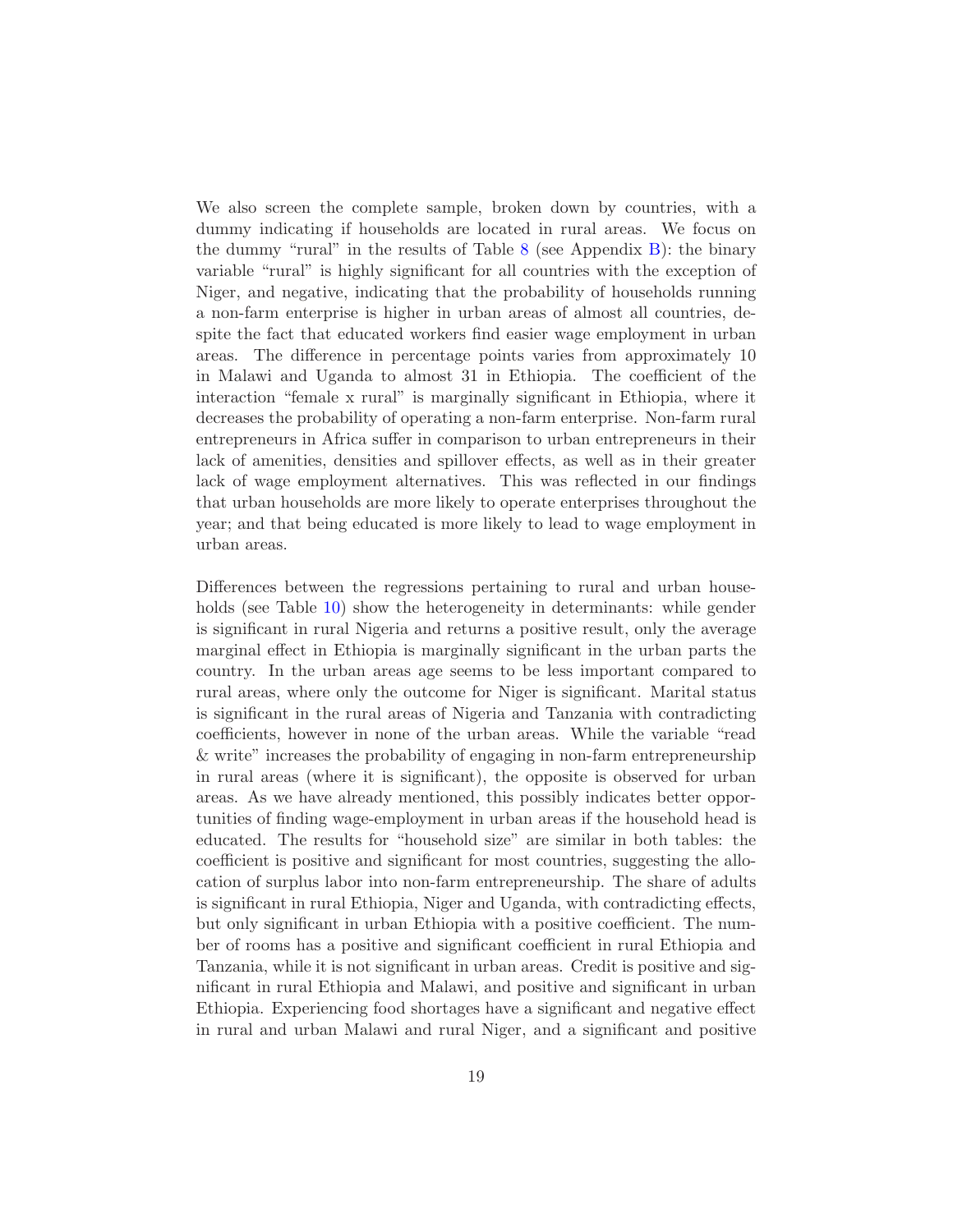effect in rural Uganda. Experiencing a shock returns mixed results: in rural Malawi an idiosyncratic and a geographic shock return positive coefficients, as well as other shocks in rural Niger. Idiosyncratic shocks return significant coefficients in urban Malawi and Uganda with contradicting signs. A geographic shock is marginally significant for the average marginal effects in urban Ethiopia, and institutional shocks return significant and negative results in urban Malawi and significant and positive results in urban Niger. The same applies to other shocks: in urban Tanzania the coefficient is significant and positive and in urban Uganda it is significant and negative. Distance to the nearest road is significant and negative in rural Nigeria, and urban Uganda. Distance to the nearest population center is significant and negative in rural Malawi and rural Uganda, but in none of the urban areas. Precipitation is not significant in for all rural areas, but marginally significant and negative in urban Malawi and Nigeria.

#### 4.2.2 Country-Specific Analysis

In this subsection we screen a number of country-specific variables that are not available for all, or at least for the majority, of the countries, or a differently coded per country. We focus on rural areas for the regressions (results are not reported, available upon request). We add a number of variables to the base regressions in Table [4](#page-20-0) country by country, and receive significant results for the following countries and variables:

In Ethiopia the number of phones per household is significant at 5 percent and increases the probability of entrepreneurship by 3 percentage points per additional phone, which also presents an indication for household wealth. The household's religion is collectively significant at 1 percent. Taking the country's traditional religion as the reference category, we find that being a follower of Islam increases the probability of a household starting a non-farm enterprise by almost 16 percentage points; and being a Christian household increases this probability by almost 10 percentage points. Other variables, as for example, the existence of a commercial bank or a micro-finance institute in the community, the land use by households or the farm type, are insignificant.

In Niger the variable "nomad", indicating a nomadic lifestyle, decreases the probability of operating a non-farm enterprise by 37 percentage points com-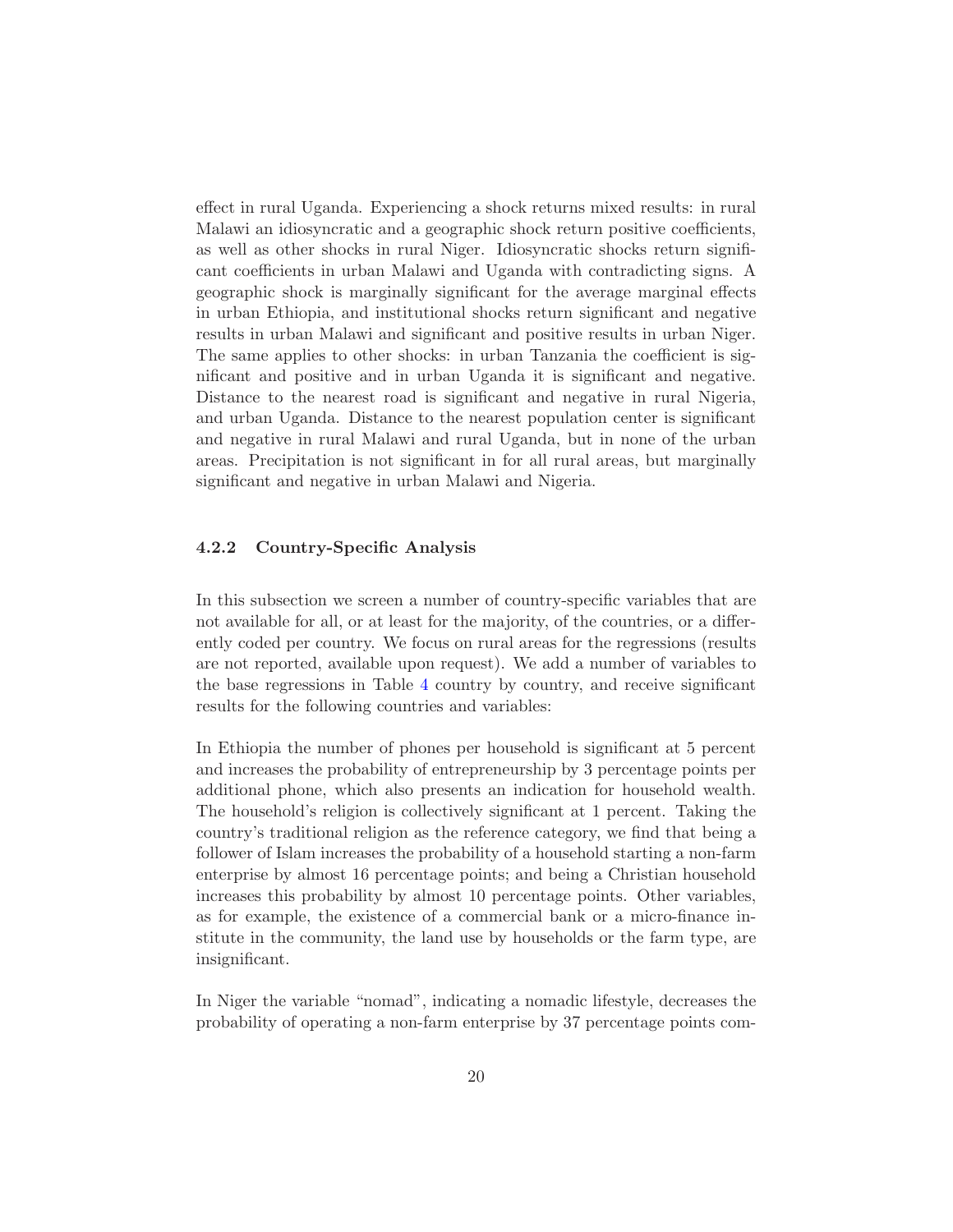pared to non-nomad households. While the possibility that vehicles pass through the community throughout the year and the existence of electricity increases the likelihood of entrepreneurship (by 10 and 13 percentage points, respectively), the average marginal effect is negative for the number of phones per household, the existence of a bank or micro-finance institute, or an irrigation system in the community. While the first two variables could indicate a shift into other types of employment, an irrigation system probably results in more productive agricultural output, and labor could be allocated into agricultural work.

In Nigeria the number of beds per household is significant and increases the probability of entrepreneurship by 5 percentage point, per additional bed. The variable "plot" is significant and indicates if the household owns or cultivates a plot, and decreases the probability by almost 33 percentage points compared to households without a plot. The existence of a commercial bank or a micro-finance institute is however not significant in Nigeria.

In Tanzania the number of phones per household is significant and increases the probability of entrepreneurship by 7 percentage points per additional phone. Other additional variables are not significant in rural Tanzania, for example if households have livestock, or if they own or cultivate land.

In Uganda the number of phones per household is also significant and increases the probability of entrepreneurship by 4 percentage points per additional phone. Further significant variables, are the use of land, where the existence of pasture or wetland increases the probability by 19 percentage points in both cases, compared to land cultivation by villagers. If households cultivate land, the probability of entrepreneurship decreases by almost 28 percentage points. If households own land is however not significant.

Summarizing this section we found positive impact of number of phones and beds per households, with the exception of Niger, indicating a positive association between household wealth and entrepreneurship. The existence of a commercial bank and/or micro-finance institute in the community is not significant, or even results in negative marginal effects in the case of Niger. We also found that agriculture plays a role in some countries of our sample, for example in Niger via the irrigation system or in Uganda, where land use and land cultivation are significant. Other variables, for example, a nomadic lifestyle or religion, are country specific variables, and present habits and culture of a specific regional context.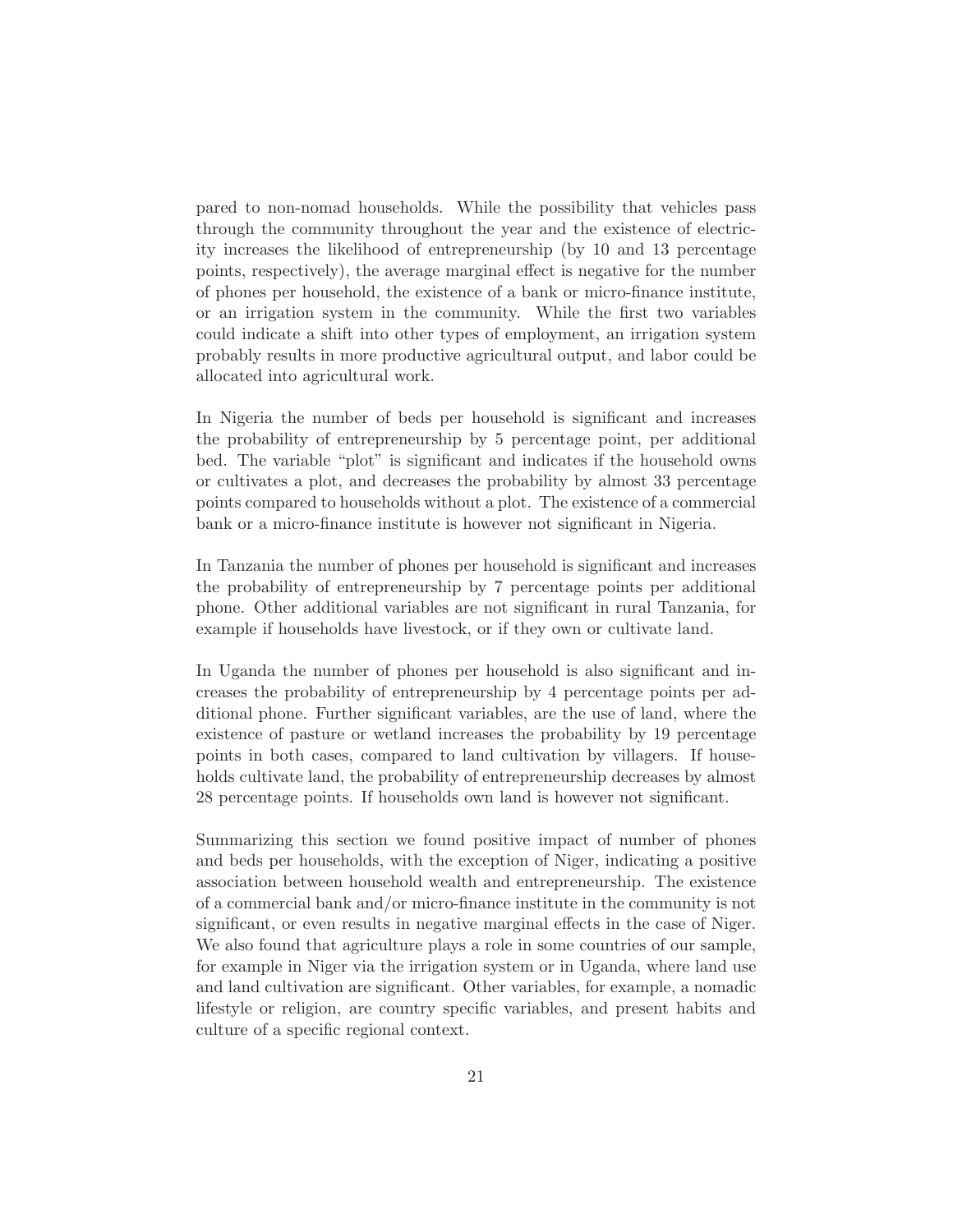### 5 Conclusion

The patterns and determinants of non-farm entrepreneurship in rural Africa have been neglected in the scholarly literature. In this paper we address this lacuna by providing new empirical insights using the World Bank's LSMS-ISA data set which covers six Africa countries over the period 2005 - 2012. We find that rural non-farm enterprises are predominantly small, informal household enterprises, operating from the immediate surroundings of the household residence or in a traditional market, and provide mainly basic consumer goods and services to the local economy. The majority of rural non-farm enterprises do not operate continuously over the year, reflecting the impact of seasonality in agriculture on the allocation of household labor.

We furthermore establish that households operating a non-farm enterprise differ in individual capabilities, household characteristics, and institutional factors, compared to household that are not engaged in entrepreneurship. We found that both *push* and *pull* factors matter for the household's decision to operate a non-farm-enterprise. The effects of external shocks, the experiencing of food shortages, the distance that households are located from major roads and cities, and the importance of gender and marital status are all difficult to generalize. In this regard we find significant heterogeneity across the countries of our sample. This means that rural entrepreneurship is responsive to country-level circumstances and policies.

What is the policy take-away from these empirical findings? It seems that rural development policies in Sub-Saharan Africa have had little significant impact in fostering the structural change in rural areas that are consistent with notions of modern economic development. Being still a largely informal and survivalist sector, rural non-farm enterprises provide a risk-diversifying mechanism for households, similar to the 1960s. More than 50 years later rural non-farm entrepreneurship does still not contribute significantly to employment creation, rural development or income growth. The increase in the share of rural household income that emanates from this sector does not appear to be the outcome of successful policies, but the failure of policies to foster effective rural-urban migration and wage employment. The fact that enterprises in rural Africa are still fulfilling a risk management function by the year 2012, also suggests a sector that is reminiscent of economies at much lower gross national product (GNP) per capita. The comparatively high economic growth rates in Africa over the past decade has not been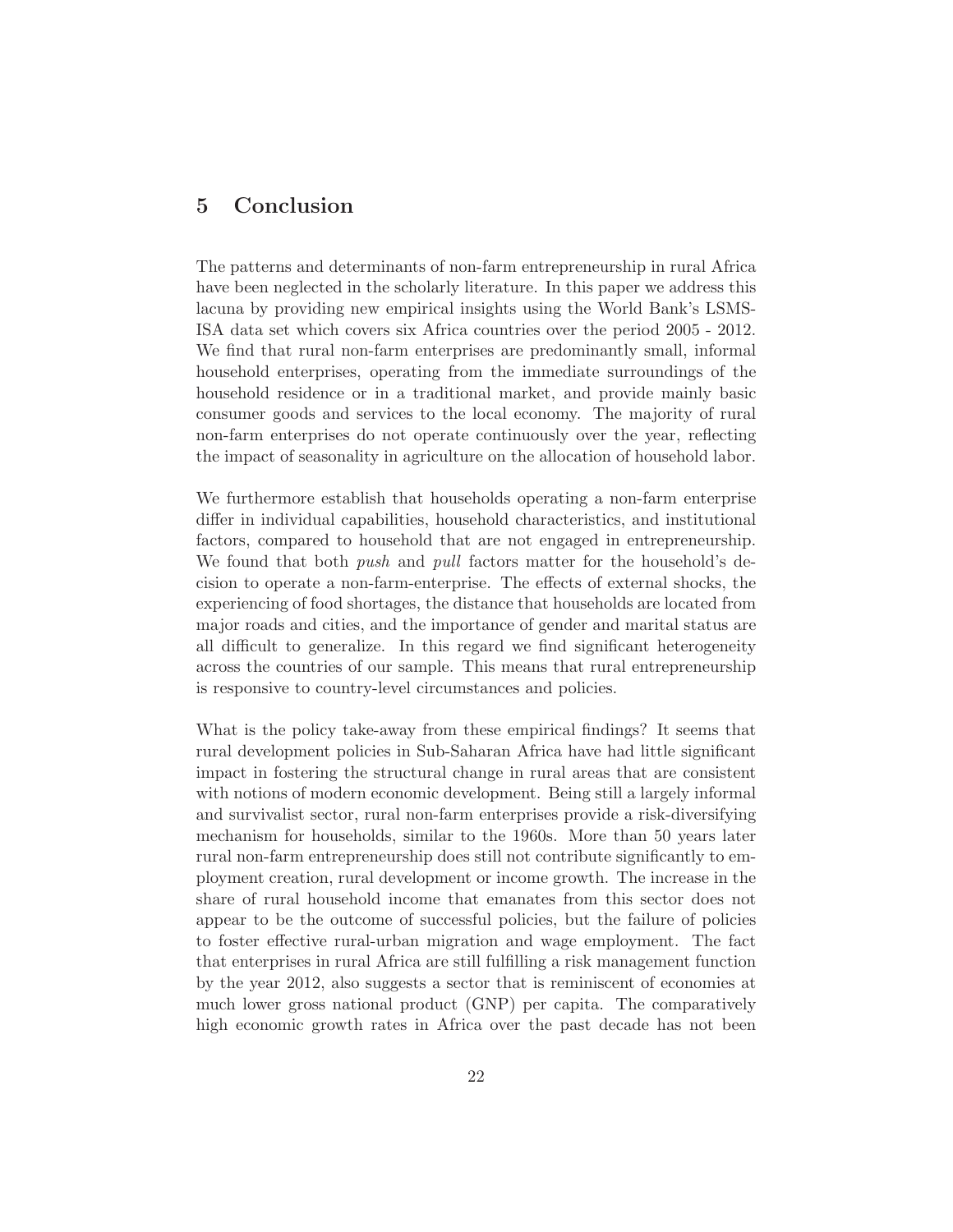accompanied by significant structural economic change.

Although a risk-management function is important, given the shocks and seasonality that rural households in Africa have to contend with, we should not expect a significant contribution from rural non-farm entrepreneurship to employment creation and poverty reduction. This conclusion bears a resem-blance to conclusions by other scholars (e.g. Rijkers and Söderbom, [2013;](#page-28-10) [Start](#page-29-1), [2001\)](#page-29-1) who have pointed out that Africa's non-farm economy has a limited impact on poverty and growth. They have furthermore expressed concern about its informal and segmented labor markets with low, exploitative wages, frequent discrimination against women, and regular employment of children. Our results cannot, generally speaking, dispel such pessimistic evaluations of the state of non-farm entrepreneurship in rural Africa.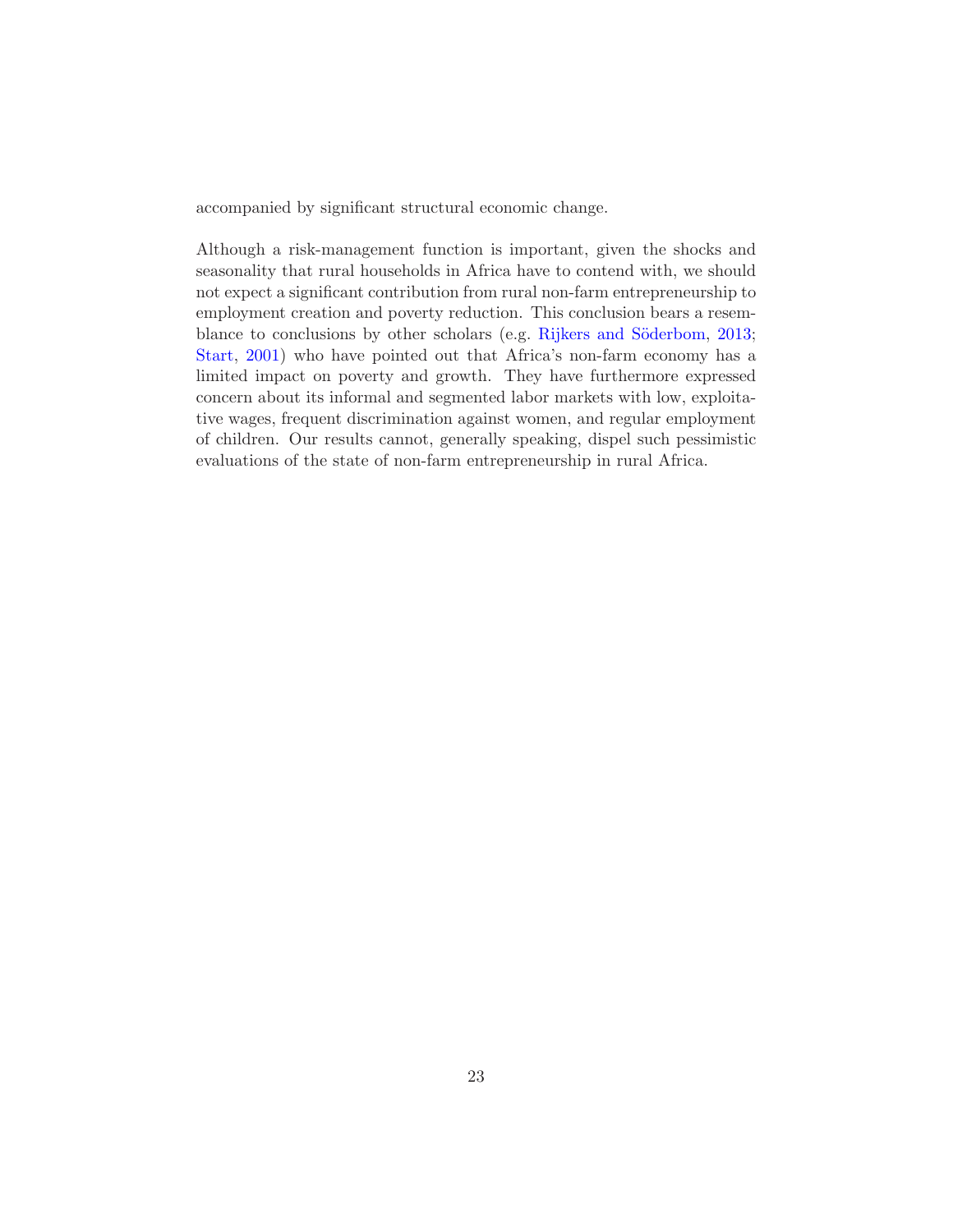## Acknowledgement

We are grateful to Luc Christiaensen for his inspiration and many discussions on the topic, to Bob Rijkers for useful comments on an earlier draft, to Amparo Palacios-López for her assistance with the dataset and to Jonathan Kaminski and other participants in the World Bank's "Telling Facts from Myths - Agriculture in Africa" project for their comments and suggestions. The usual disclaimer applies.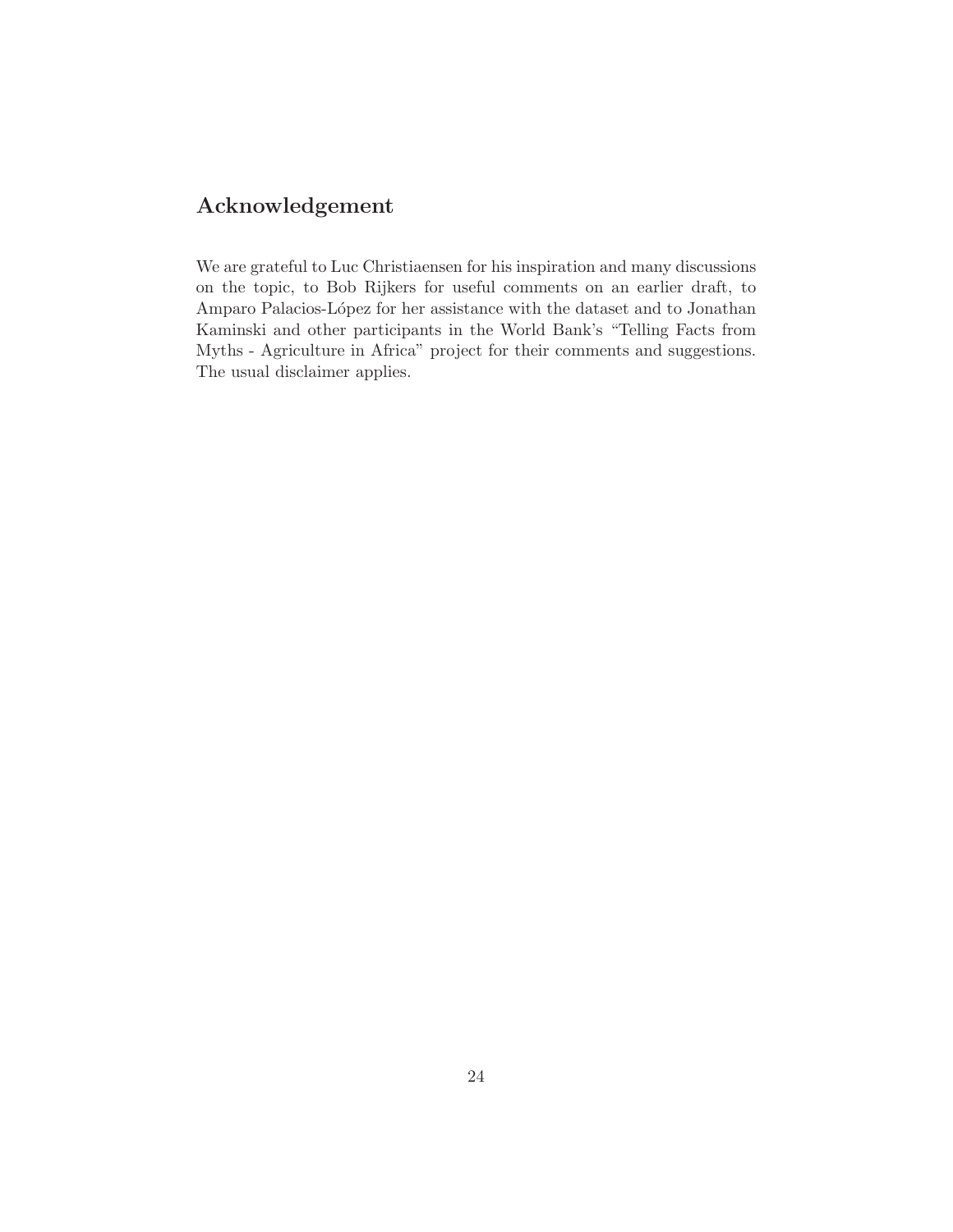### References

- <span id="page-27-6"></span>Abdulai, A. and Delgado, C. (1999). Determinants of Non-Farm Earnings of Farm-Based Husbands and Wives in Northern Ghana. *American Journal of Agricultural Economics*, 81 (1):117–130.
- <span id="page-27-4"></span>Ackah, C. (2013). Non-Farm Employment and Income in Rural Ghana. *Journal of International Development*, 25:325–339.
- <span id="page-27-5"></span>Babatunde, R. and Qaim, M. (2010). Impact of Off-Farm Income on Food Security and Nutrition in Nigeria. *Food Policy*, 35:303–311.
- <span id="page-27-1"></span>Barrett, C., Reardon, T., and Webb, P. (2001). Non-Farm Income Diversification and Household Livelihood Strategies in Rural Africa: Concepts, Issues, and Policy Implications. *Food Policy*, 26 (4):315–331.
- <span id="page-27-9"></span>Bayene, A. (2008). Determinants of Off-Farm Participation Decision of Farm Households in Ethiopia. *Agrekon*, 47 (1):140–161.
- <span id="page-27-7"></span>Bhaumik, S., Dimova, R., and Nugent, J. (2011). Off-Farm Labor Supply and Labor Markets in Rapidly Changing Circumstances: Bulgaria during Transition. *Economic Systems*, 35:378–389.
- <span id="page-27-8"></span>Canagarajah, S., Newman, C., and Bhattamishra, R. (2001). Non-Farm Income, Gender, and Inequality: Evidence from Rural Ghana and Uganda. *Food Policy*, 26 (4):405–420.
- <span id="page-27-0"></span>Davis, B., Winters, P., Carletto, G., Covarrubias, K., Quinones, E., Zezza, A., Stamoulis, K., Bonomi, G., and DiGuiseppe, S. (2007). Rural Income Generating Activities: A Cross-Country Comparison. *ESA Working Paper No. 07-16, Rome: FAO*.
- <span id="page-27-2"></span>Davis, J. and Bezemer, D. (2004). The Development of the Rural Non-Farm Economy in Developing Countries and Transition Economies: Key Emerging and Conceptual Issues. *Chatham, UK: Natural Resources Institute*.
- <span id="page-27-10"></span>Elbers, C. and Lanjouw, P. (2001). Intersectoral Transfer, Growth and Inequality in Rural Ecuador. *World Development*, 29 (3):481–496.
- <span id="page-27-3"></span>Escobal, J. (2001). The Determinants of Non-Farm Income Diversification in Rural Peru. *World Development*, 29 (3):497–508.
- <span id="page-27-11"></span>Fafchamps, M. and Shilpi, F. (2003). The Spatial Division of Labour in Nepal. *Journal of Development Studies*, 39 (6):23–66.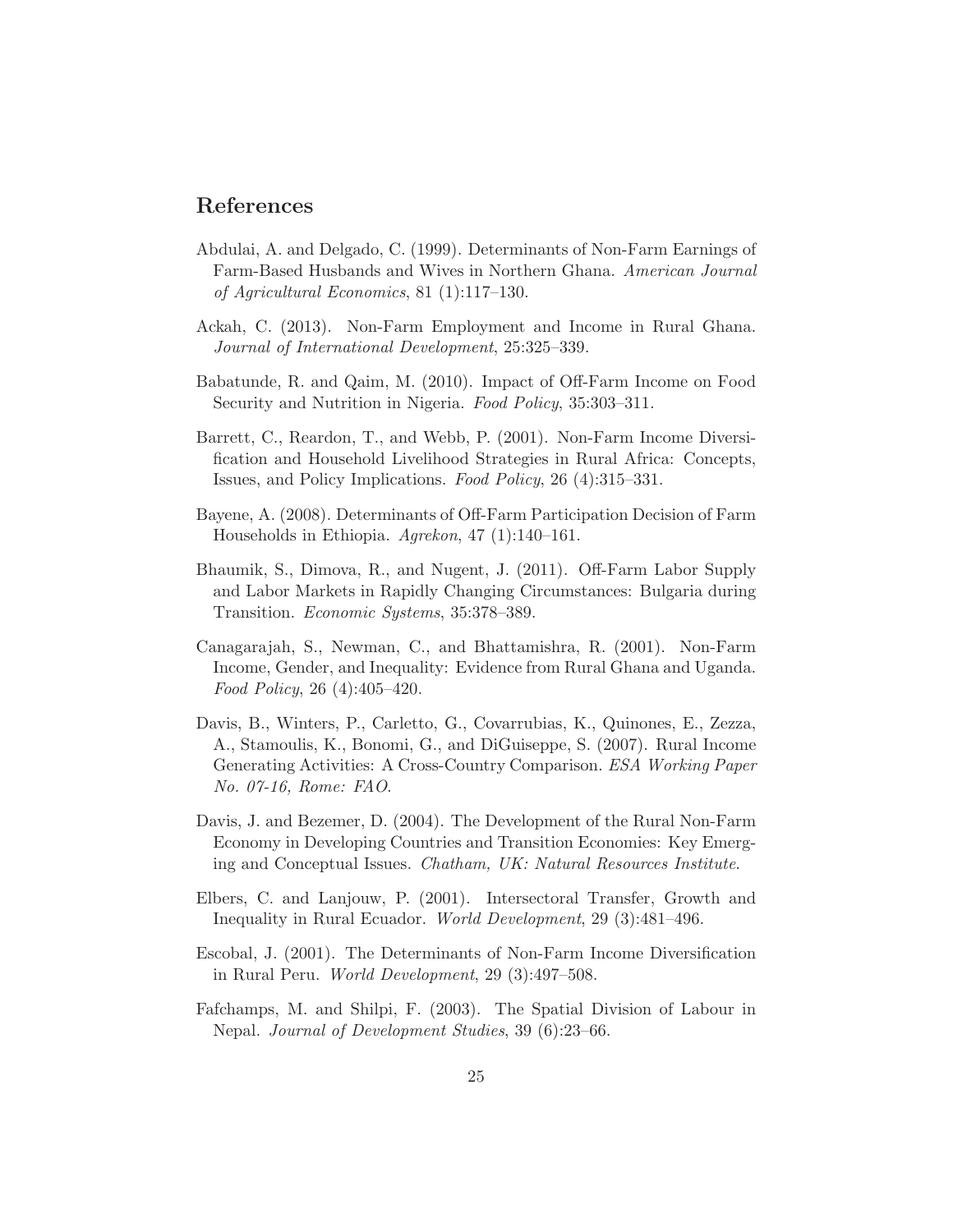- <span id="page-28-2"></span>Fox, L. and Sohnesen, T. (2013). Household Enterprises in Mozambique: Key to Poverty Reduction but not on the Development Agenda? *Policy Research Working Paper 6570, Washington DC: The World Bank.*
- <span id="page-28-7"></span>Haggblade, S., Hazell, P., and Brown, J. (1989). Farm-Non-Farm Linkages in Rural Sub-Saharan Africa. *World Development*, 17 (8):1173–1201.
- <span id="page-28-6"></span>Havnevik, K., Hrsmar, M., and Sandstrm, E. (2003). Rural Development and the Private Sector in Sub-Saharan Africa: SIDA's Experiences and Approaches in the 1990s. *Stockholm: SIDA Evaluation 03/18.*
- <span id="page-28-8"></span>Janvry, A. D. and Sadoulet, E. (2001). Income Strategies among Rural Households in Mexico: The Role of Off-Farm Activities. *World Development*, 29 (3):467–480.
- <span id="page-28-5"></span>Lanjouw, J. O. and Lanjouw, P. (2001). The Rural Non-Farm Sector: Issues and Evidence from Developing Countries. *Agricultural Economics*, 26:1– 23.
- <span id="page-28-3"></span>Naudé, W. (2011). Entrepreneurship is not a Binding Constraint on Growth and Development in the Poorest Countries. *World Development*, 39  $(1):33-44.$
- <span id="page-28-11"></span>Reardon, T. (1997). Using Evidence of Household Income Diversification to Inform Study of the Rural Non-Farm Labor Market in Africa. *World Development*, 25 (5):735–747.
- <span id="page-28-0"></span>Reardon, T., Berdegue, J., Barrett, C., and Stamoulis, K. (2006). *Household Income Diversification into Rural Non-Farm Activities*. Baltimore: Johns Hopkins University Press.
- <span id="page-28-1"></span>Rijkers, B. and Costa, R. (2012). Gender and Rural Non-Farm Entrepreneurship. *World Development*, 40 (12):2411–2426.
- <span id="page-28-10"></span>Rijkers, B. and Söderbom, M. (2013). The Effects of Risk and Shocks on Non-Farm Enterprise Development in Rural Ethiopia. *World Development*, 45:119–136.
- <span id="page-28-4"></span>Roepstorff, T. and Wiggens, S. (2011). *New Global Realities Governing Agribusiness*. UNIDO: Vienna.
- <span id="page-28-9"></span>Shi, X., Heerink, N., and Qu, F. (2007). Choices between different Off-Farm Employment Sub-Categories: An Empirical Analysis for Jiangxi Province, China. *China Economic Review*, 18:438–455.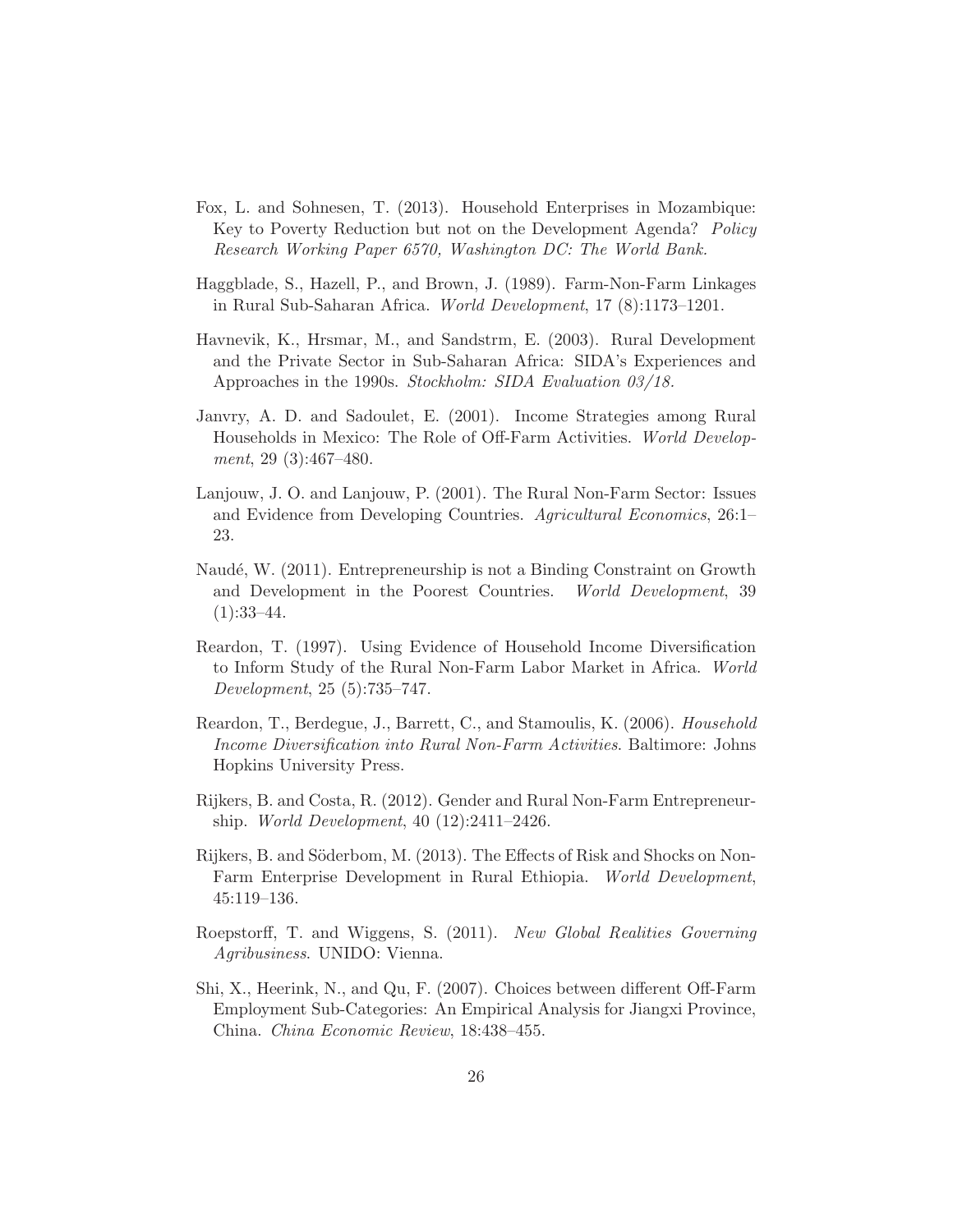- <span id="page-29-1"></span>Start, D. (2001). The Rise and Fall of the Rural Non-Farm Economy: Poverty Impacts and Policy Options. *Development Policy Review*, 19  $(4):491-505.$
- <span id="page-29-0"></span>Wiggens, S. (2000). Interpreting Changes from the 1970s to the 1990s in African Agriculture through Village Studies. *World Development*, 28 (4):631–662.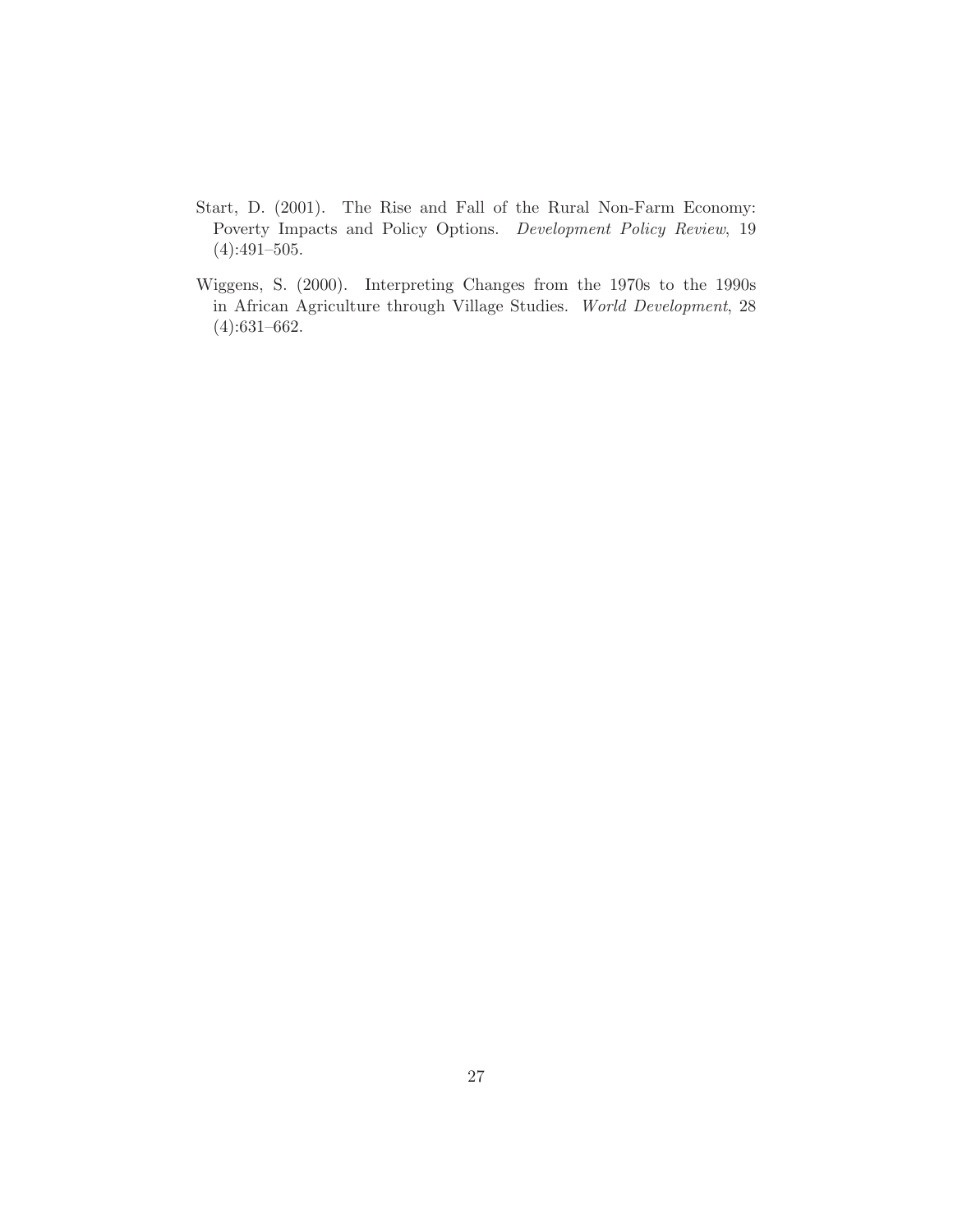## <sup>A</sup> Appendix

## Summary statistics of section [4.2:](#page-16-2)

|  | Table 5: Summary statistics probit model - overall |
|--|----------------------------------------------------|

| Household         |          | Ethiopia |          | Malawi   |        | Niger  |          | Nigeria  |          | Tanzania |          | Uganda   |
|-------------------|----------|----------|----------|----------|--------|--------|----------|----------|----------|----------|----------|----------|
| operates a NFE    | No       | Yes      | No       | Yes      | No     | Yes    | No       | Yes      | No       | Yes      | No       | Yes      |
|                   |          |          |          |          |        |        |          |          |          |          |          |          |
| Rural             | 0.99     | 0.97     | 0.87     | 0.72     | 0.83   | 0.78   | 0.70     | 0.52     | 0.77     | 0.59     | 0.86     | 0.80     |
| Female            | 0.21     | 0.19     | 0.25     | 0.18     | 0.13   | 0.10   | 0.18     | 0.14     | 0.27     | 0.26     | 0.32     | 0.27     |
| Age               | 45.33    | 41.80    | 42.93    | 39.29    | 44.54  | 45.25  | 50.95    | 48.73    | 47.41    | 43.78    | 45.51    | 42.24    |
| Married           | 0.81     | 0.82     | 0.72     | 0.81     | 0.88   | 0.90   | 0.73     | 0.82     | 0.53     | 0.52     | 0.66     | 0.77     |
| Read & Write      | 0.40     | 0.49     | 0.62     | 0.76     | 0.32   | 0.34   | 0.58     | 0.71     | 0.69     | 0.81     | 0.66     | 0.68     |
| Household Size    | 5.04     | 5.35     | 4.49     | 5.00     | 6.05   | 6.80   | 4.87     | 5.69     | 4.85     | 5.40     | 5.86     | 6.71     |
| Share of Adults   | 0.59     | 0.54     | 0.60     | 0.57     | 0.55   | 0.51   | 0.69     | 0.63     | 0.64     | 0.62     | 0.62     | 0.58     |
| Rooms             | 1.64     | 1.82     | 2.50     | 2.75     | 2.55   | 2.76   |          |          | 3.22     | 3.44     | 2.76     | 2.81     |
| Credit            | 0.25     | 0.37     | 0.12     | 0.19     |        |        |          |          | 0.08     | 0.13     |          |          |
| Food Shortage     | 0.32     | 0.37     | 0.49     | 0.41     | 0.41   | 0.33   | 0.28     | 0.32     | 0.20     | 0.20     | 0.21     | 0.24     |
| Shock (idiosyn.)  | 0.17     | 0.19     | 0.21     | 0.29     | 0.19   | 0.19   | 0.20     | 0.17     | 0.18     | 0.20     | 0.13     | 0.14     |
| Shock (geogr.)    | 0.24     | 0.22     | 0.44     | 0.40     | 0.38   | 0.33   | 0.11     | 0.07     | 0.17     | 0.15     | 0.26     | 0.30     |
| Shock (institut.) | 0.34     | 0.37     | 0.43     | 0.43     | 0.30   | 0.35   | 0.10     | 0.09     | 0.22     | 0.25     | 0.05     | 0.06     |
| Shock (other)     | 0.02     | 0.04     | 0.02     | 0.02     | 0.14   | 0.19   | 0.01     | 0.02     | 0.01     | 0.01     | 0.02     | 0.02     |
| Dist to Road      | 14.98    | 14.93    | 9.70     | 7.29     | 13.60  | 8.89   | 14.47    | 10.84    | 17.15    | 14.52    | 7.78     | 7.00     |
| Dist to Popcenter | 36.74    | 33.79    | 34.13    | 28.40    | 56.70  | 51.09  | 18.91    | 15.54    | 45.96    | 39.83    | 22.50    | 21.93    |
| Precipitation     | 1,166.20 | 1,206.96 | 1,067.49 | 1,043.17 | 387.09 | 406.95 | 1,514.74 | 1,475.12 | 1,060.38 | 1,058.18 | 1,244.05 | 1,232.79 |
| N                 | 2,757    | 1,212    | 9,699    | 2,572    | 1,543  | 2,425  | 2,185    | 2,815    | 2,145    | 1,857    | 1,409    | 1,307    |

Source: Authors' calculations based on LSMS-ISA data (weighted shares). Bolded coefficents indicate differences between households with and without <sup>a</sup>non-farm enterprise that are significant at <sup>a</sup> <sup>5</sup> percent level.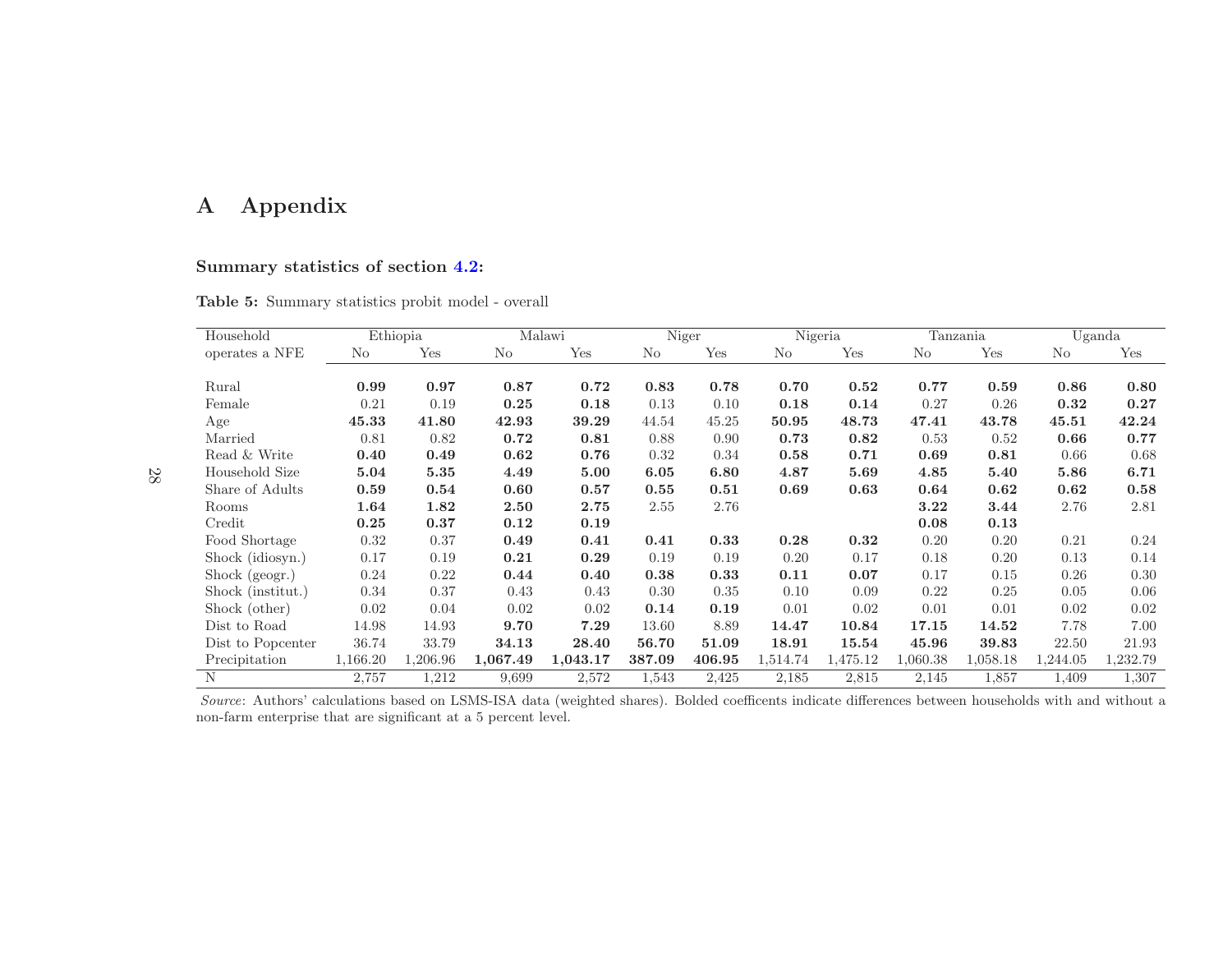| Household         |          | Ethiopia |          | Malawi   | Niger  |        |          | Nigeria  |              | Tanzania |          | Uganda   |
|-------------------|----------|----------|----------|----------|--------|--------|----------|----------|--------------|----------|----------|----------|
| operates a NFE    | No       | Yes      | No       | Yes      | No     | Yes    | No       | Yes      | No           | Yes      | No       | Yes      |
|                   |          |          |          |          |        |        |          |          |              |          |          |          |
| Female            | 0.20     | 0.18     | 0.26     | 0.19     | 0.11   | 0.09   | 0.17     | 0.12     | 0.25         | 0.24     | 0.31     | 0.25     |
| Age               | 45.37    | 41.77    | 43.50    | 39.84    | 44.19  | 44.96  | 51.38    | 48.98    | 48.95        | 44.99    | 46.28    | 42.33    |
| Married           | 0.81     | 0.82     | 0.72     | 0.81     | 0.90   | 0.91   | 0.76     | 0.85     | 0.57         | 0.54     | 0.68     | 0.79     |
| Read & Write      | 0.40     | 0.49     | 0.58     | 0.71     | 0.25   | 0.31   | 0.48     | 0.63     | 0.64         | 0.74     | 0.63     | 0.64     |
| Household Size    | 5.05     | 5.37     | 4.52     | 5.00     | 6.17   | 6.84   | 5.19     | 6.19     | 5.19         | 5.90     | 5.98     | 6.79     |
| Share of Adults   | 0.59     | 0.54     | 0.59     | 0.55     | 0.53   | 0.50   | 0.65     | 0.60     | 0.61         | 0.58     | 0.60     | 0.57     |
| Rooms             | 1.64     | 1.81     | 2.44     | 2.63     | 2.50   | 2.76   |          |          | 3.37         | 3.82     | 2.80     | 2.84     |
| Credit            | 0.26     | 0.37     | 0.11     | 0.19     |        |        |          |          | 0.08         | 0.11     |          |          |
| Food Shortage     | 0.32     | 0.37     | 0.52     | 0.47     | 0.47   | 0.38   | 0.26     | 0.27     | 0.21         | 0.21     | 0.22     | 0.27     |
| Shock (idiosyn.)  | 0.17     | 0.19     | 0.22     | 0.31     | 0.19   | 0.19   | 0.21     | 0.18     | 0.15         | 0.16     | 0.13     | 0.16     |
| Shock (geogr.)    | 0.24     | 0.22     | 0.48     | 0.52     | 0.45   | 0.40   | 0.14     | 0.11     | 0.18         | 0.17     | 0.29     | $0.35\,$ |
| Shock (institut.) | 0.34     | 0.38     | 0.45     | 0.50     | 0.32   | 0.36   | 0.11     | 0.10     | 0.21         | 0.21     | 0.05     | 0.05     |
| Shock (other)     | 0.02     | 0.04     | 0.02     | 0.02     | 0.15   | 0.21   | 0.01     | 0.01     | 0.01         | 0.00     | 0.02     | 0.02     |
| Dist to Road      | 14.98    | 14.97    | 10.84    | 9.37     | 16.26  | 11.09  | 18.33    | 16.75    | 20.80        | 21.16    | 8.55     | 8.11     |
| Dist to Popcenter | 36.69    | 33.44    | 37.69    | 35.49    | 65.86  | 61.96  | 23.89    | 22.92    | 53.91        | 52.77    | 24.78    | 25.31    |
| Precipitation     | 1,166.26 | 1,206.95 | 1,068.41 | 1,049.48 | 376.69 | 401.14 | 1,470.53 | 1,417.18 | ${1.071.51}$ | 1,065.28 | 1,238.64 | 1,224.92 |
| N                 | 2,547    | 919      | 8,283    | 1,755    | 1,003  | 1,427  | 1,673    | 1,707    | 1,584        | 1,083    | 1,152    | 953      |

Table 6: Summary statistics probit model - rural

Source: Authors' calculations based on LSMS-ISA data (weighted shares). Bolded coefficents indicate differences between households with and without <sup>a</sup>non-farm enterprise that are significant at <sup>a</sup> <sup>5</sup> percent level.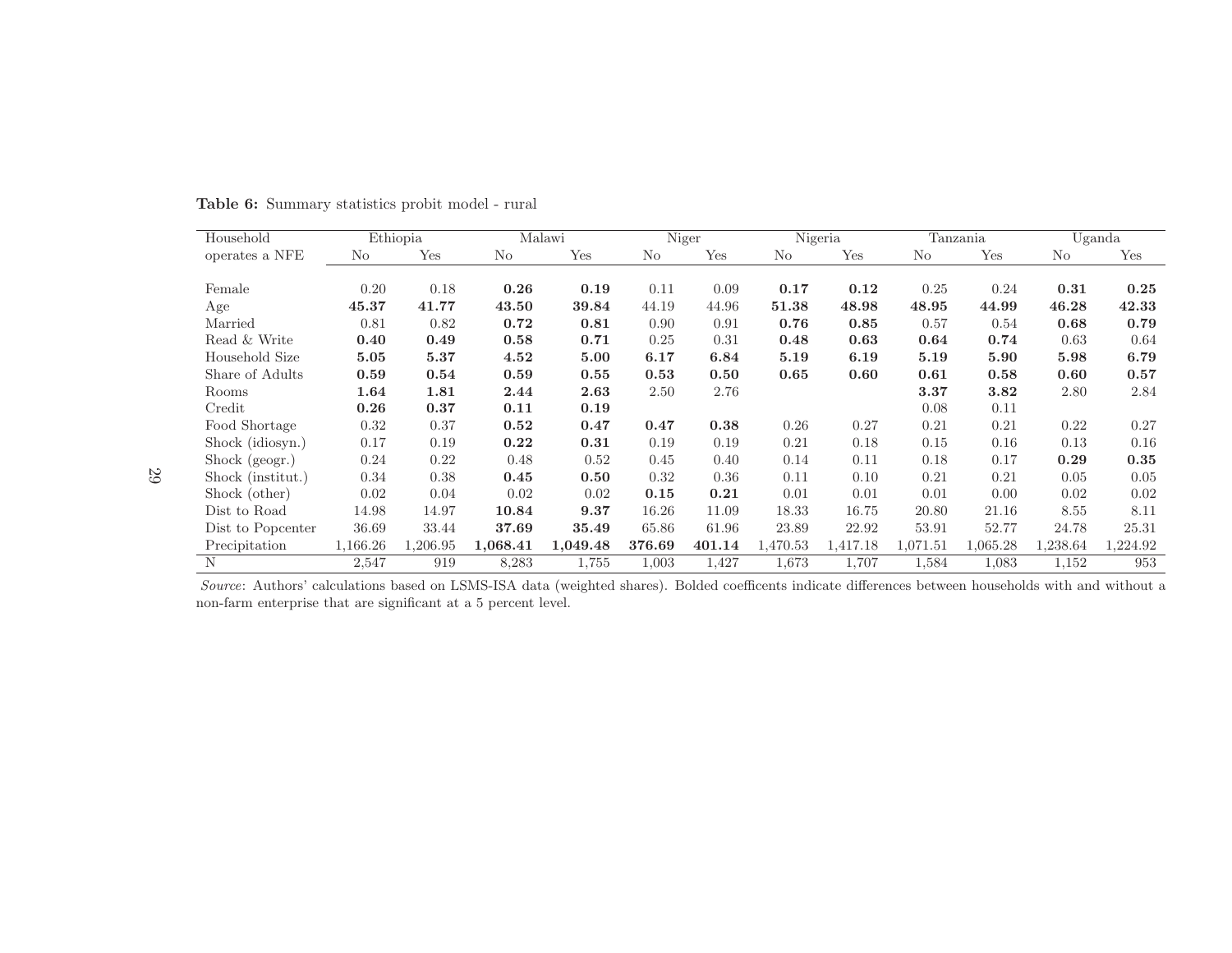| Household         |          | Ethiopia |          | Malawi   | Niger  |        |                | Nigeria  |          | Tanzania |          | Uganda   |
|-------------------|----------|----------|----------|----------|--------|--------|----------------|----------|----------|----------|----------|----------|
| operates a NFE    | No       | Yes      | No       | Yes      | No     | Yes    | N <sub>o</sub> | Yes      | No       | Yes      | No       | Yes      |
|                   |          |          |          |          |        |        |                |          |          |          |          |          |
| Female            | 0.30     | 0.38     | 0.19     | 0.15     | 0.18   | 0.15   | 0.21           | 0.17     | 0.34     | 0.29     | 0.35     | 0.37     |
| Age               | 37.43    | 42.87    | 39.00    | 37.86    | 46.19  | 46.30  | 49.97          | 48.46    | 41.70    | 42.25    | 40.63    | 41.91    |
| Married           | 0.62     | 0.67     | 0.71     | 0.80     | 0.76   | 0.84   | 0.66           | 0.79     | 0.39     | 0.51     | 0.52     | 0.69     |
| Read & Write      | 0.71     | 0.62     | 0.89     | 0.91     | 0.64   | 0.46   | 0.80           | 0.80     | 0.84     | 0.91     | 0.84     | 0.84     |
| Household Size    | 3.26     | 4.44     | 4.28     | 4.98     | 5.52   | 6.65   | 4.13           | 5.14     | 3.83     | 4.72     | 5.10     | 6.37     |
| Share of Adults   | 0.73     | 0.64     | 0.66     | 0.61     | 0.63   | 0.57   | 0.77           | 0.66     | 0.73     | 0.68     | 0.75     | 0.64     |
| Rooms             | 2.07     | 2.30     | 2.87     | 3.08     | 2.80   | 2.78   |                |          | 2.65     | 2.92     | 2.44     | 2.69     |
| Credit            | 0.13     | 0.26     | 0.19     | 0.20     |        |        |                |          | 0.12     | 0.18     |          |          |
| Food Shortage     | 0.23     | 0.20     | 0.29     | 0.25     | 0.13   | 0.15   | 0.33           | 0.38     | 0.17     | 0.20     | 0.17     | 0.13     |
| Shock (idiosyn.)  | 0.14     | 0.15     | 0.15     | 0.25     | 0.19   | 0.20   | 0.16           | 0.16     | 0.26     | 0.26     | 0.15     | 0.09     |
| Shock (geogr.)    | 0.09     | 0.05     | 0.11     | 0.10     | 0.07   | 0.06   | 0.03           | 0.03     | 0.13     | 0.12     | 0.08     | 0.11     |
| Shock (institut.) | 0.18     | 0.20     | 0.28     | 0.25     | 0.25   | 0.33   | 0.09           | 0.08     | 0.25     | 0.29     | 0.03     | 0.06     |
| Shock (other)     | 0.02     | 0.01     | 0.02     | 0.02     | 0.10   | 0.11   | 0.02           | 0.03     | 0.00     | 0.02     | 0.02     | 0.01     |
| Dist to Road      | 15.21    | 13.53    | 1.81     | 1.88     | 1.05   | 0.92   | 5.57           | 4.50     | 4.86     | 4.75     | 2.45     | 2.84     |
| Dist to Popcenter | 45.04    | 46.89    | 9.46     | 9.96     | 13.39  | 11.71  | 7.43           | 7.64     | 18.94    | 21.18    | 6.68     | 9.29     |
| Precipitation     | 1,155.65 | 1,207.70 | 1,061.12 | 1,026.76 | 436.25 | 428.00 | 1,616.71       | 1,537.23 | 1,028.66 | 1,049.29 | 1,281.45 | 1,262.21 |
| N                 | 210      | 293      | 1,416    | 817      | 540    | 998    | 512            | 1,108    | 655      | 876      | 257      | 354      |

Table 7: Summary statistics probit model - urban

Source: Authors' calculations based on LSMS-ISA data (weighted shares). Bolded coefficents indicate differences between households with and without <sup>a</sup> non-farm enterprise that are significant at <sup>a</sup> <sup>5</sup> percent level.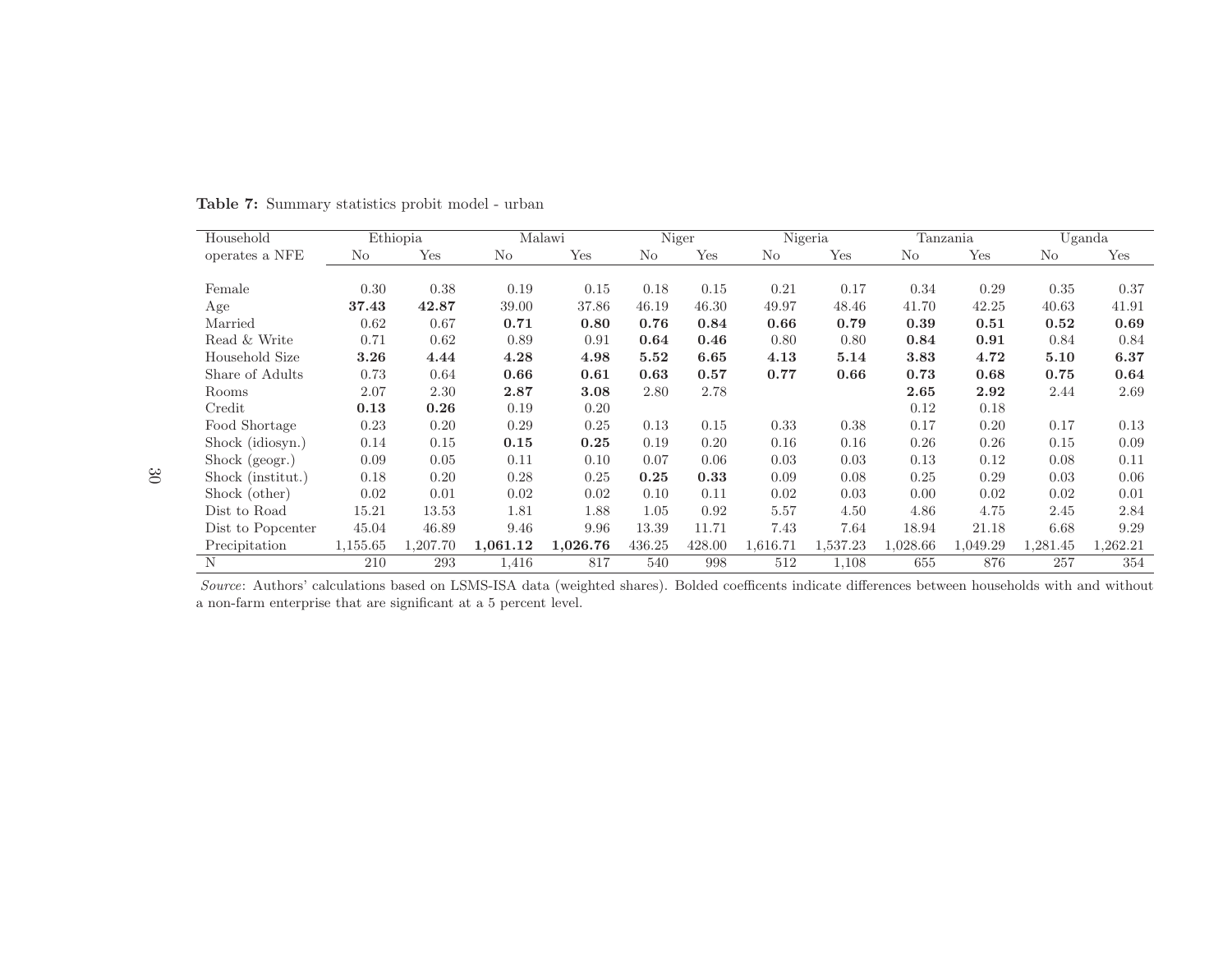## <span id="page-33-0"></span>B Appendix

| Dependent          | (1)         | $\overline{(2)}$ | (3)         | (4)         | (5)         | (6)         |
|--------------------|-------------|------------------|-------------|-------------|-------------|-------------|
| <b>NFE</b>         | Ethiopia    | AME              | Malawi      | AME         | Niger       | AME         |
|                    |             |                  |             |             |             |             |
| Rural              | $-0.808***$ | $-0.309***$      | $-0.357***$ | $-0.103***$ | 0.139       | 0.050       |
|                    | (0.14)      | (0.05)           | (0.07)      | (0.02)      | (0.15)      | (0.05)      |
| Female             | 0.264       | $-0.019$         | 0.010       | 0.002       | $-0.117$    | $-0.048$    |
|                    | (0.17)      | (0.03)           | (0.15)      | (0.02)      | (0.14)      | (0.05)      |
| Rural x Female     | $-0.337*$   |                  | $-0.004$    |             | $-0.017$    |             |
|                    | (0.18)      |                  | (0.15)      |             | (0.15)      |             |
| Age                | $-0.011$    | $-0.002***$      | 0.004       | $-0.001***$ | $0.022*$    | 0.001       |
|                    | (0.01)      | (0.00)           | (0.01)      | (0.00)      | (0.01)      | (0.00)      |
| Age2               | 0.000       |                  | $-0.000*$   |             | $-0.000*$   |             |
|                    | (0.00)      |                  | (0.00)      |             | (0.00)      |             |
| Married            | $-0.195$    | $-0.059$         | $0.122**$   | $0.031**$   | 0.016       | 0.006       |
|                    | (0.13)      | (0.04)           | (0.06)      | (0.02)      | (0.13)      | (0.05)      |
| Read & Write       | 0.121       | 0.035            | $0.153***$  | $0.039***$  | $-0.036$    | $-0.013$    |
|                    | (0.08)      | (0.02)           | (0.04)      | (0.01)      | (0.07)      | (0.03)      |
| <b>HH</b> Size     | $-0.068$    | 0.002            | $0.078**$   | $0.013***$  | $-0.026$    | 0.004       |
|                    | (0.07)      | (0.01)           | (0.03)      | (0.00)      | (0.03)      | (0.01)      |
| HH Size2           | 0.007       |                  | $-0.003$    |             | $0.003*$    |             |
|                    | (0.01)      |                  | (0.00)      |             | (0.00)      |             |
| Share of Adults    | $-0.427**$  | $-0.123**$       | 0.025       | 0.007       | $-0.370**$  | $-0.134***$ |
|                    | (0.20)      | (0.06)           | (0.11)      | (0.03)      | (0.16)      | (0.06)      |
| Rooms              | $0.115***$  | $0.033***$       | $0.031*$    | $0.008**$   | $-0.009$    | $-0.003$    |
|                    | (0.04)      | (0.01)           | (0.02)      | (0.00)      | (0.03)      | (0.01)      |
| Credit             | $0.297***$  | $0.090***$       | $0.202***$  | $0.056***$  |             |             |
|                    | (0.07)      | (0.02)           | (0.05)      | (0.02)      |             |             |
| Food Shortage      | 0.104       | 0.030            | $-0.144***$ | $-0.037***$ | $-0.223***$ | $-0.081***$ |
|                    | (0.09)      | (0.03)           | (0.03)      | (0.01)      | (0.06)      | (0.02)      |
| Shock (idiosyn.)   | 0.116       | 0.035            | $0.275***$  | $0.076***$  | 0.057       | 0.021       |
|                    | (0.08)      | (0.02)           | (0.04)      | (0.01)      | (0.09)      | (0.03)      |
| Shock (geogr.)     | $-0.145$    | $-0.041$         | $0.088**$   | $0.023**$   | $-0.079$    | $-0.029$    |
|                    | (0.12)      | (0.03)           | (0.04)      | (0.01)      | (0.08)      | (0.03)      |
| Shock (institut.)  | 0.047       | 0.014            | $-0.012$    | $-0.003$    | 0.117       | 0.042       |
|                    | (0.10)      | (0.03)           | (0.04)      | (0.01)      | (0.07)      | (0.03)      |
| Shock (other)      | $0.372*$    | 0.120            | 0.031       | 0.008       | $0.221***$  | $0.078***$  |
|                    | (0.21)      | (0.07)           | (0.13)      | (0.04)      | (0.08)      | (0.03)      |
| Dist to Road       | 0.000       | 0.000            | $-0.001$    | $-0.000$    | $-0.009$    | $-0.004$    |
|                    | (0.01)      | (0.00)           | (0.01)      | (0.00)      | (0.01)      | (0.00)      |
| Dist to Road2      | 0.000       |                  | $-0.000$    |             | $-0.000$    |             |
|                    | (0.00)      |                  | (0.00)      |             | (0.00)      |             |
| Dist to Popcenter  | $-0.001$    | $-0.000$         | $-0.010***$ | $-0.001***$ | $-0.004$    | $-0.001$    |
|                    | (0.00)      | (0.00)           | (0.00)      | (0.00)      | (0.00)      | (0.00)      |
| Dist to Popcenter2 | $-0.000$    |                  | $0.000***$  |             | 0.000       |             |
|                    | (0.00)      |                  | (0.00)      |             | (0.00)      |             |
| Precipitation      | 0.000       | 0.000            | $-0.000**$  | $-0.000**$  | 0.000       | 0.000       |
|                    | (0.00)      | (0.00)           | (0.00)      | (0.00)      | (0.00)      | (0.00)      |
| $_{\rm cons}$      | 0.544       |                  | $-0.784***$ |             | 0.048       |             |
|                    | (0.47)      |                  | (0.22)      |             | (0.42)      |             |
| $\boldsymbol{N}$   | 3,797       | 3,797            | 12,246      | 12,246      | 3,968       | 3,968       |
|                    |             |                  |             |             |             |             |

<span id="page-33-1"></span>Table 8: Probit regressions - all households (coefficients and average marginal effects)

Standard errors in parentheses. Survey weights included.  $* p < 0.1, ** p < 0.05, *** p < 0.01$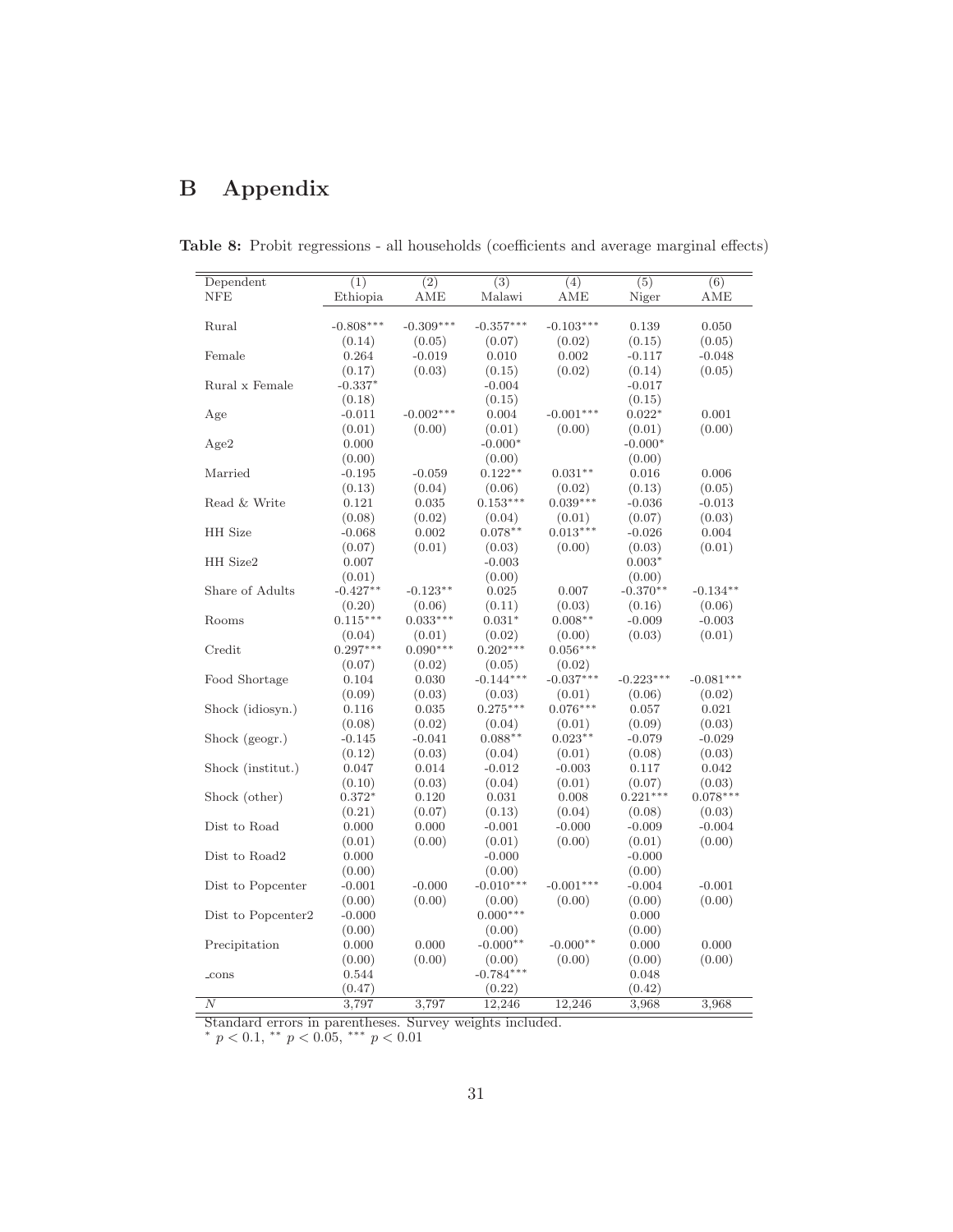| $\overline{(7)}$<br>(8)<br>(9)<br>(11)<br>(10)                                       | (12)        |
|--------------------------------------------------------------------------------------|-------------|
| Nigeria<br>AME<br>Tanzania<br>AME<br>Uganda                                          | AME         |
|                                                                                      |             |
| $-0.386***$<br>$-0.140***$<br>$-0.577***$<br>$-0.204***$<br>$-0.235***$<br>Rural     | $-0.097**$  |
| (0.09)<br>(0.03)<br>(0.09)<br>(0.03)<br>(0.12)                                       | (0.04)      |
| $0.090***$<br>Female<br>$0.259*$<br>0.038<br>0.001<br>0.082                          | 0.001       |
| (0.14)<br>(0.03)<br>(0.10)<br>(0.03)<br>(0.17)                                       | (0.03)      |
| Rural x Female<br>$-0.001$<br>0.149<br>$-0.092$                                      |             |
| (0.15)<br>(0.12)<br>(0.18)                                                           |             |
| $0.023**$<br>$-0.001$<br>0.010<br>$-0.003***$<br>$0.035**$<br>Age                    | $-0.003***$ |
| (0.00)<br>(0.01)<br>(0.01)<br>(0.01)<br>(0.00)                                       | (0.00)      |
| $-0.000***$<br>$-0.000***$<br>$-0.000**$<br>Age2                                     |             |
| (0.00)<br>(0.00)<br>(0.00)                                                           |             |
| Married<br>$0.092***$<br>$0.251***$<br>$-0.041$<br>$-0.015$<br>0.134                 | 0.049       |
| (0.06)<br>(0.02)<br>(0.11)<br>(0.09)<br>(0.03)                                       | (0.04)      |
| $0.208***$<br>$0.181***$<br>$0.066***$<br>$0.077***$<br>Read & Write<br>0.010        | 0.004       |
| (0.06)<br>(0.02)<br>(0.08)<br>(0.03)<br>(0.07)                                       | (0.03)      |
| <b>HH</b> Size<br>$0.100***$<br>$0.024***$<br>$0.077***$<br>$0.023***$<br>$0.135***$ | $0.023***$  |
| (0.01)<br>(0.03)<br>(0.00)<br>(0.02)<br>(0.03)                                       | (0.00)      |
| $-0.005***$<br>HH Size2<br>$-0.003**$<br>$-0.001**$                                  |             |
| (0.00)<br>(0.00)<br>(0.00)                                                           |             |
| Share of Adults<br>$-0.042$<br>$-0.015$<br>0.136<br>0.050<br>$0.377**$               | $0.137**$   |
| (0.05)<br>(0.14)<br>(0.14)<br>(0.05)<br>(0.17)                                       | (0.06)      |
| $0.057***$<br>$0.021***$<br>Rooms<br>0.014                                           | 0.005       |
| (0.02)<br>(0.01)<br>(0.02)                                                           | (0.01)      |
| Credit<br>$0.153*$<br>$0.057*$                                                       |             |
| (0.09)<br>(0.03)                                                                     |             |
| Food Shortage<br>0.024<br>0.012<br>0.068<br>0.034<br>$0.149*$                        | $0.055*$    |
| (0.06)<br>(0.02)<br>(0.06)<br>(0.02)<br>(0.09)                                       | (0.03)      |
| Shock (idiosyn.)<br>$-0.071$<br>$-0.026$<br>0.019<br>0.007<br>$-0.014$               | $-0.005$    |
| (0.06)<br>(0.02)<br>(0.07)<br>(0.03)<br>(0.08)                                       | (0.03)      |
| $-0.160*$<br>Shock (geogr.)<br>$-0.058*$<br>$-0.020$<br>$-0.008$<br>0.103            | 0.038       |
| (0.08)<br>(0.08)<br>(0.03)<br>(0.07)<br>(0.03)                                       | (0.03)      |
| Shock (institut.)<br>$-0.034$<br>$-0.036$<br>$-0.013$<br>0.001<br>0.000              | $-0.012$    |
| (0.03)<br>(0.14)<br>(0.07)<br>(0.03)<br>(0.07)                                       | (0.05)      |
| Shock (other)<br>0.012<br>0.004<br>0.275<br>0.102<br>0.035                           | 0.013       |
| (0.28)<br>(0.22)<br>(0.19)<br>(0.07)<br>(0.10)                                       | (0.08)      |
| Dist to Road<br>$-0.003**$<br>$-0.044***$<br>$-0.009*$<br>$-0.004$<br>$-0.001$       | $-0.007**$  |
| (0.00)<br>(0.00)<br>(0.00)<br>(0.00)<br>(0.02)                                       | (0.00)      |
| Dist to Road2<br>$0.002***$<br>0.000<br>0.000                                        |             |
| (0.00)<br>(0.00)<br>(0.00)                                                           |             |
| $-0.018**$<br>Dist to Popcenter<br>$-0.000$<br>$-0.000$<br>0.001<br>$-0.000$         | $-0.002*$   |
| (0.00)<br>(0.00)<br>(0.01)<br>(0.00)<br>(0.01)                                       | (0.00)      |
| Dist to Popcenter2<br>$-0.000$<br>$0.000**$<br>$-0.000$                              |             |
| (0.00)<br>(0.00)<br>(0.00)                                                           |             |
| $-0.000*$<br>Precipitation<br>$-0.000*$<br>0.000<br>0.000<br>$-0.000$                | $-0.000$    |
| (0.00)<br>(0.00)<br>(0.00)<br>(0.00)<br>(0.00)                                       | (0.00)      |
| $-0.944**$<br>$-0.452$<br>$-0.526*$<br>$_{\rm cons}$                                 |             |
| (0.28)<br>(0.29)<br>(0.46)                                                           |             |
| $\overline{N}$<br>4,914<br>4,914<br>4,419<br>4,419<br>2,268                          | 2,268       |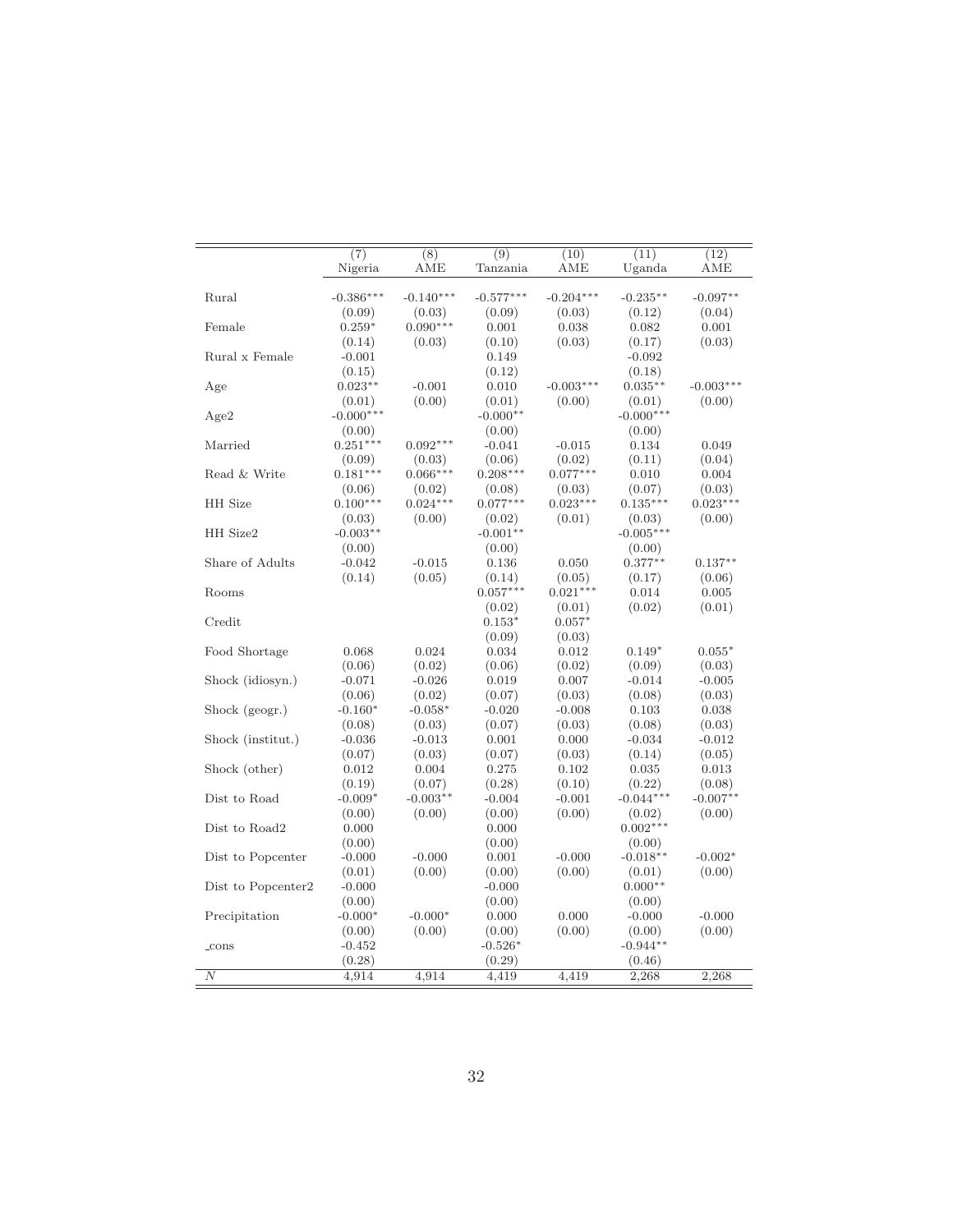|                    | (1)        | $\overline{(2)}$ | $\overline{(3)}$ | (4)         | $\overline{(5)}$ | $\overline{(6)}$ |
|--------------------|------------|------------------|------------------|-------------|------------------|------------------|
|                    | Ethiopia   | AME              | Malawi           | AME         | Niger            | AME              |
| Female             | $-0.078$   | $-0.022$         | $-0.017$         | $-0.004$    | $-0.226$         | $-0.084$         |
|                    | (0.12)     | (0.03)           | (0.07)           | (0.02)      | (0.18)           | (0.07)           |
| Age                | $-0.012$   | $-0.002***$      | 0.002            | $-0.001***$ | $0.032**$        | 0.001            |
|                    | (0.01)     | (0.00)           | (0.01)           | (0.00)      | (0.01)           | (0.00)           |
| Age2               | 0.000      |                  | $-0.000$         |             | $-0.000**$       |                  |
|                    | (0.00)     |                  | (0.00)           |             | (0.00)           |                  |
| Married            | $-0.200$   | $-0.060$         | 0.107            | 0.025       | $-0.131$         | $-0.047$         |
|                    | (0.13)     | (0.04)           | (0.07)           | (0.02)      | (0.18)           | (0.06)           |
| Read & Write       | 0.125      | 0.036            | $0.174***$       | $0.041***$  | 0.093            | 0.033            |
|                    | (0.08)     | (0.02)           | (0.04)           | (0.01)      | (0.09)           | (0.03)           |
| HH Size            | $-0.076$   | 0.001            | $0.061*$         | $0.010***$  | $-0.059$         | $-0.002$         |
|                    | (0.07)     | (0.01)           | (0.03)           | (0.00)      | (0.05)           | (0.01)           |
| HH Size2           | 0.008      |                  | $-0.002$         |             | 0.004            |                  |
|                    | (0.01)     |                  | (0.00)           |             | (0.00)           |                  |
| Share of Adults    | $-0.433**$ | $-0.125**$       | $-0.021$         | $-0.005$    | $-0.388*$        | $-0.140*$        |
|                    | (0.21)     | (0.06)           | (0.11)           | (0.03)      | (0.20)           | (0.07)           |
| Rooms              | $0.117***$ | $0.034***$       | 0.026            | 0.006       | 0.013            | 0.005            |
|                    | (0.04)     | (0.01)           | (0.02)           | (0.00)      | (0.04)           | (0.01)           |
| Credit             | $0.295***$ | $0.089***$       | $0.268***$       | $0.071***$  |                  |                  |
|                    | (0.07)     | (0.02)           | (0.05)           | (0.01)      |                  |                  |
| Food Shortage      | 0.107      | 0.031            | $-0.136***$      | $-0.033***$ | $-0.256***$      | $-0.094***$      |
|                    | (0.09)     | (0.03)           | (0.04)           | (0.01)      | (0.07)           | (0.03)           |
| Shock (idiosyn.)   | 0.120      | 0.036            | $0.241***$       | $0.062***$  | 0.054            | 0.020            |
|                    | (0.08)     | (0.03)           | (0.05)           | (0.01)      | (0.10)           | (0.04)           |
| Shock (geogr.)     | $-0.143$   | $-0.040$         | $0.086**$        | $0.021**$   | $-0.048$         | $-0.017$         |
|                    | (0.12)     | (0.03)           | (0.04)           | (0.01)      | (0.08)           | (0.03)           |
| Shock (institut.)  | 0.045      | 0.013            | 0.030            | 0.007       | 0.072            | 0.026            |
|                    | (0.10)     | (0.03)           | (0.04)           | (0.01)      | (0.09)           | (0.03)           |
| Shock (other)      | $0.378*$   | 0.122            | 0.072            | 0.018       | $0.256***$       | $0.090***$       |
|                    | (0.21)     | (0.08)           | (0.15)           | (0.04)      | (0.09)           | (0.03)           |
| Dist to Road       | 0.001      | 0.000            | $-0.001$         | $-0.000$    | $-0.008$         | $-0.003$         |
|                    | (0.01)     | (0.00)           | (0.01)           | (0.00)      | (0.01)           | (0.00)           |
| Dist to Road2      | 0.000      |                  | $-0.000$         |             | 0.000            |                  |
|                    | (0.00)     |                  | (0.00)           |             | (0.00)           |                  |
| Dist to Popcenter  | $-0.001$   | $-0.000$         | $-0.011***$      | $-0.001***$ | $-0.005$         | $-0.001$         |
|                    | (0.00)     | (0.00)           | (0.00)           | (0.00)      | (0.00)           | (0.00)           |
| Dist to Popcenter2 | $-0.000$   |                  | $0.000***$       |             | 0.000            |                  |
|                    | (0.00)     |                  | (0.00)           |             | (0.00)           |                  |
| Precipitation      | 0.000      | 0.000            | $-0.000$         | $-0.000$    | 0.001            | 0.000            |
|                    | (0.00)     | (0.00)           | (0.00)           | (0.00)      | (0.00)           | (0.00)           |
| _cons              | $-0.219$   |                  | $-1.053***$      |             | 0.004            |                  |
|                    | (0.45)     |                  | (0.23)           |             | (0.56)           |                  |
| $\boldsymbol{N}$   | 3,320      | 3,320            | 10,017           | 10,017      | 2,430            | 2,430            |

Table 9: Probit regressions - rural households only (coefficients and average marginal effects)

Standard errors in parentheses. Survey weights included.<br>\*  $p < 0.1$ , \*\*  $p < 0.05$ , \*\*\*  $p < 0.01$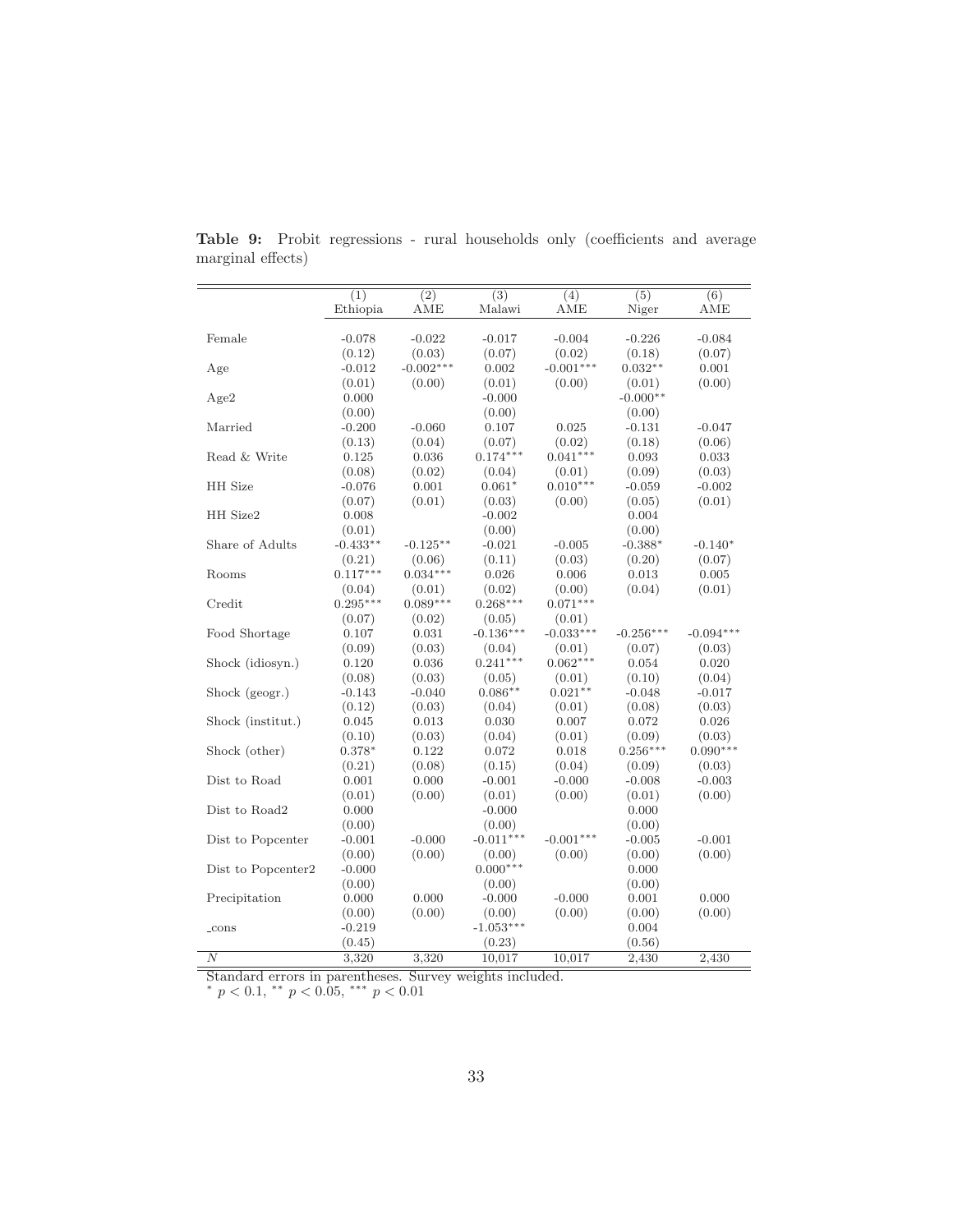|                    | $\overline{(7)}$<br>Nigeria | $\overline{(8)}$<br>AME | $\overline{(9)}$<br>Tanzania | (10)<br>AME | (11)<br>Uganda | (12)<br>AME |
|--------------------|-----------------------------|-------------------------|------------------------------|-------------|----------------|-------------|
| Female             | $0.319**$                   | $0.117**$               | 0.124                        | 0.046       | 0.005          | 0.002       |
|                    | (0.13)                      | (0.05)                  | (0.09)                       | (0.03)      | (0.10)         | (0.04)      |
| Age                | 0.018                       | $-0.001$                | 0.000                        | $-0.004***$ | $0.037**$      | $-0.004***$ |
|                    | (0.01)                      | (0.00)                  | (0.01)                       | (0.00)      | (0.02)         | (0.00)      |
| Age2               | $-0.000**$                  |                         | $-0.000$                     |             | $-0.001***$    |             |
|                    | (0.00)                      |                         | (0.00)                       |             | (0.00)         |             |
| Married            | $0.309**$                   | $0.118***$              | $-0.124*$                    | $-0.046*$   | 0.155          | 0.056       |
|                    | (0.12)                      | (0.05)                  | (0.07)                       | (0.03)      | (0.12)         | (0.04)      |
| Read & Write       | $0.329***$                  | $0.126***$              | $0.201**$                    | $0.073**$   | 0.007          | 0.002       |
|                    | (0.07)                      | (0.02)                  | (0.08)                       | (0.03)      | (0.08)         | (0.03)      |
| HH Size            | $0.083***$                  | $0.025***$              | $0.059***$                   | $0.018***$  | $0.118***$     | $0.022***$  |
|                    | (0.03)                      | (0.01)                  | (0.02)                       | (0.01)      | (0.03)         | (0.01)      |
| HH Size2           | $-0.001$                    |                         | $-0.001$                     |             | $-0.004***$    |             |
|                    | (0.00)                      |                         | (0.00)                       |             | (0.00)         |             |
| Share of Adults    | 0.228                       | 0.086                   | $0.287\,$                    | $0.105*$    | $0.567***$     | $0.205***$  |
|                    | (0.14)                      | (0.05)                  | (0.17)                       | (0.06)      | (0.19)         | (0.07)      |
| Rooms              |                             |                         | $0.079***$                   | $0.029***$  | 0.017          | 0.006       |
|                    |                             |                         | (0.02)                       | (0.01)      | (0.03)         | (0.01)      |
| Credit             |                             |                         | 0.089                        | 0.033       |                |             |
|                    |                             |                         | (0.12)                       | (0.05)      |                |             |
| Food Shortage      | 0.034                       | 0.013                   | $-0.012$                     | $-0.005$    | $0.192*$       | $0.070**$   |
|                    | (0.06)                      | (0.02)                  | (0.08)                       | (0.03)      | (0.10)         | (0.04)      |
| Shock (idiosyn.)   | $-0.106$                    | $-0.040$                | 0.059                        | 0.022       | 0.083          | 0.030       |
|                    | (0.07)                      | (0.03)                  | (0.10)                       | (0.04)      | (0.09)         | (0.03)      |
| Shock (geogr.)     | $-0.138$                    | $-0.052$                | 0.021                        | 0.008       | 0.082          | 0.030       |
|                    | (0.09)                      | (0.03)                  | (0.09)                       | (0.03)      | (0.09)         | (0.03)      |
| Shock (institut.)  | 0.009                       | 0.003                   | $-0.055$                     | $-0.020$    | $-0.083$       | $-0.030$    |
|                    | (0.09)                      | (0.03)                  | (0.09)                       | (0.03)      | (0.16)         | (0.06)      |
| Shock (other)      | 0.041                       | 0.016                   | $-0.181$                     | $-0.064$    | 0.226          | 0.083       |
|                    | (0.25)                      | (0.09)                  | (0.41)                       | (0.14)      | (0.23)         | (0.09)      |
| Dist to Road       | $-0.009*$                   | $-0.002**$              | $-0.003$                     | $-0.000$    | $-0.038**$     | $-0.004$    |
|                    | (0.00)                      | (0.00)                  | (0.00)                       | (0.00)      | (0.02)         | (0.00)      |
| Dist to Road2      | 0.000                       |                         | 0.000                        |             | $0.002***$     |             |
|                    | (0.00)                      |                         | (0.00)                       |             | (0.00)         |             |
| Dist to Popcenter  | $-0.004$                    | $-0.001$                | $-0.002$                     | $-0.001$    | $-0.022**$     | $-0.003*$   |
|                    | (0.01)                      | (0.00)                  | (0.00)                       | (0.00)      | (0.01)         | (0.00)      |
| Dist to Popcenter2 | 0.000                       |                         | 0.000                        |             | $0.000**$      |             |
|                    | (0.00)                      |                         | (0.00)                       |             | (0.00)         |             |
| Precipitation      | $-0.000$                    | $-0.000$                | $-0.000$                     | $-0.000$    | $-0.000$       | $-0.000$    |
|                    | (0.00)                      | (0.00)                  | (0.00)                       | (0.00)      | (0.00)         | (0.00)      |
| $\_cons$           | $-0.990***$                 |                         | $-0.676**$                   |             | $-1.231**$     |             |
|                    | (0.34)                      |                         | (0.34)                       |             | (0.52)         |             |
| $\boldsymbol{N}$   | 3,324                       | 3,324                   | 2,956                        | 2,956       | 1,789          | 1,789       |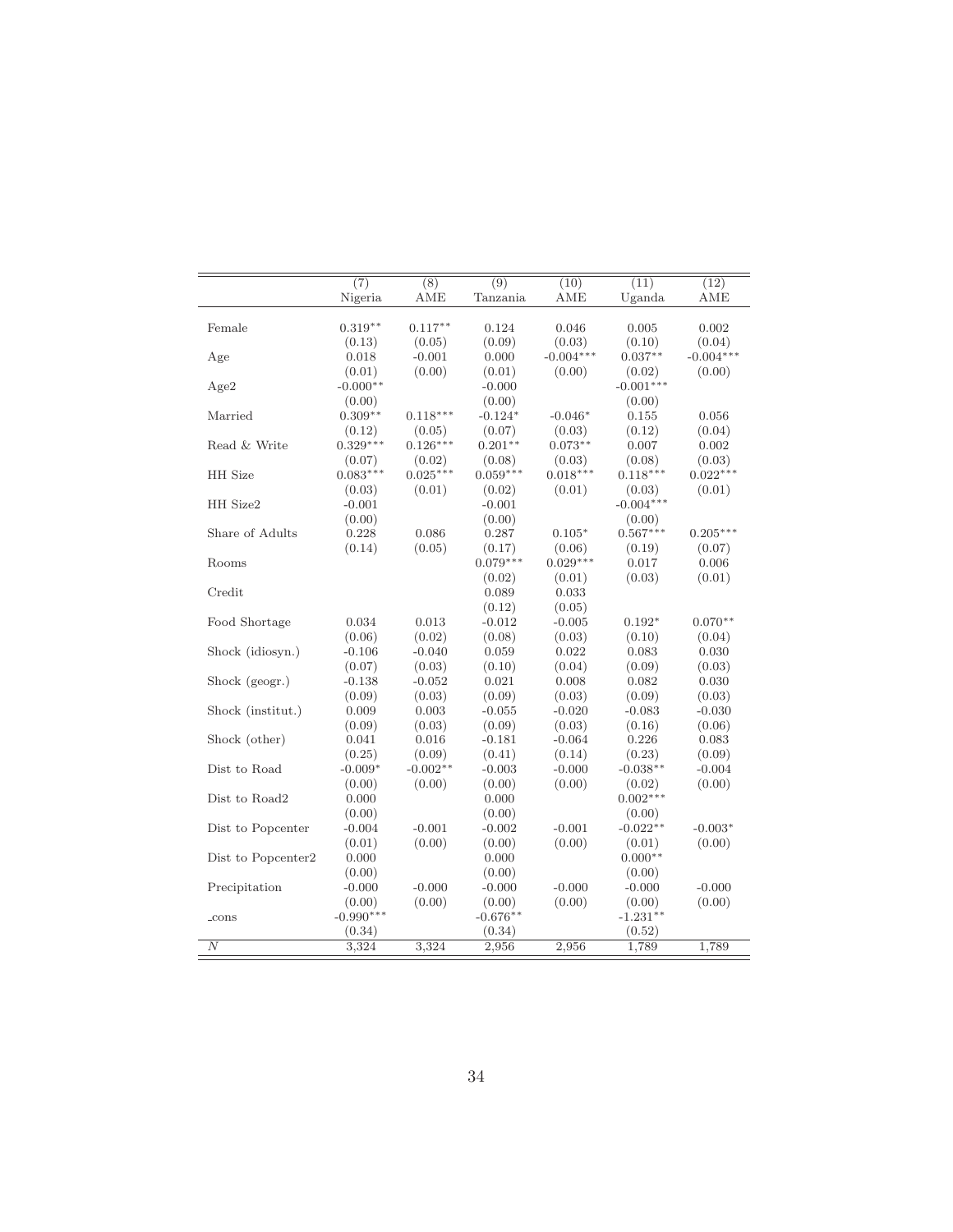|                    | $\overline{(1)}$ | $\overline{(2)}$ | $\overline{(3)}$ | (4)        | $\overline{(5)}$ | $\overline{(6)}$ |
|--------------------|------------------|------------------|------------------|------------|------------------|------------------|
|                    | Ethiopia         | AME              | Malawi           | AME        | Niger            | AME              |
|                    |                  |                  |                  |            |                  |                  |
| Female             | 0.433            | $0.147*$         | 0.056            | 0.020      | 0.003            | 0.001            |
|                    | (0.26)           | (0.08)           | (0.16)           | (0.06)     | (0.17)           | (0.06)           |
| Age                | $-0.004$         | 0.001            | 0.021            | $-0.002$   | $-0.015$         | $-0.002*$        |
|                    | (0.02)           | (0.00)           | (0.01)           | (0.00)     | (0.02)           | (0.00)           |
| Age2               | 0.000            |                  | $-0.000**$       |            | 0.000            |                  |
|                    | (0.00)           |                  | (0.00)           |            | (0.00)           |                  |
| Married            | $-0.057$         | $-0.020$         | 0.127            | 0.044      | 0.230            | 0.079            |
|                    | (0.20)           | (0.07)           | (0.13)           | (0.04)     | (0.16)           | (0.06)           |
| Read & Write       | $-0.175$         | $-0.061$         | $-0.070$         | $-0.025$   | $-0.459***$      | $-0.155***$      |
|                    | (0.22)           | (0.08)           | (0.15)           | (0.05)     | (0.10)           | (0.03)           |
| HH Size            | $0.304**$        | $0.078***$       | $0.137*$         | $0.035***$ | 0.058            | $0.020***$       |
|                    | (0.14)           | (0.02)           | (0.07)           | (0.01)     | (0.04)           | (0.01)           |
| HH Size2           | $-0.011$         |                  | $-0.004$         |            | 0.000            |                  |
|                    | (0.01)           |                  | (0.01)           |            | (0.00)           |                  |
| Share of Adults    | $0.593*$         | $0.205*$         | 0.189            | 0.066      | $-0.239$         | $-0.080$         |
|                    | (0.34)           | (0.12)           | (0.24)           | (0.08)     | (0.25)           | (0.08)           |
| Rooms              | 0.012            | 0.004            | 0.028            | 0.010      | $-0.029$         | $-0.010$         |
|                    | (0.07)           | (0.02)           | (0.03)           | (0.01)     | (0.03)           | (0.01)           |
| Credit             | $0.670***$       | $0.221***$       | $-0.003$         | $-0.001$   |                  |                  |
|                    | (0.21)           | (0.06)           | (0.14)           | (0.05)     |                  |                  |
| Food Shortage      | $-0.122$         | $-0.043$         | $-0.152*$        | $-0.053*$  | $-0.030$         | $-0.010$         |
|                    | (0.24)           | (0.09)           | (0.09)           | (0.03)     | (0.14)           | (0.05)           |
| Shock (idiosyn.)   | $-0.034$         | $-0.012$         | $0.425***$       | $0.156***$ | 0.031            | 0.010            |
|                    | (0.24)           | (0.08)           | (0.08)           | (0.03)     | (0.11)           | (0.04)           |
| Shock (geogr.)     | $-0.542$         | $-0.190*$        | $-0.000$         | $-0.000$   | $-0.166$         | $-0.057$         |
|                    | (0.33)           | (0.11)           | (0.13)           | (0.05)     | (0.16)           | (0.06)           |
| Shock (institut.)  | 0.157            | 0.054            | $-0.211**$       | $-0.073**$ | $0.182**$        | $0.060**$        |
|                    | (0.12)           | (0.04)           | (0.11)           | (0.04)     | (0.09)           | (0.03)           |
| Shock (other)      | $-0.743$         | $-0.255$         | $-0.181$         | $-0.061$   | $-0.029$         | $-0.010$         |
|                    | (0.62)           | (0.20)           | (0.24)           | (0.08)     | (0.13)           | (0.04)           |
| Dist to Road       | 0.005            | 0.000            | $-0.006$         | $-0.001$   | 0.011            | $-0.012$         |
|                    | (0.01)           | (0.00)           | (0.04)           | (0.01)     | (0.10)           | (0.02)           |
| Dist to Road2      | $-0.000$         |                  | 0.000            |            | $-0.024*$        |                  |
|                    | (0.00)           |                  | (0.00)           |            | (0.01)           |                  |
| Dist to Popcenter  | 0.005            | 0.001            | $-0.006$         | $-0.001$   | $-0.001$         | $-0.000$         |
|                    | (0.01)           | (0.00)           | (0.01)           | (0.00)     | (0.01)           | (0.00)           |
| Dist to Popcenter2 | $-0.000$         |                  | 0.000            |            | $-0.000$         |                  |
|                    | (0.00)           |                  | (0.00)           |            | (0.00)           |                  |
| Precipitation      | 0.000            | 0.000            | $-0.001*$        | $-0.000*$  | $-0.001$         | $-0.000$         |
|                    | (0.00)           | (0.00)           | (0.00)           | (0.00)     | (0.00)           | (0.00)           |
| $_{\rm cons}$      | $-1.695**$       |                  | $-0.796$         |            | $1.122**$        |                  |
|                    | (0.70)           |                  | (0.58)           |            | (0.50)           |                  |
| $\overline{N}$     | 477              | 477              | 2,229            | 2,229      | 1,535            | 1,535            |

<span id="page-37-0"></span>Table 10: Probit regressions - urban households only (coefficients and average marginal effects)

Standard errors in parentheses. Survey weights included.  $* p < 0.1, ** p < 0.05, *** p < 0.01$